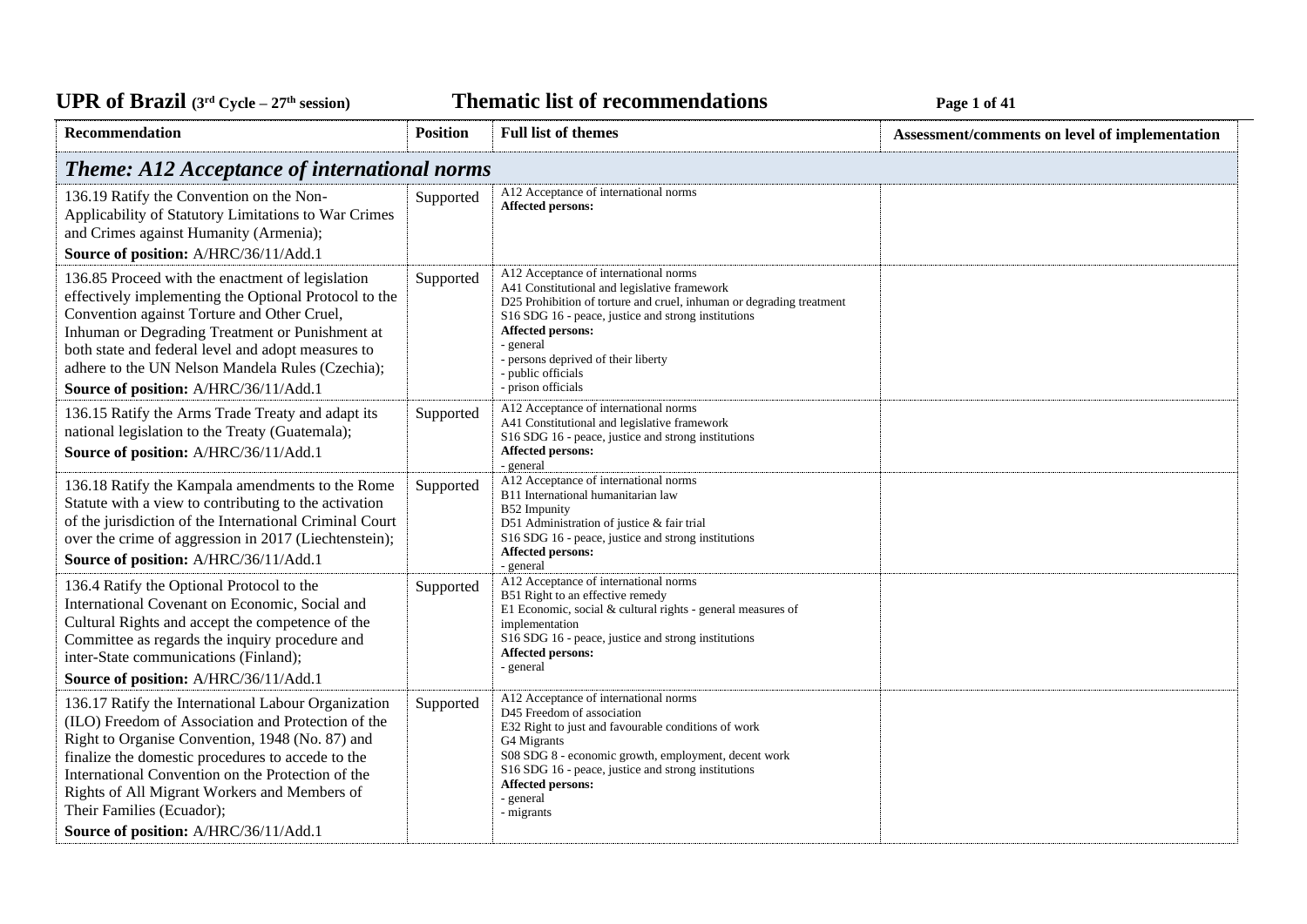# UPR of Brazil (3<sup>rd</sup> Cycle – 27<sup>th</sup> session)

**Thematic list of recommendations Page 2** of 41

| Recommendation                                                                                                                                                                                                                  | <b>Position</b> | <b>Full list of themes</b>                                                                                                                                                                                                                    | Assessment/comments on level of implementation |
|---------------------------------------------------------------------------------------------------------------------------------------------------------------------------------------------------------------------------------|-----------------|-----------------------------------------------------------------------------------------------------------------------------------------------------------------------------------------------------------------------------------------------|------------------------------------------------|
| 136.1 Ratify the Optional Protocol to the<br>International Covenant on Economic, Social and<br>Cultural Rights (Albania) (Angola) (Argentina)<br>(Montenegro) (Portugal);<br>Source of position: A/HRC/36/11/Add.1              | Supported       | A12 Acceptance of international norms<br>E1 Economic, social & cultural rights - general measures of<br>implementation<br>S <sub>16</sub> SDG <sub>16</sub> - peace, justice and strong institutions<br>Affected persons:<br>- general        |                                                |
| 136.2 Sign and ratify the Optional Protocol to the<br>International Covenant on Economic, Social and<br>Cultural Rights (El Salvador) (Ukraine);<br>Source of position: A/HRC/36/11/Add.1                                       | Supported       | A12 Acceptance of international norms<br>E1 Economic, social & cultural rights - general measures of<br>implementation<br>S <sub>16</sub> SDG <sub>16</sub> - peace, justice and strong institutions<br>Affected persons:<br>- general        |                                                |
| 136.3 Speed up its accession to the Optional Protocol<br>to the International Covenant on Economic, Social<br>and Cultural Rights (Gabon);<br>Source of position: A/HRC/36/11/Add.1                                             | Supported       | A12 Acceptance of international norms<br>E1 Economic, social & cultural rights - general measures of<br>implementation<br>S16 SDG 16 - peace, justice and strong institutions<br>Affected persons:<br>- general                               |                                                |
| 136.16 Consider ratifying the Domestic Workers<br>Convention, 2011 (No. 189) (Nicaragua);<br>Source of position: A/HRC/36/11/Add.1                                                                                              | Supported       | A12 Acceptance of international norms<br>E32 Right to just and favourable conditions of work<br>S08 SDG 8 - economic growth, employment, decent work<br>S16 SDG 16 - peace, justice and strong institutions<br>Affected persons:<br>- general |                                                |
| 136.5 Ratify the Optional Protocol to the Convention<br>on the Rights of the Child on a communications<br>procedure (Albania) (El Salvador) (Georgia)<br>(Montenegro) (Liechtenstein);<br>Source of position: A/HRC/36/11/Add.1 | Supported       | A12 Acceptance of international norms<br>F31 Children: definition; general principles; protection<br>B51 Right to an effective remedy<br>S16 SDG 16 - peace, justice and strong institutions<br>Affected persons:<br>- children               |                                                |
| 136.6 Ratify the Optional Protocol to the Convention<br>on the Rights of the Child on a communications<br>procedure (Ukraine);<br>Source of position: A/HRC/36/11/Add.1                                                         | Supported       | A12 Acceptance of international norms<br>F31 Children: definition; general principles; protection<br>B51 Right to an effective remedy<br>S16 SDG 16 - peace, justice and strong institutions<br>Affected persons:<br>- children               |                                                |
| 136.7 Ratify, before the next universal periodic<br>review cycle, the Optional Protocol to the<br>Convention on the Rights of the Child on a<br>communications procedure (Czechia);<br>Source of position: A/HRC/36/11/Add.1    | Supported       | A12 Acceptance of international norms<br>F31 Children: definition; general principles; protection<br>B51 Right to an effective remedy<br>S16 SDG 16 - peace, justice and strong institutions<br>Affected persons:<br>- children               |                                                |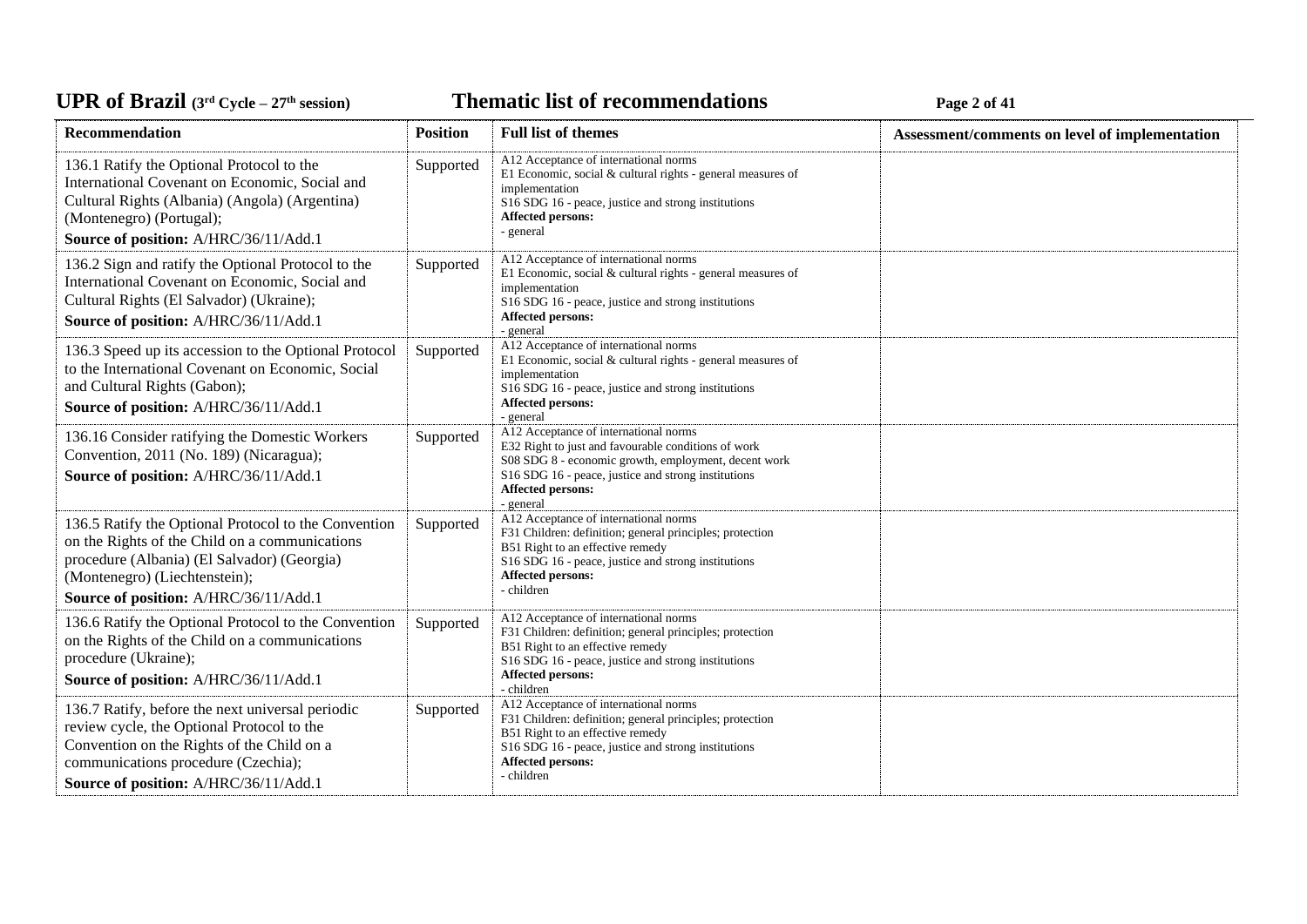**Thematic list of recommendations Page 3** of 41

| Recommendation                                                                                                                                                                                                                                                                              | <b>Position</b> | <b>Full list of themes</b>                                                                                                                                                                                                      | Assessment/comments on level of implementation |
|---------------------------------------------------------------------------------------------------------------------------------------------------------------------------------------------------------------------------------------------------------------------------------------------|-----------------|---------------------------------------------------------------------------------------------------------------------------------------------------------------------------------------------------------------------------------|------------------------------------------------|
| 136.8 Consider ratifying the Optional Protocol to the<br>Convention on the Rights of the Child on a<br>communications procedure (Croatia) (Mongolia);<br>Source of position: A/HRC/36/11/Add.1                                                                                              | Supported       | A12 Acceptance of international norms<br>F31 Children: definition; general principles; protection<br>B51 Right to an effective remedy<br>S16 SDG 16 - peace, justice and strong institutions<br>Affected persons:<br>- children |                                                |
| 136.9 Sign and accede to the International<br>Convention on the Protection of the Rights of All<br>Migrant Workers and Members of Their Families<br>(Sierra Leone);                                                                                                                         | Supported       | A12 Acceptance of international norms<br>G4 Migrants<br>S16 SDG 16 - peace, justice and strong institutions<br>Affected persons:<br>- migrants                                                                                  |                                                |
| Source of position: A/HRC/36/11/Add.1                                                                                                                                                                                                                                                       |                 |                                                                                                                                                                                                                                 |                                                |
| 136.10 Consider ratifying the International<br>Convention on the Protection of the Rights of All<br>Migrant Workers and Members of Their Families<br>(Chile) (Indonesia) (Sri Lanka);                                                                                                       | Supported       | A12 Acceptance of international norms<br>G4 Migrants<br>S16 SDG 16 - peace, justice and strong institutions<br><b>Affected persons:</b><br>- migrants                                                                           |                                                |
| Source of position: A/HRC/36/11/Add.1                                                                                                                                                                                                                                                       |                 |                                                                                                                                                                                                                                 |                                                |
| 136.11 Step up the procedure for the ratification of<br>the International Convention on the Protection of the<br>Rights of All Migrant Workers and Their Families<br>(Togo);                                                                                                                | Supported       | A12 Acceptance of international norms<br>G4 Migrants<br>S16 SDG 16 - peace, justice and strong institutions<br><b>Affected persons:</b><br>- migrants                                                                           |                                                |
| Source of position: A/HRC/36/11/Add.1                                                                                                                                                                                                                                                       |                 |                                                                                                                                                                                                                                 |                                                |
| 136.12 Promptly ratify the International Convention<br>on the Protection of the Rights of All Migrant<br>Workers and Members of Their Families<br>(Guatemala);                                                                                                                              | Supported       | A12 Acceptance of international norms<br>G4 Migrants<br>S16 SDG 16 - peace, justice and strong institutions<br><b>Affected persons:</b><br>- migrants                                                                           |                                                |
| Source of position: A/HRC/36/11/Add.1                                                                                                                                                                                                                                                       |                 |                                                                                                                                                                                                                                 |                                                |
| 136.13 Sign and ratify the International Convention<br>on the Protection of the Rights of All Migrant<br>Workers and Members of their Families (El<br>Salvador);                                                                                                                            | Supported       | A12 Acceptance of international norms<br>G4 Migrants<br>S16 SDG 16 - peace, justice and strong institutions<br><b>Affected persons:</b><br>- migrants                                                                           |                                                |
| Source of position: A/HRC/36/11/Add.1                                                                                                                                                                                                                                                       |                 |                                                                                                                                                                                                                                 |                                                |
| 136.14 Accelerate efforts towards ratification of the<br>International Convention on the Protection of the<br>Rights of All Migrant Workers and Members of<br>Their Families and the Domestic Workers<br>Convention, 2011 (No. 189) (Philippines);<br>Source of position: A/HRC/36/11/Add.1 | Supported       | A12 Acceptance of international norms<br>G4 Migrants<br>S16 SDG 16 - peace, justice and strong institutions<br><b>Affected persons:</b><br>- migrants                                                                           |                                                |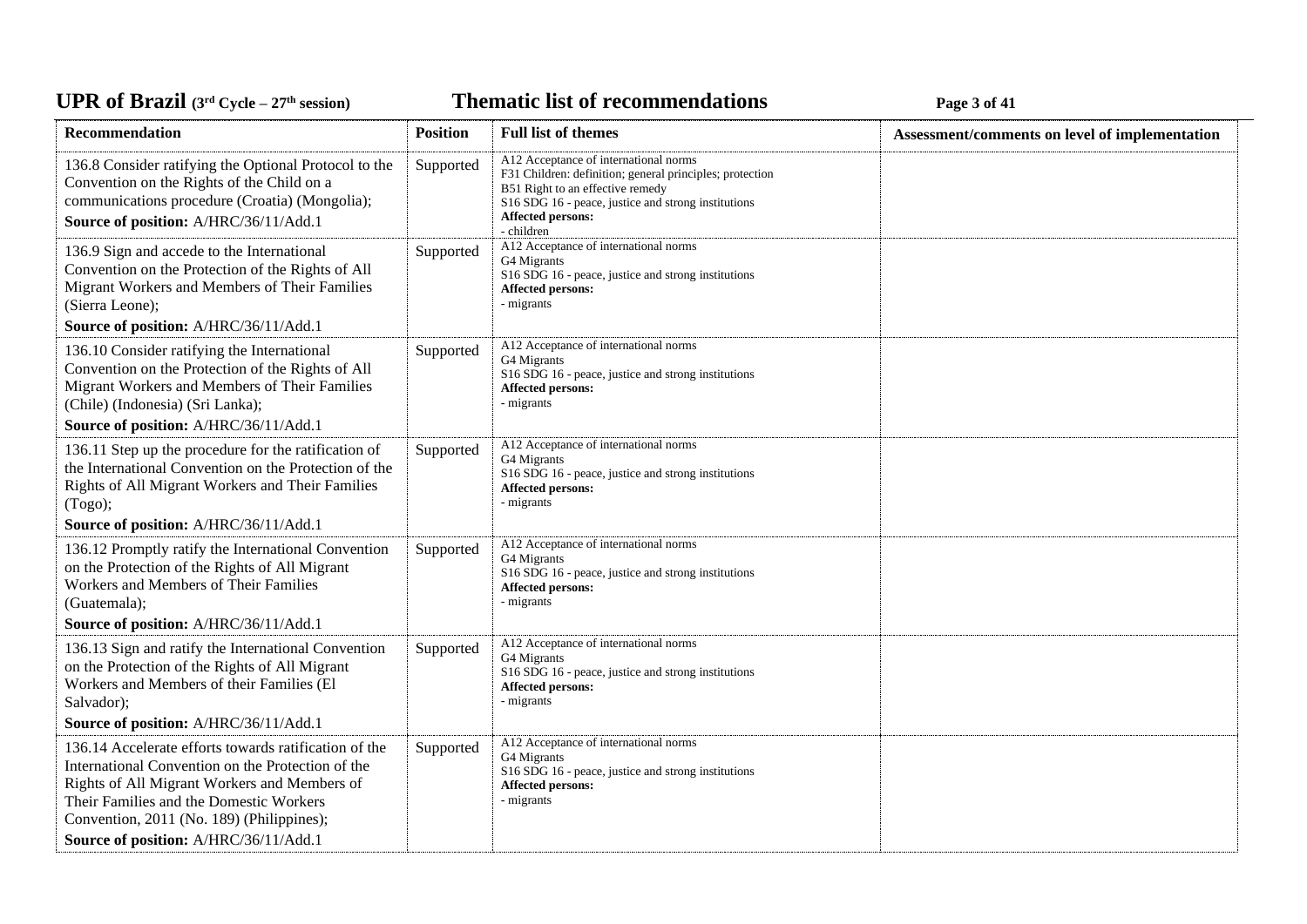**Thematic list of recommendations Page 4** of 41

| <b>Recommendation</b>                                                                                                                                                                                                                                            | <b>Position</b>                                  | <b>Full list of themes</b>                                                                                                                                                                                                                                                                          | Assessment/comments on level of implementation |  |  |
|------------------------------------------------------------------------------------------------------------------------------------------------------------------------------------------------------------------------------------------------------------------|--------------------------------------------------|-----------------------------------------------------------------------------------------------------------------------------------------------------------------------------------------------------------------------------------------------------------------------------------------------------|------------------------------------------------|--|--|
|                                                                                                                                                                                                                                                                  | <b>Theme: A22 Cooperation with treaty bodies</b> |                                                                                                                                                                                                                                                                                                     |                                                |  |  |
| 136.21 Reinforce the fruitful cooperation with the<br>treaty body organs of the United Nations (Côte<br>d'Ivoire);<br>Source of position: A/HRC/36/11/Add.1                                                                                                      | Supported                                        | A22 Cooperation with treaty bodies<br>S16 SDG 16 - peace, justice and strong institutions<br>Affected persons:<br>- general                                                                                                                                                                         |                                                |  |  |
| <b>Theme: A3 Inter-State cooperation &amp; development assistance</b>                                                                                                                                                                                            |                                                  |                                                                                                                                                                                                                                                                                                     |                                                |  |  |
| 136.22 Further strengthen its active engagement with<br>the international community to promote human rights<br>in all areas (Myanmar);<br>Source of position: A/HRC/36/11/Add.1                                                                                  | Supported                                        | A3 Inter-State cooperation & development assistance<br>S16 SDG 16 - peace, justice and strong institutions<br><b>Affected persons:</b><br>- general                                                                                                                                                 |                                                |  |  |
| <b>Theme: A41 Constitutional and legislative framework</b>                                                                                                                                                                                                       |                                                  |                                                                                                                                                                                                                                                                                                     |                                                |  |  |
| 136.29 Fully align its national legislation with all<br>obligations under the Rome Statute of the<br>International Criminal Court (Estonia);<br>Source of position: A/HRC/36/11/Add.1                                                                            | Supported                                        | A41 Constitutional and legislative framework<br>B11 International humanitarian law<br>B52 Impunity<br>D51 Administration of justice & fair trial<br>S16 SDG 16 - peace, justice and strong institutions<br>Affected persons:<br>- general                                                           |                                                |  |  |
| 136.44 Approve a specific law, in line with its<br>international human rights obligations, that prohibits<br>discrimination and incitement to violence based on<br>sexual orientation and gender identity (Honduras);<br>Source of position: A/HRC/36/11/Add.1   | Supported                                        | A41 Constitutional and legislative framework<br>B31 Equality & non-discrimination<br>G1 Members of minorities<br>$S10$ SDG 10 - inequality<br>S16 SDG 16 - peace, justice and strong institutions<br><b>Affected persons:</b><br>- lesbian, gay, bisexual, transgender and intersex persons (LGBTI) |                                                |  |  |
| 136.36 Carry out specific legislative reform to<br>strengthen measures against discrimination on the<br>basis of gender and ethnicity (Uganda);<br>Source of position: A/HRC/36/11/Add.1                                                                         | Supported                                        | A41 Constitutional and legislative framework<br>B31 Equality & non-discrimination<br>S10 SDG 10 - inequality<br>S16 SDG 16 - peace, justice and strong institutions<br><b>Affected persons:</b><br>- women<br>- Indigenous peoples                                                                  |                                                |  |  |
| 136.58 Adopt a code of conduct based on<br>international human rights standards in order to<br>define specific conditions for the use of force by law<br>enforcement officials during protests and riots<br>(Slovakia);<br>Source of position: A/HRC/36/11/Add.1 | Supported                                        | A41 Constitutional and legislative framework<br>D1 Civil & political rights - general measures of implementation<br>S16 SDG 16 - peace, justice and strong institutions<br><b>Affected persons:</b><br>- general<br>- law enforcement / police officials                                            |                                                |  |  |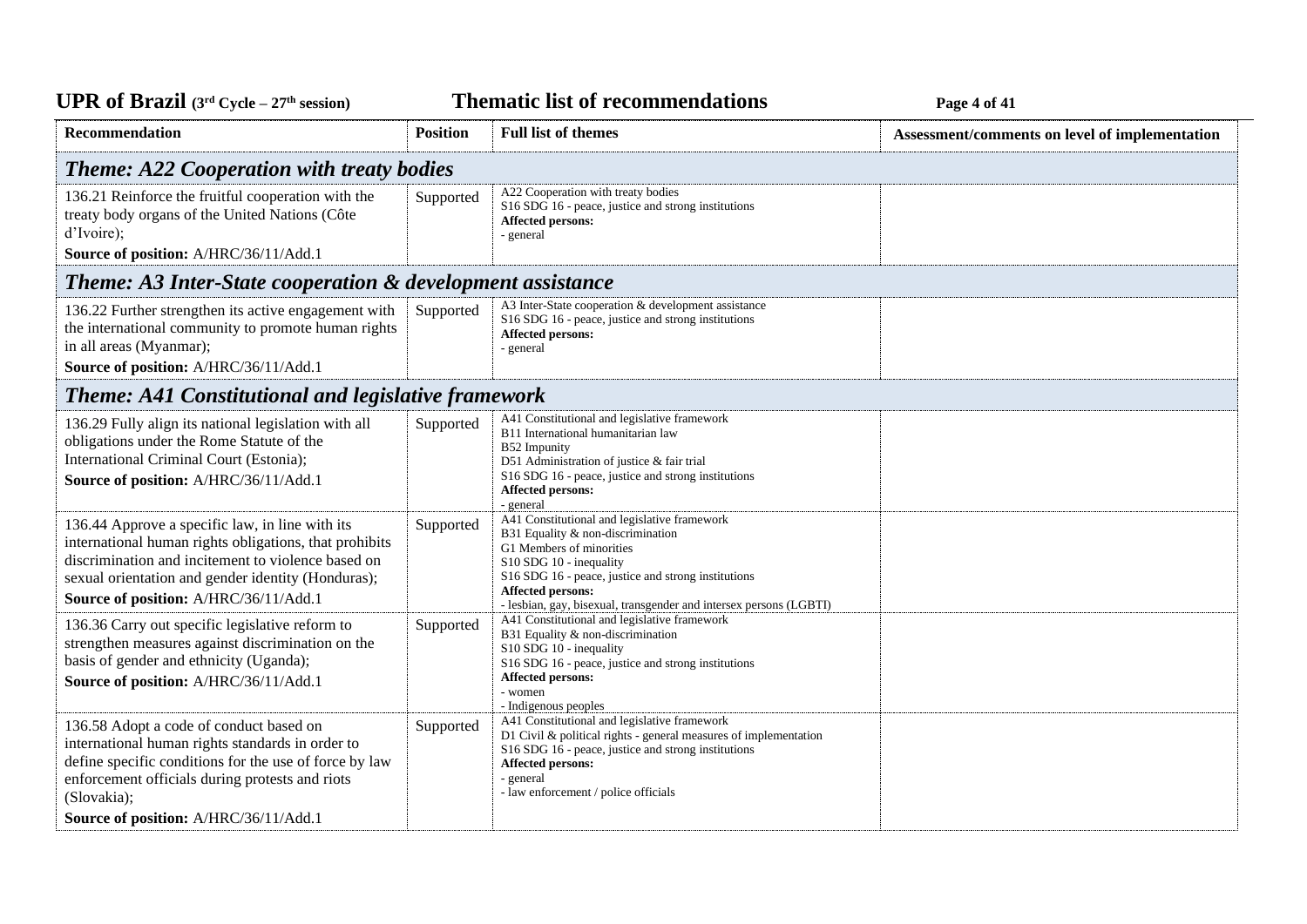**Thematic list of recommendations Page 5** of 41

| Recommendation                                                                                                                                                                                                                                                                                                                            | <b>Position</b> | <b>Full list of themes</b>                                                                                                                                                                                                                                                                                                                    | Assessment/comments on level of implementation |
|-------------------------------------------------------------------------------------------------------------------------------------------------------------------------------------------------------------------------------------------------------------------------------------------------------------------------------------------|-----------------|-----------------------------------------------------------------------------------------------------------------------------------------------------------------------------------------------------------------------------------------------------------------------------------------------------------------------------------------------|------------------------------------------------|
| 136.94 Incorporate the Bangkok Rules into public<br>policies to protect female inmates and adopt bill<br>5654/2016 that prohibits the use of handcuffs before,<br>during and after childbirth on women deprived of<br>liberty (Denmark);<br>Source of position: A/HRC/36/11/Add.1                                                         | Supported       | A41 Constitutional and legislative framework<br>D26 Conditions of detention<br>F1 Women<br>F31 Children: definition; general principles; protection<br>S16 SDG 16 - peace, justice and strong institutions<br>Affected persons:<br>- general<br>- women<br>- children<br>- prison officials                                                   |                                                |
| 136.106 Ensure that legislation relating to the prison<br>situation and criminal justice is in accordance with<br>international human rights standards (Mexico);<br>Source of position: A/HRC/36/11/Add.1                                                                                                                                 | Supported       | A41 Constitutional and legislative framework<br>D26 Conditions of detention<br>S16 SDG 16 - peace, justice and strong institutions<br>Affected persons:<br>- persons deprived of their liberty<br>- public officials<br>- prison officials                                                                                                    |                                                |
| 136.102 Establish a mechanism to allow for speedy<br>and correct judicial decisions under strict observance<br>of constitutional and international law regarding the<br>territorial rights of indigenous peoples (Austria);<br>Source of position: A/HRC/36/11/Add.1                                                                      | Supported       | A41 Constitutional and legislative framework<br>D51 Administration of justice & fair trial<br>G3 Indigenous peoples<br>S16 SDG 16 - peace, justice and strong institutions<br><b>Affected persons:</b><br>- women<br>- Indigenous peoples<br>- judges, lawyers and prosecutors                                                                |                                                |
| 136.206 Reject proposed Constitutional amendments<br>and draft bills that seek to reduce the age of criminal<br>responsibility (Uruguay);<br>Source of position: A/HRC/36/11/Add.1                                                                                                                                                        | Supported       | A41 Constitutional and legislative framework<br>F31 Children: definition; general principles; protection<br>S16 SDG 16 - peace, justice and strong institutions<br>Affected persons:<br>- general<br>- children                                                                                                                               |                                                |
| Theme: A42 Institutions & policies - General                                                                                                                                                                                                                                                                                              |                 |                                                                                                                                                                                                                                                                                                                                               |                                                |
| 136.88 Ensure that Local Preventive Mechanisms are<br>created by encouraging states to do so as envisaged<br>by the national law on torture and expand the<br>application of custody hearings to the entire country<br>as set by Resolution 213 of the National Council of<br>Justice (Denmark);<br>Source of position: A/HRC/36/11/Add.1 | Supported       | A42 Institutions & policies - General<br>A41 Constitutional and legislative framework<br>D25 Prohibition of torture and cruel, inhuman or degrading treatment<br>D <sub>26</sub> Conditions of detention<br>S16 SDG 16 - peace, justice and strong institutions<br>Affected persons:<br>- general<br>- public officials<br>- prison officials |                                                |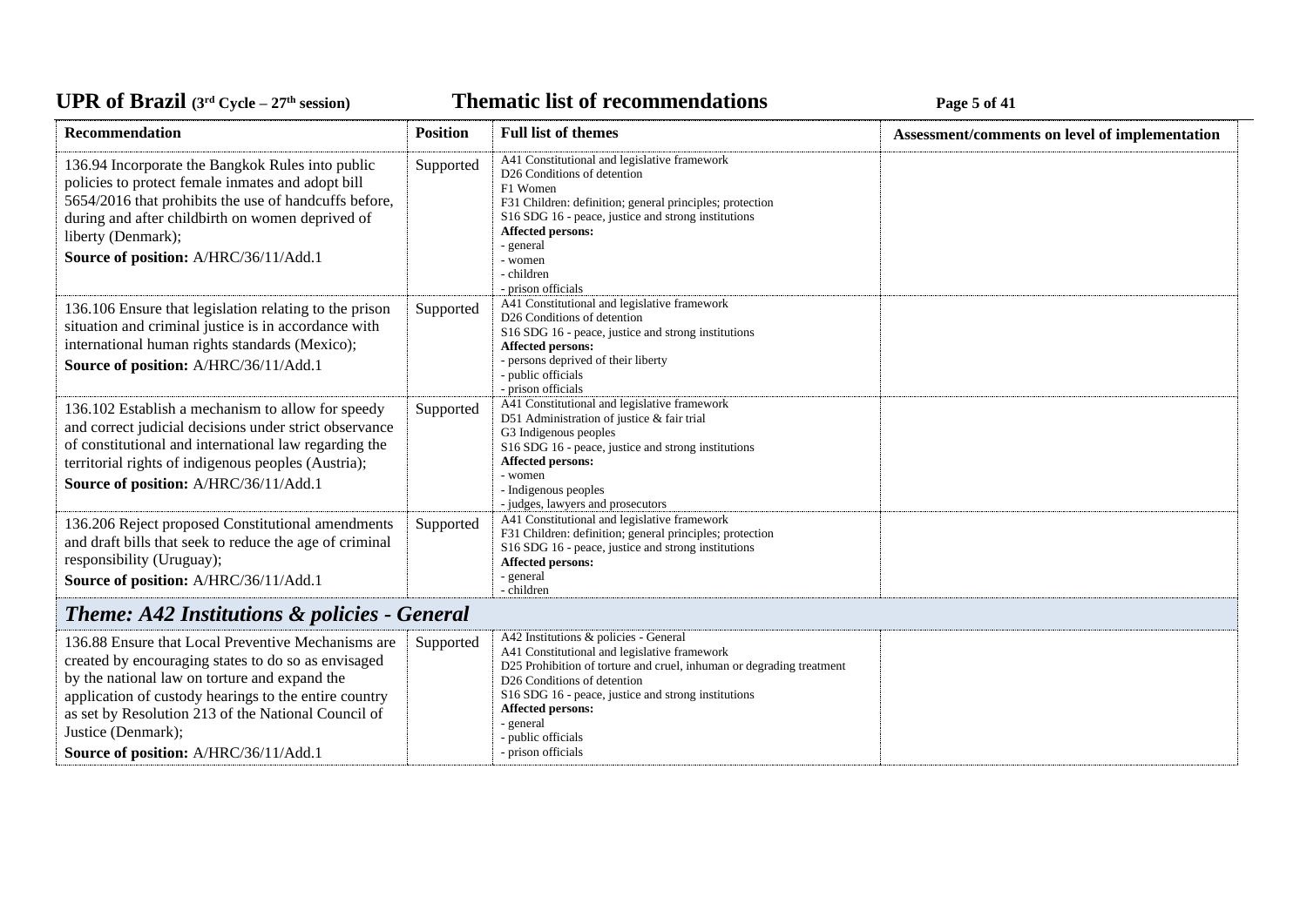**Thematic list of recommendations Page 6** of 41

| Recommendation                                                                                                                                                                                                                                                                                   | <b>Position</b> | <b>Full list of themes</b>                                                                                                                                                                                                                                                                                                                    | Assessment/comments on level of implementation |
|--------------------------------------------------------------------------------------------------------------------------------------------------------------------------------------------------------------------------------------------------------------------------------------------------|-----------------|-----------------------------------------------------------------------------------------------------------------------------------------------------------------------------------------------------------------------------------------------------------------------------------------------------------------------------------------------|------------------------------------------------|
| 136.86 Consolidate the Federal National System,<br>including by supporting States to set up Local<br>Preventive Mechanisms (Ghana);<br>Source of position: A/HRC/36/11/Add.1                                                                                                                     | Supported       | A42 Institutions & policies - General<br>A41 Constitutional and legislative framework<br>D25 Prohibition of torture and cruel, inhuman or degrading treatment<br>S <sub>16</sub> SDG <sub>16</sub> - peace, justice and strong institutions<br><b>Affected persons:</b><br>- general<br>- public officials<br>- prison officials              |                                                |
| 136.87 Create local preventive mechanisms at each<br>state level for effective implementation of the<br>National Mechanism for the Prevention and Combat<br>of Torture (Turkey);<br>Source of position: A/HRC/36/11/Add.1                                                                        | Supported       | A42 Institutions & policies - General<br>A41 Constitutional and legislative framework<br>D25 Prohibition of torture and cruel, inhuman or degrading treatment<br>S <sub>16</sub> SDG <sub>16</sub> - peace, justice and strong institutions<br>Affected persons:<br>- general<br>- public officials<br>- prison officials                     |                                                |
| 136.59 Strengthen measures to prevent abuses by<br>some law enforcement officials, including through<br>providing appropriate human rights training<br>(Rwanda);<br>Source of position: A/HRC/36/11/Add.1                                                                                        | Supported       | A42 Institutions & policies - General<br>A53 Professional training in human rights<br>D1 Civil & political rights - general measures of implementation<br>S <sub>16</sub> SDG <sub>16</sub> - peace, justice and strong institutions<br>Affected persons:<br>- general<br>- law enforcement / police officials                                |                                                |
| 136.45 Follow measures taken at the national level to<br>ensure that municipalities in Brazil develop specific<br>policies to guarantee rights of lesbian, gay, bisexual,<br>transgender and intersex people (Israel);<br>Source of position: A/HRC/36/11/Add.1                                  | Supported       | A42 Institutions & policies - General<br>B31 Equality & non-discrimination<br>A41 Constitutional and legislative framework<br>$S10$ SDG 10 - inequality<br>S <sub>16</sub> SDG <sub>16</sub> - peace, justice and strong institutions<br>Affected persons:<br>- lesbian, gay, bisexual, transgender and intersex persons (LGBTI)              |                                                |
| 136.66 Take measures to improve the situation of<br>underreporting of cases of violence and<br>discrimination against lesbian, gay, bisexual,<br>transgender and intersex people, and develop policies<br>to punish and prevent those actions (Israel);<br>Source of position: A/HRC/36/11/Add.1 | Supported       | A42 Institutions & policies - General<br>B31 Equality & non-discrimination<br>G1 Members of minorities<br>S10 SDG 10 - inequality<br>S16 SDG 16 - peace, justice and strong institutions<br><b>Affected persons:</b><br>- lesbian, gay, bisexual, transgender and intersex persons (LGBTI)                                                    |                                                |
| 136.47 Strengthen policies related to the fight against<br>discrimination against indigenous and Afro-Brazilian<br>children and others in vulnerable situations from an<br>integral and intersectoral perspective (Chile);<br>Source of position: A/HRC/36/11/Add.1                              | Supported       | A42 Institutions & policies - General<br>B31 Equality & non-discrimination<br>G1 Members of minorities<br>S10 SDG 10 - inequality<br>S16 SDG 16 - peace, justice and strong institutions<br>G3 Indigenous peoples<br>Affected persons:<br>- minorities/ racial, ethnic, linguistic, religious or descent-based groups<br>- Indigenous peoples |                                                |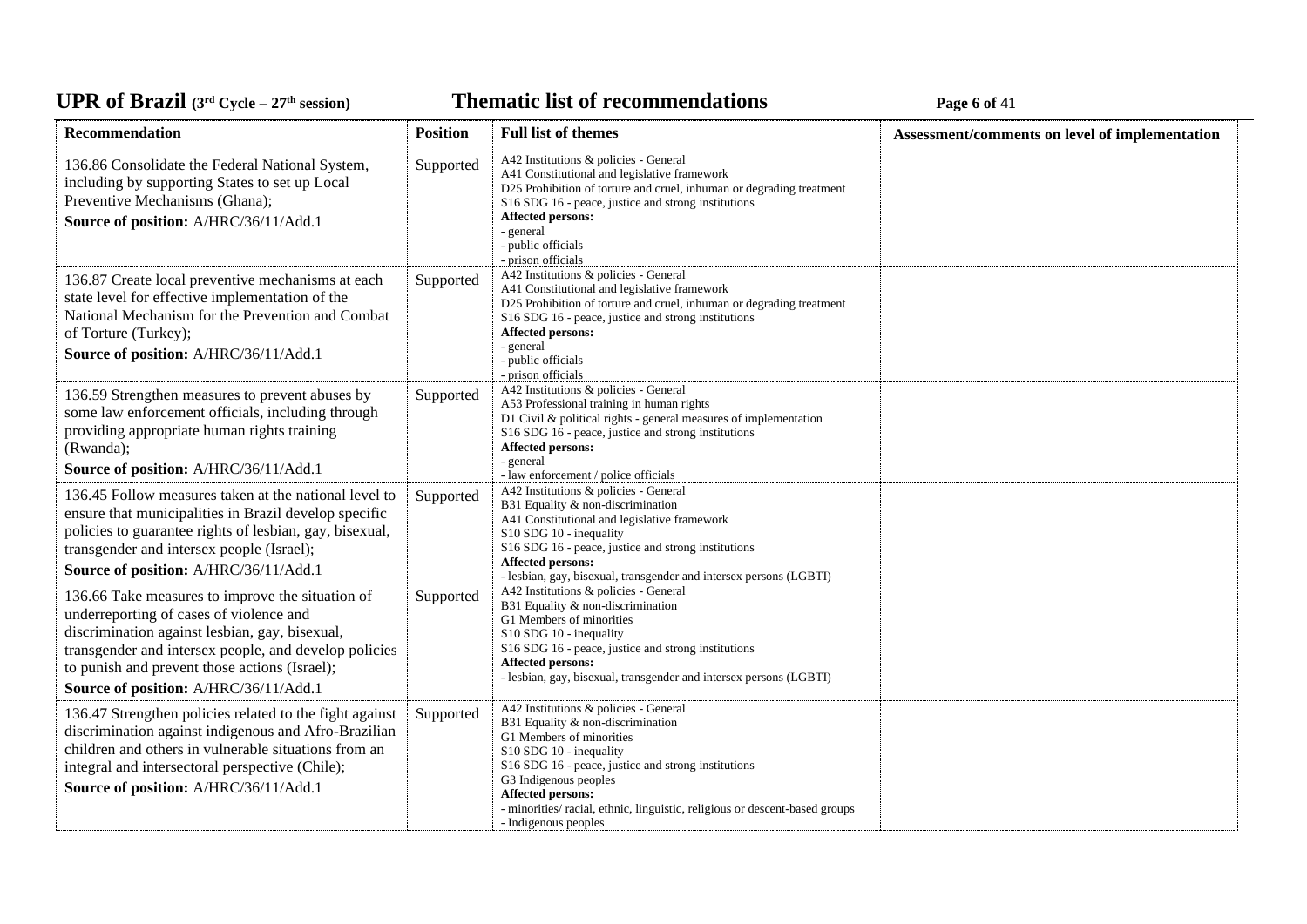**Thematic list of recommendations Page 7** of 41

| Recommendation                                                                                                                                                                                                    | <b>Position</b> | <b>Full list of themes</b>                                                                                                                                                                                                                                                                                                                                                                                                                           | Assessment/comments on level of implementation |
|-------------------------------------------------------------------------------------------------------------------------------------------------------------------------------------------------------------------|-----------------|------------------------------------------------------------------------------------------------------------------------------------------------------------------------------------------------------------------------------------------------------------------------------------------------------------------------------------------------------------------------------------------------------------------------------------------------------|------------------------------------------------|
| 136.68 Undertake strategies to reduce gun violence,<br>particularly among poor black youth (Bahamas);<br>Source of position: A/HRC/36/11/Add.1                                                                    | Supported       | A42 Institutions & policies - General<br>D1 Civil & political rights - general measures of implementation<br>G1 Members of minorities<br>S16 SDG 16 - peace, justice and strong institutions<br><b>Affected persons:</b><br>- general<br>- minorities/ racial, ethnic, linguistic, religious or descent-based groups                                                                                                                                 |                                                |
| 136.217 Develop and implement policy to address<br>child mortality, malnutrition, health, education and<br>access to sanitation, of indigenous people (South<br>Africa);<br>Source of position: A/HRC/36/11/Add.1 | Supported       | A42 Institutions & policies - General<br>E22 Right to food<br>E23 Right to adequate housing<br>E26 Human Rights & drinking water and sanitation<br>E41 Right to health - General<br>E51 Right to education - General<br>G3 Indigenous peoples<br>S03 SDG 3 - health<br>S04 SDG 4 - education<br>S08 SDG 8 - economic growth, employment, decent work<br>S16 SDG 16 - peace, justice and strong institutions<br><b>Affected persons:</b><br>- general |                                                |
| <b>Theme: A45 National Human Rights Institution (NHRI)</b>                                                                                                                                                        |                 |                                                                                                                                                                                                                                                                                                                                                                                                                                                      |                                                |
| 136.23 Continue efforts to strengthen the national<br>human rights institutions (Nepal);<br>Source of position: A/HRC/36/11/Add.1                                                                                 | Supported       | A45 National Human Rights Institution (NHRI)<br>S16 SDG 16 - peace, justice and strong institutions<br><b>Affected persons:</b><br>- general                                                                                                                                                                                                                                                                                                         |                                                |
| 136.24 Continue working to ensure that the National<br>Human Rights Institution gains "A" status in<br>compliance with the Paris Principles (Portugal);<br>Source of position: A/HRC/36/11/Add.1                  | Supported       | A45 National Human Rights Institution (NHRI)<br>S16 SDG 16 - peace, justice and strong institutions<br><b>Affected persons:</b><br>- general                                                                                                                                                                                                                                                                                                         |                                                |
| 136.25 Bring its National Human Rights Council in<br>line with the Paris Principles (Sierra Leone);<br>Source of position: A/HRC/36/11/Add.1                                                                      | Supported       | A45 National Human Rights Institution (NHRI)<br>S16 SDG 16 - peace, justice and strong institutions<br>Affected persons:<br>- general                                                                                                                                                                                                                                                                                                                |                                                |
| 136.26 Provide the National Human Rights Council<br>with the necessary resources to enhance its<br>independence to effectively carry out its functions<br>(Uganda);                                               | Supported       | A45 National Human Rights Institution (NHRI)<br>S16 SDG 16 - peace, justice and strong institutions<br><b>Affected persons:</b><br>- general                                                                                                                                                                                                                                                                                                         |                                                |
| Source of position: A/HRC/36/11/Add.1                                                                                                                                                                             |                 |                                                                                                                                                                                                                                                                                                                                                                                                                                                      |                                                |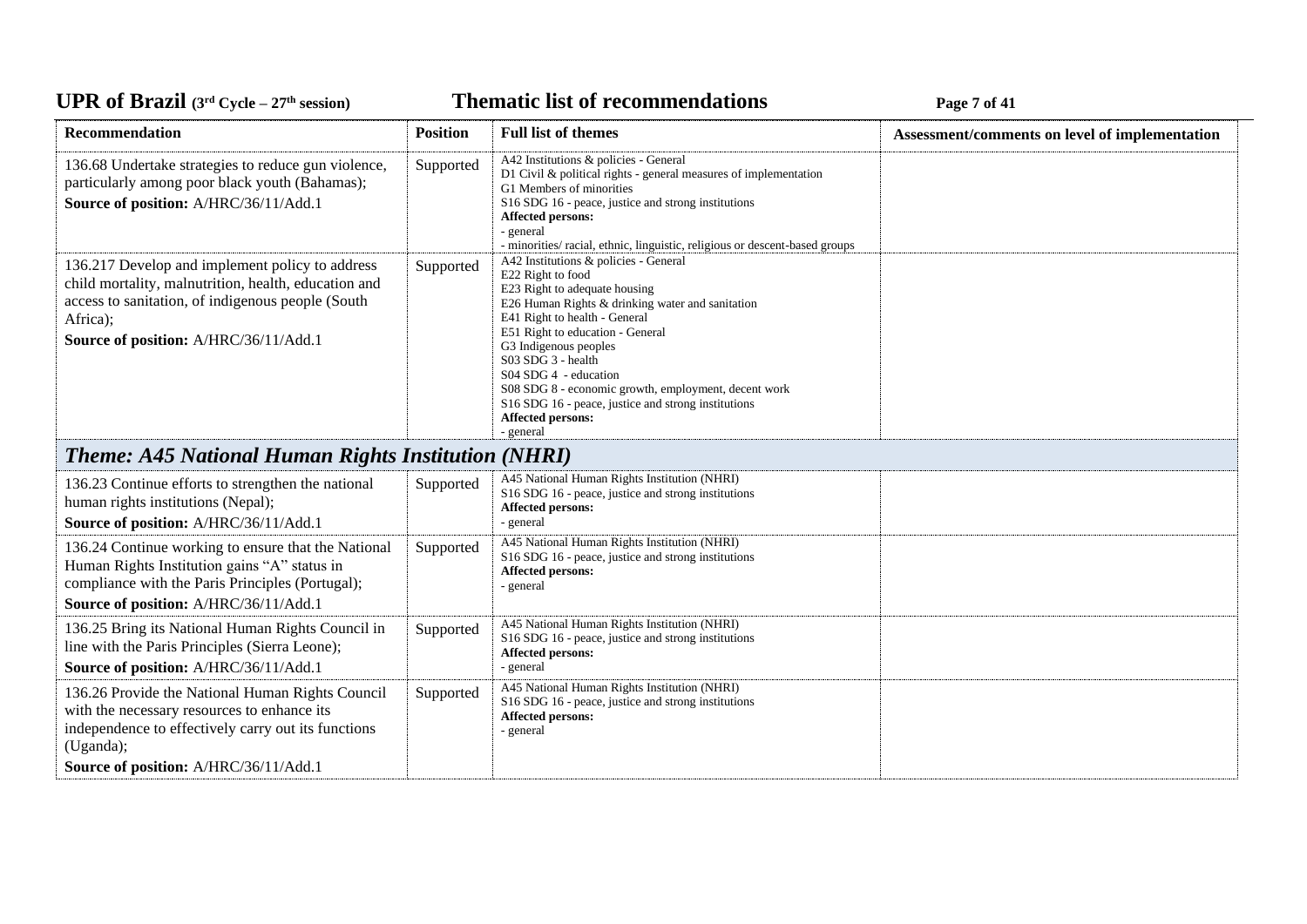#### UPR of Brazil (3<sup>rd</sup> Cycle – 27<sup>th</sup> session)

*C***ELE <b>EXECUTE: CYCLE 27E 27E 27E 27E 27E 27E 27E 27E 27E** 27**E** 27**E** 27**E** 27**E** 27**E** 27**E** 27**E** 27**E** 27**E** 27**E** 27**E** 27**E** 27**E** 27**E** 27**E** 27**E** 27**E** 27**E** 27**E** 27**E** 27**E** 27**E** 27**E** 27

| <b>Recommendation</b>                                                                                                                                                                                                                                                                                                                  | <b>Position</b> | <b>Full list of themes</b>                                                                                                                                                                                                          | Assessment/comments on level of implementation |
|----------------------------------------------------------------------------------------------------------------------------------------------------------------------------------------------------------------------------------------------------------------------------------------------------------------------------------------|-----------------|-------------------------------------------------------------------------------------------------------------------------------------------------------------------------------------------------------------------------------------|------------------------------------------------|
| 136.27 Provide the National Human Rights Council<br>with the necessary budgetary, administrative and<br>political independence to fully implement its<br>functions (Greece);                                                                                                                                                           | Supported       | A45 National Human Rights Institution (NHRI)<br>S16 SDG 16 - peace, justice and strong institutions<br>Affected persons:<br>- general                                                                                               |                                                |
| Source of position: A/HRC/36/11/Add.1                                                                                                                                                                                                                                                                                                  |                 |                                                                                                                                                                                                                                     |                                                |
| 136.28 Provide the National Human Rights Council<br>with the budgetary, administrative and political<br>independence, which is necessary to exercise its new<br>mandate (Guatemala);<br>Source of position: A/HRC/36/11/Add.1                                                                                                          | Supported       | A45 National Human Rights Institution (NHRI)<br>S16 SDG 16 - peace, justice and strong institutions<br><b>Affected persons:</b><br>- general                                                                                        |                                                |
| 136.31 Bring its national human rights institutions,<br>especially the National Human Rights Council, fully<br>in line with the Paris Principles (Poland);                                                                                                                                                                             | Supported       | A45 National Human Rights Institution (NHRI)<br>S16 SDG 16 - peace, justice and strong institutions<br><b>Affected persons:</b><br>- general                                                                                        |                                                |
| Source of position: A/HRC/36/11/Add.1                                                                                                                                                                                                                                                                                                  |                 |                                                                                                                                                                                                                                     |                                                |
| Theme: A53 Professional training in human rights                                                                                                                                                                                                                                                                                       |                 |                                                                                                                                                                                                                                     |                                                |
| 136.32 Introduce mandatory human rights training<br>for police agencies, and implement an evidence-<br>based policing programme, to reduce deaths from<br>police action by 10 per cent over the universal<br>periodic review cycle (United Kingdom of Great<br>Britain and Northern Ireland);<br>Source of position: A/HRC/36/11/Add.1 | Supported       | A53 Professional training in human rights<br>A42 Institutions & policies - General<br>S16 SDG 16 - peace, justice and strong institutions<br>Affected persons:<br>- law enforcement / police officials                              |                                                |
| 136.33 Implement human rights training programmes<br>for the security forces, emphasizing the use of force<br>according to the criteria of necessity and<br>proportionality (Italy);<br>Source of position: A/HRC/36/11/Add.1                                                                                                          | Supported       | A53 Professional training in human rights<br>A42 Institutions & policies - General<br>S16 SDG 16 - peace, justice and strong institutions<br><b>Affected persons:</b><br>- law enforcement / police officials                       |                                                |
| 136.34 Continue improving human rights education<br>and training for enforcement agencies, public<br>officials, and prison guards (Malaysia);<br>Source of position: A/HRC/36/11/Add.1                                                                                                                                                 | Supported       | A53 Professional training in human rights<br>D26 Conditions of detention<br>S16 SDG 16 - peace, justice and strong institutions<br>Affected persons:<br>- persons deprived of their liberty<br>- law enforcement / police officials |                                                |
| Theme: A54 Awareness raising and dissemination                                                                                                                                                                                                                                                                                         |                 |                                                                                                                                                                                                                                     |                                                |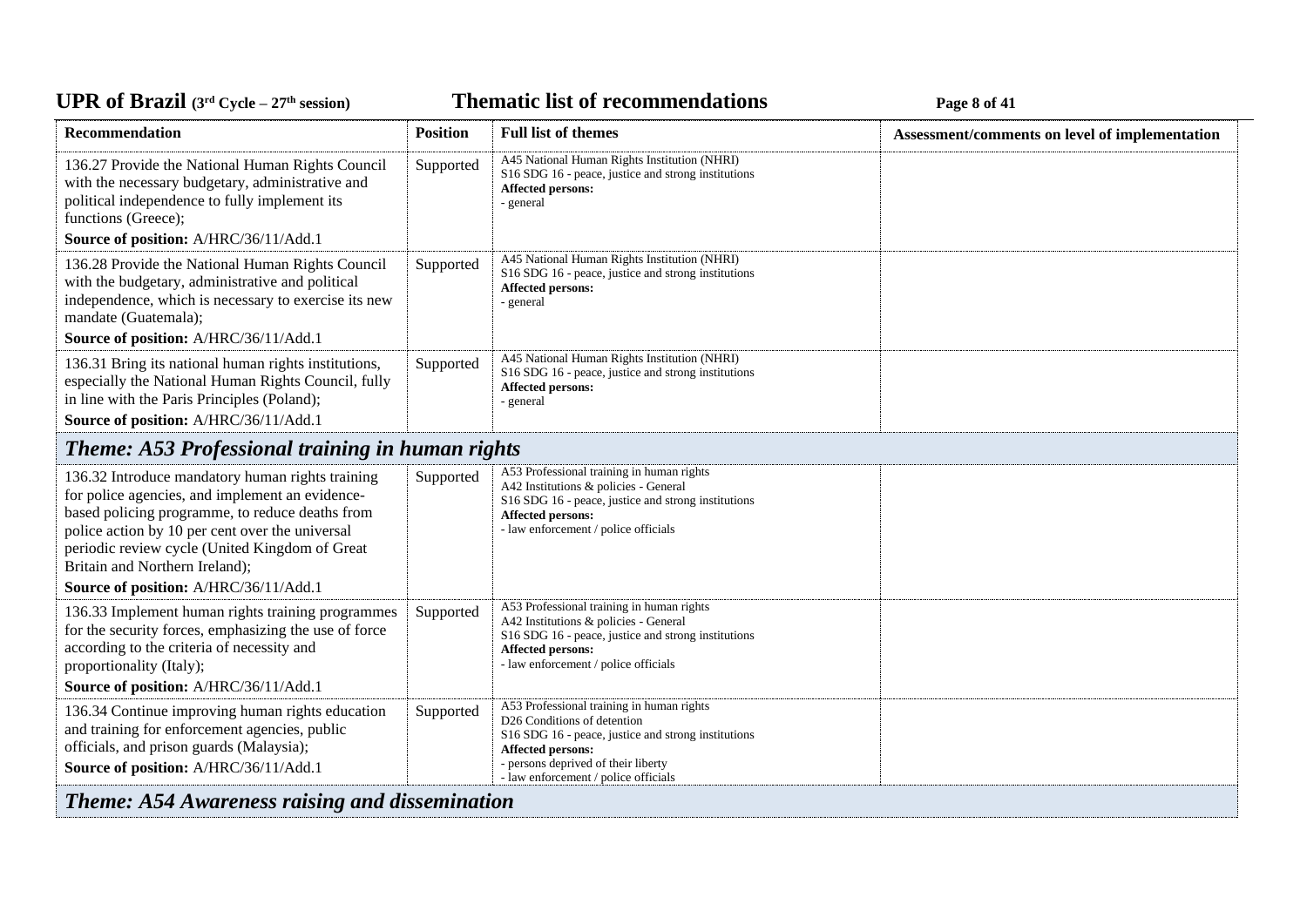*C***ELE <b>EXECUTE: CYCLE 2018 EXECUTE: Page 9** of 41

| Recommendation                                                                                                                                                                                                                                                                                                                           | <b>Position</b> | <b>Full list of themes</b>                                                                                                                                                                                                                                                                                                                                 | Assessment/comments on level of implementation |
|------------------------------------------------------------------------------------------------------------------------------------------------------------------------------------------------------------------------------------------------------------------------------------------------------------------------------------------|-----------------|------------------------------------------------------------------------------------------------------------------------------------------------------------------------------------------------------------------------------------------------------------------------------------------------------------------------------------------------------------|------------------------------------------------|
| 136.35 Continue efforts to enhance public awareness<br>on issues of ethnic and racial equality and to combat<br>violence against indigenous peoples (Uzbekistan);<br>Source of position: A/HRC/36/11/Add.1                                                                                                                               | Supported       | A54 Awareness raising and dissemination<br>G3 Indigenous peoples<br>S10 SDG 10 - inequality<br>S16 SDG 16 - peace, justice and strong institutions<br>Affected persons:<br>- Indigenous peoples                                                                                                                                                            |                                                |
| <b>Theme: A61 Cooperation with civil society</b>                                                                                                                                                                                                                                                                                         |                 |                                                                                                                                                                                                                                                                                                                                                            |                                                |
| 136.123 Strengthen civil society to participate in<br>humanitarian assistance and in major sports events<br>(Sudan);<br>Source of position: A/HRC/36/11/Add.1                                                                                                                                                                            | Supported       | A61 Cooperation with civil society<br>A42 Institutions & policies - General<br>S16 SDG 16 - peace, justice and strong institutions<br>Affected persons:<br>- human rights defenders                                                                                                                                                                        |                                                |
| Theme: B31 Equality & non-discrimination                                                                                                                                                                                                                                                                                                 |                 |                                                                                                                                                                                                                                                                                                                                                            |                                                |
| 136.40 Take urgent measures to adopt legislation<br>sanctioning discrimination and incitement to violence<br>on the grounds of sexual orientation, and investigate<br>and sanction cases of violence against lesbian, gay,<br>bisexual, transgender, intersex and queer persons<br>(Argentina);<br>Source of position: A/HRC/36/11/Add.1 | Supported       | B31 Equality & non-discrimination<br>A41 Constitutional and legislative framework<br>A42 Institutions & policies - General<br>G1 Members of minorities<br>S10 SDG 10 - inequality<br>S <sub>16</sub> SDG <sub>16</sub> - peace, justice and strong institutions<br>Affected persons:<br>- lesbian, gay, bisexual, transgender and intersex persons (LGBTI) |                                                |
| 136.41 Continue advancing the promotion of laws<br>and initiatives that ban discrimination and incitement<br>to violence on the grounds of sexual orientation and<br>gender identity, in particular in the case of young<br>persons and adolescents (Chile);<br>Source of position: A/HRC/36/11/Add.1                                    | Supported       | B31 Equality & non-discrimination<br>A41 Constitutional and legislative framework<br>A42 Institutions & policies - General<br>G1 Members of minorities<br>S10 SDG 10 - inequality<br>S16 SDG 16 - peace, justice and strong institutions<br>Affected persons:<br>- lesbian, gay, bisexual, transgender and intersex persons (LGBTI)                        |                                                |
| 136.43 Continue taking measures to develop<br>legislation and policies at federal, state and municipal<br>level to punish and prevent hate crimes and<br>discrimination against the lesbian, gay, bisexual,<br>transgender and intersex population (Finland);<br>Source of position: A/HRC/36/11/Add.1                                   | Supported       | B31 Equality & non-discrimination<br>A41 Constitutional and legislative framework<br>A42 Institutions & policies - General<br>G1 Members of minorities<br>S10 SDG 10 - inequality<br>S16 SDG 16 - peace, justice and strong institutions<br>Affected persons:<br>- lesbian, gay, bisexual, transgender and intersex persons (LGBTI)                        |                                                |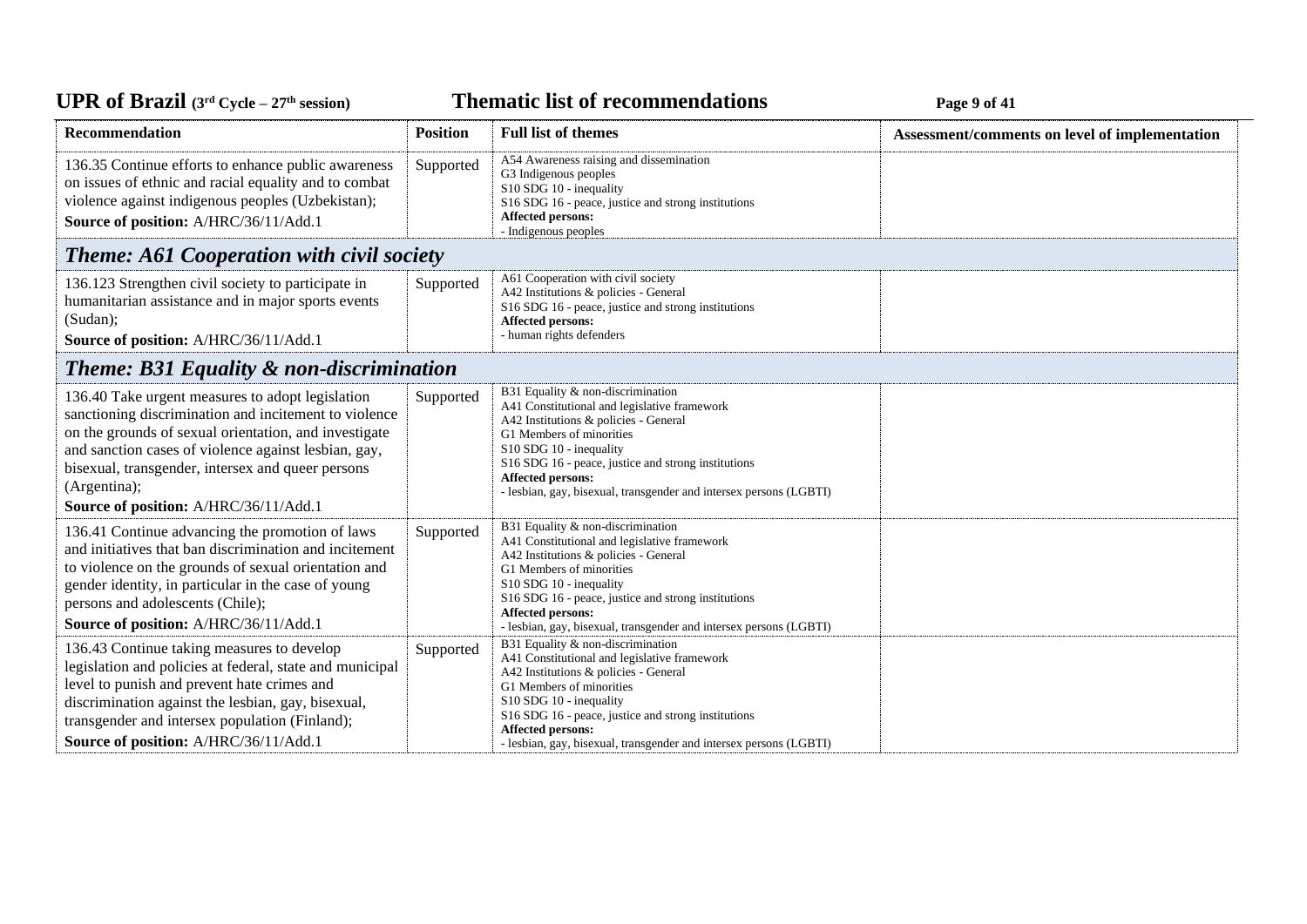**Thematic list of recommendations Page 10** of 41

| Recommendation                                                                                                                                                                                                                                                                                                      | <b>Position</b> | <b>Full list of themes</b>                                                                                                                                                                                                                                                                                          | Assessment/comments on level of implementation |
|---------------------------------------------------------------------------------------------------------------------------------------------------------------------------------------------------------------------------------------------------------------------------------------------------------------------|-----------------|---------------------------------------------------------------------------------------------------------------------------------------------------------------------------------------------------------------------------------------------------------------------------------------------------------------------|------------------------------------------------|
| 136.49 Continue taking active measures aimed at<br>eradicating discrimination against Afro-Brazilian<br>women based on their gender and ethnicity<br>(Namibia);<br>Source of position: A/HRC/36/11/Add.1                                                                                                            | Supported       | B31 Equality & non-discrimination<br>A42 Institutions & policies - General<br>G1 Members of minorities<br>F12 Discrimination against women<br>S05 SDG 5 - gender equality and women's empowerment<br>S10 SDG 10 - inequality<br>S16 SDG 16 - peace, justice and strong institutions<br>Affected persons:<br>- women |                                                |
| 136.39 Take necessary measures to address<br>homophobic and transphobic crime, including by<br>establishing a system for recording such crimes<br>(Sweden);<br>Source of position: A/HRC/36/11/Add.1                                                                                                                | Supported       | B31 Equality & non-discrimination<br>A42 Institutions & policies - General<br>G1 Members of minorities<br>S10 SDG 10 - inequality<br>S16 SDG 16 - peace, justice and strong institutions<br>Affected persons:<br>- lesbian, gay, bisexual, transgender and intersex persons (LGBTI)                                 |                                                |
| 136.42 Redouble the capacity-building efforts for all<br>the security forces, aiming at avoiding practices of<br>racial bias, or, directed, among others, against<br>vulnerable minorities such as lesbian, gay, bisexual,<br>transgender and intersex persons (Colombia);<br>Source of position: A/HRC/36/11/Add.1 | Supported       | B31 Equality & non-discrimination<br>A42 Institutions & policies - General<br>G1 Members of minorities<br>S10 SDG 10 - inequality<br>S16 SDG 16 - peace, justice and strong institutions<br>Affected persons:<br>- lesbian, gay, bisexual, transgender and intersex persons (LGBTI)                                 |                                                |
| 136.37 Take measures to eliminate cases of<br>discrimination against certain groups in society<br>(Iraq);<br>Source of position: A/HRC/36/11/Add.1                                                                                                                                                                  | Supported       | B31 Equality & non-discrimination<br>A42 Institutions & policies - General<br>S10 SDG 10 - inequality<br>S16 SDG 16 - peace, justice and strong institutions<br>Affected persons:<br>- general<br>- minorities/racial, ethnic, linguistic, religious or descent-based groups                                        |                                                |
| 136.38 Support initiatives and strategies to combat<br>discrimination and promote the inclusion of<br>vulnerable persons (Madagascar);<br>Source of position: A/HRC/36/11/Add.1                                                                                                                                     | Supported       | B31 Equality & non-discrimination<br>A42 Institutions & policies - General<br>S10 SDG 10 - inequality<br>S16 SDG 16 - peace, justice and strong institutions<br>Affected persons:<br>- general<br>- minorities/ racial, ethnic, linguistic, religious or descent-based groups                                       |                                                |
| 136.48 Further promote ethnic and racial equality,<br>building on the important policy measures already<br>taken (Greece);<br>Source of position: A/HRC/36/11/Add.1                                                                                                                                                 | Supported       | B31 Equality & non-discrimination<br>A42 Institutions & policies - General<br>S10 SDG 10 - inequality<br>S <sub>16</sub> SDG <sub>16</sub> - peace, justice and strong institutions<br>Affected persons:<br>- general<br>- minorities/ racial, ethnic, linguistic, religious or descent-based groups                |                                                |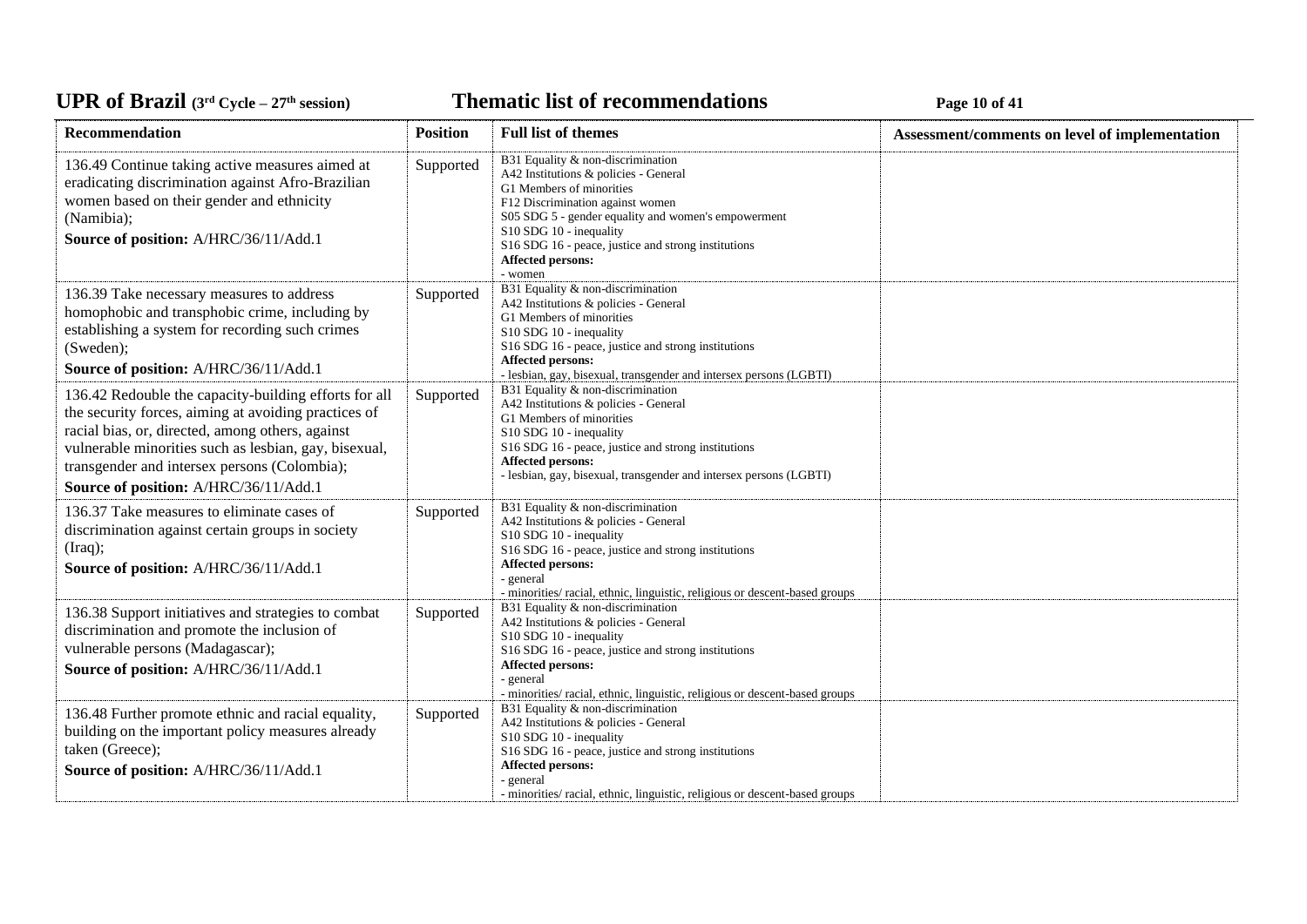# UPR of Brazil (3<sup>rd</sup> Cycle – 27<sup>th</sup> session)

**Thematic list of recommendations Page 11 of 41** 

| <b>Recommendation</b>                                                                                                                                                                                                                                                                                                                      | <b>Position</b> | <b>Full list of themes</b>                                                                                                                                                                                                                                                                                   | Assessment/comments on level of implementation |
|--------------------------------------------------------------------------------------------------------------------------------------------------------------------------------------------------------------------------------------------------------------------------------------------------------------------------------------------|-----------------|--------------------------------------------------------------------------------------------------------------------------------------------------------------------------------------------------------------------------------------------------------------------------------------------------------------|------------------------------------------------|
| 136.139 Continue to implement and strengthen<br>public policies and programmes for inclusion,<br>reduction of poverty and inequality, non-<br>discrimination and promotion of equality and<br>inclusion (Nicaragua);<br>Source of position: A/HRC/36/11/Add.1                                                                              | Supported       | B31 Equality & non-discrimination<br>E21 Right to an adequate standard of living - general<br>S10 SDG 10 - inequality<br>S16 SDG 16 - peace, justice and strong institutions<br>Affected persons:<br>- general                                                                                               |                                                |
| <b>Theme: B32 Racial discrimination</b>                                                                                                                                                                                                                                                                                                    |                 |                                                                                                                                                                                                                                                                                                              |                                                |
| 136.60 Continue putting in place measures aimed at<br>preventing violence and racial discrimination against<br>Afro-Brazilians and at protecting their cultural<br>heritage sites and places of worship (Namibia);<br>Source of position: A/HRC/36/11/Add.1                                                                                | Supported       | B32 Racial discrimination<br>A42 Institutions & policies - General<br>G1 Members of minorities<br>D42 Freedom of thought, conscience and religion<br>S16 SDG 16 - peace, justice and strong institutions<br>Affected persons:<br>- minorities/ racial, ethnic, linguistic, religious or descent-based groups |                                                |
| 136.174 Continue strengthening efforts to eliminate<br>discrimination, including racial discrimination in<br>education (Indonesia);<br>Source of position: A/HRC/36/11/Add.1                                                                                                                                                               | Supported       | B32 Racial discrimination<br>E51 Right to education - General<br>S04 SDG 4 - education<br>S16 SDG 16 - peace, justice and strong institutions<br><b>Affected persons:</b><br>- general                                                                                                                       |                                                |
| 136.46 Strengthen measures to prevent and punish<br>racism, discrimination and violence against<br>indigenous peoples and people of African descent<br>and violence against women and girls (Rwanda);<br>Source of position: A/HRC/36/11/Add.1                                                                                             | Supported       | B32 Racial discrimination<br>F13 Violence against women<br>G3 Indigenous peoples<br>S16 SDG 16 - peace, justice and strong institutions<br>Affected persons:<br>- women<br>- girls<br>- Indigenous peoples                                                                                                   |                                                |
| <b>Theme: B51 Right to an effective remedy</b>                                                                                                                                                                                                                                                                                             |                 |                                                                                                                                                                                                                                                                                                              |                                                |
| 136.63 Strengthen prevention and effectiveness of<br>investigation of cases of police violence thorough<br>improved supervision and human rights training of<br>law enforcement personnel, namely the military<br>police, and ensure accountability for any acts of<br>police violence (Czechia);<br>Source of position: A/HRC/36/11/Add.1 | Supported       | B51 Right to an effective remedy<br>A53 Professional training in human rights<br>B52 Impunity<br>S16 SDG 16 - peace, justice and strong institutions<br>Affected persons:<br>- law enforcement / police officials                                                                                            |                                                |
| 136.64 Ensure that acts of violence committed by                                                                                                                                                                                                                                                                                           | Supported       | B51 Right to an effective remedy                                                                                                                                                                                                                                                                             |                                                |
| members of security forces are prosecuted in order to<br>combat impunity (France);<br>Source of position: A/HRC/36/11/Add.1                                                                                                                                                                                                                |                 | B52 Impunity<br>S16 SDG 16 - peace, justice and strong institutions<br><b>Affected persons:</b><br>- law enforcement / police officials                                                                                                                                                                      |                                                |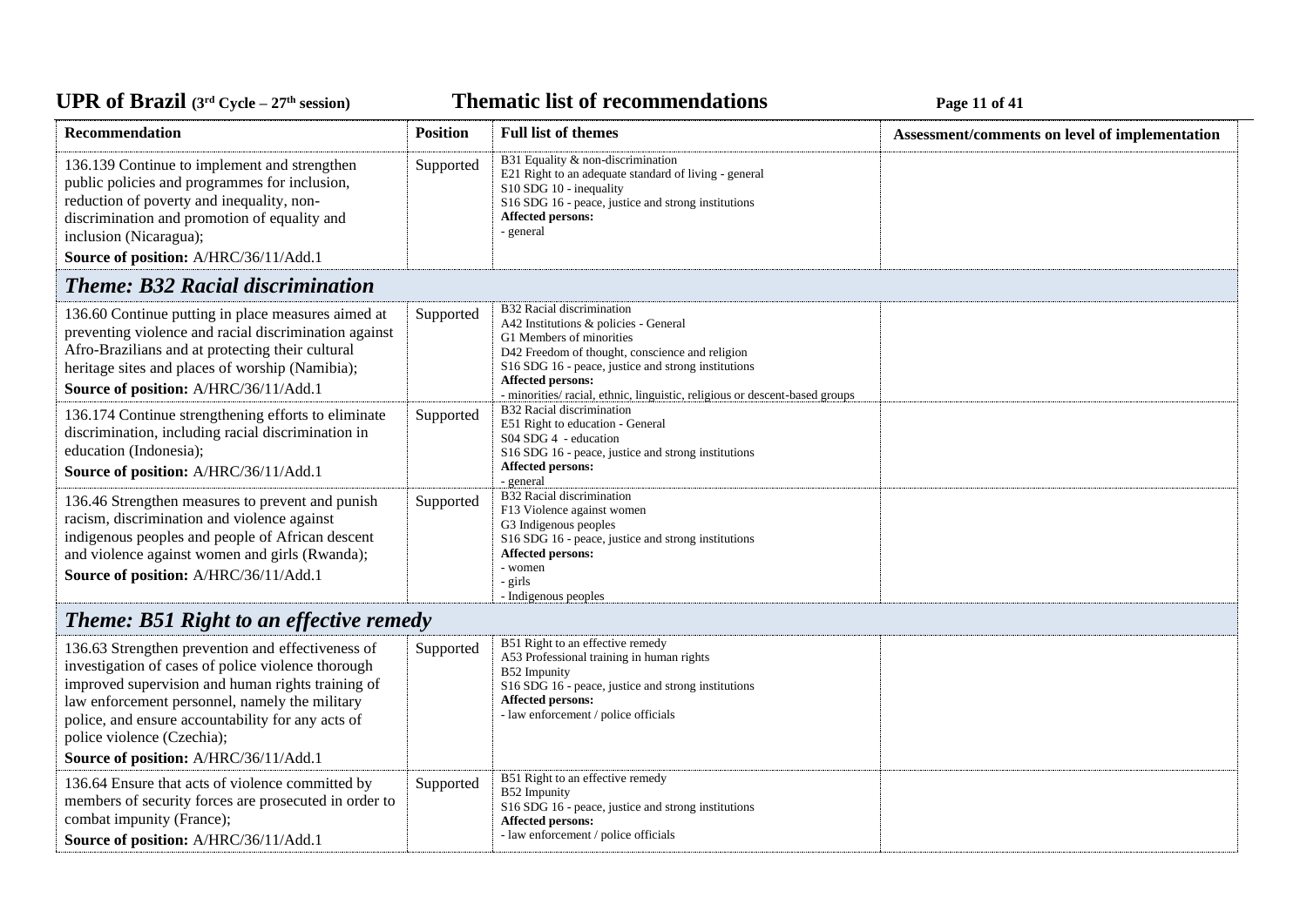#### **Thematic list of recommendations Page 12** of 41

| Recommendation                                                                                                                                                                                                                                                                                                                                                                                                                                                                                                                                                                                                                      | <b>Position</b> | <b>Full list of themes</b>                                                                                                                                                                                                                                             | Assessment/comments on level of implementation |
|-------------------------------------------------------------------------------------------------------------------------------------------------------------------------------------------------------------------------------------------------------------------------------------------------------------------------------------------------------------------------------------------------------------------------------------------------------------------------------------------------------------------------------------------------------------------------------------------------------------------------------------|-----------------|------------------------------------------------------------------------------------------------------------------------------------------------------------------------------------------------------------------------------------------------------------------------|------------------------------------------------|
| 136.54 To further continue the efforts to punish those<br>responsible for the breaking of the retaining walls in<br>Jacarei and Mariana; and to ensure that the victims of<br>this event are guaranteed their right to access to<br>justice, and their right to fair compensation,<br>remediation and reparations for the damage caused.<br>We recommend that Brazil share these acquired<br>experiences through its constructive and substantive<br>participation in the Intergovernmental Working<br>Group established through resolution 26/9 of the<br>Human Rights Council (Ecuador);<br>Source of position: A/HRC/36/11/Add.1 | Supported       | B51 Right to an effective remedy<br>B6 Business & Human Rights<br>B71 Human rights and the environment<br>S16 SDG 16 - peace, justice and strong institutions<br><b>Affected persons:</b><br>- general                                                                 |                                                |
| 136.65 Take further steps in order to prevent<br>violence against people of African descent (Republic<br>of Korea);                                                                                                                                                                                                                                                                                                                                                                                                                                                                                                                 | Supported       | B51 Right to an effective remedy<br>G1 Members of minorities<br>S16 SDG 16 - peace, justice and strong institutions<br><b>Affected persons:</b><br>- minorities/ racial, ethnic, linguistic, religious or descent-based groups                                         |                                                |
| Source of position: A/HRC/36/11/Add.1                                                                                                                                                                                                                                                                                                                                                                                                                                                                                                                                                                                               |                 |                                                                                                                                                                                                                                                                        |                                                |
| <b>Theme: B6 Business &amp; Human Rights</b>                                                                                                                                                                                                                                                                                                                                                                                                                                                                                                                                                                                        |                 |                                                                                                                                                                                                                                                                        |                                                |
| 136.51 Develop a national action plan on business<br>and human rights in order to prevent development<br>projects from violating the rights of traditional<br>populations, indigenous peoples and workers and<br>causing damage to the environment, and in order to<br>ensure an effective remedy with meaningful<br>consultations with the affected communities<br>(Netherlands);                                                                                                                                                                                                                                                  | Supported       | B6 Business & Human Rights<br>A46 National Plans of Action on Human Rights (or specific areas)<br>B51 Right to an effective remedy<br>G3 Indigenous peoples<br>S16 SDG 16 - peace, justice and strong institutions<br><b>Affected persons:</b><br>- Indigenous peoples |                                                |
| Source of position: A/HRC/36/11/Add.1                                                                                                                                                                                                                                                                                                                                                                                                                                                                                                                                                                                               |                 |                                                                                                                                                                                                                                                                        |                                                |
| 136.52 Draft a comprehensive national plan of action<br>on business and human rights, that would take into<br>account the United Nations Guiding Principles in this<br>regard (Paraguay);<br>Source of position: A/HRC/36/11/Add.1                                                                                                                                                                                                                                                                                                                                                                                                  | Supported       | B6 Business & Human Rights<br>A46 National Plans of Action on Human Rights (or specific areas)<br>S <sub>16</sub> SDG <sub>16</sub> - peace, justice and strong institutions<br>Affected persons:<br>- general                                                         |                                                |
| 136.53 Draw up an action plan for business and<br>human rights (Sierra Leone);<br>Source of position: A/HRC/36/11/Add.1                                                                                                                                                                                                                                                                                                                                                                                                                                                                                                             | Supported       | B6 Business & Human Rights<br>A46 National Plans of Action on Human Rights (or specific areas)<br>S <sub>16</sub> SDG <sub>16</sub> - peace, justice and strong institutions<br>Affected persons:<br>- general                                                         |                                                |
| <b>Theme: B71 Human rights and the environment</b>                                                                                                                                                                                                                                                                                                                                                                                                                                                                                                                                                                                  |                 |                                                                                                                                                                                                                                                                        |                                                |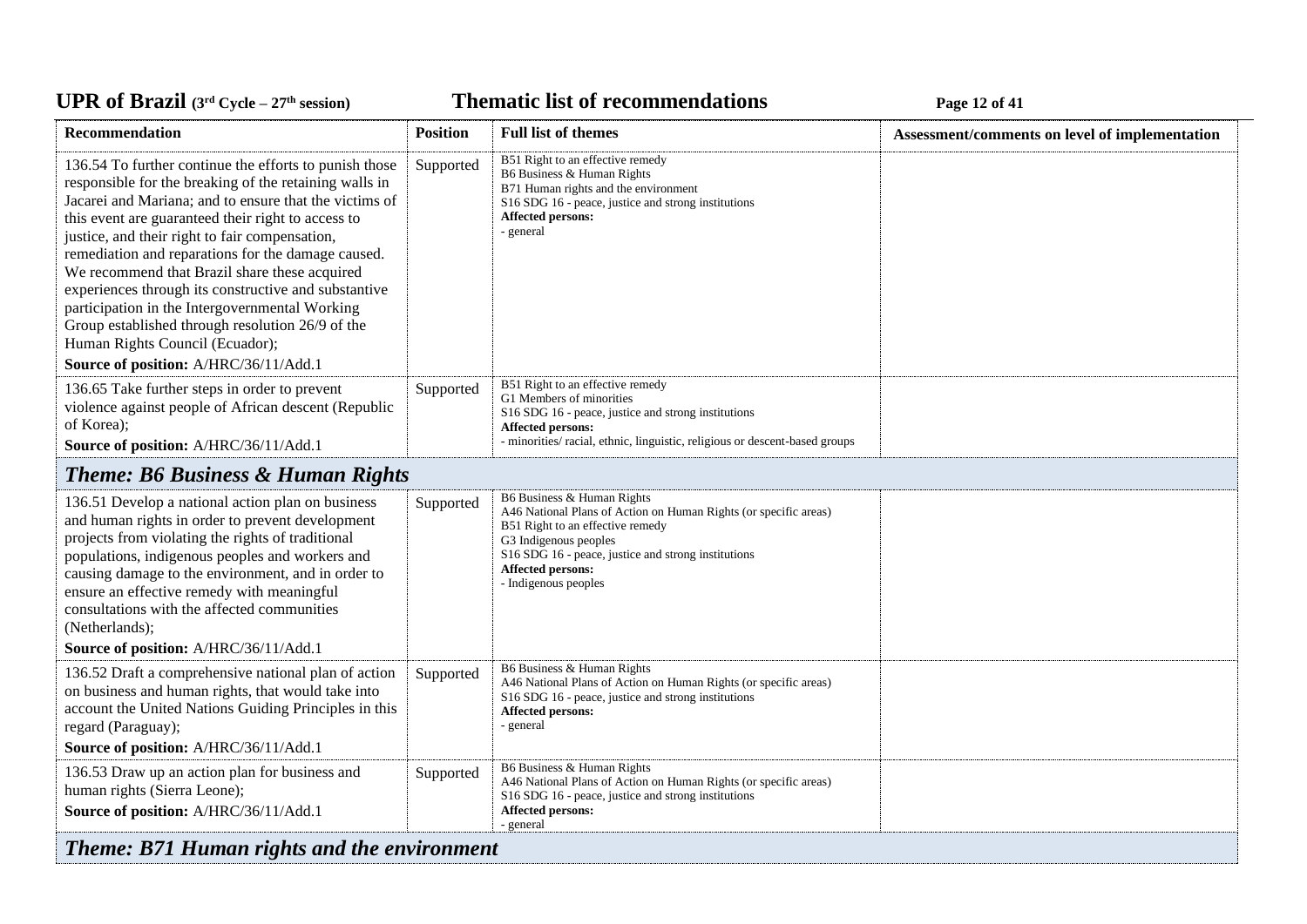# UPR of Brazil (3<sup>rd</sup> Cycle – 27<sup>th</sup> session)

#### **Thematic list of recommendations Page 13** of 41

| Recommendation                                                                                                                                                                                                                                                                                                                                     | <b>Position</b> | <b>Full list of themes</b>                                                                                                                                                                                                                                                                                                       | Assessment/comments on level of implementation |  |
|----------------------------------------------------------------------------------------------------------------------------------------------------------------------------------------------------------------------------------------------------------------------------------------------------------------------------------------------------|-----------------|----------------------------------------------------------------------------------------------------------------------------------------------------------------------------------------------------------------------------------------------------------------------------------------------------------------------------------|------------------------------------------------|--|
| 136.55 Continue its efforts on the implementation of<br>the National Policy on Climate Change on reducing<br>deforestation in the Amazon region (Ethiopia);<br>Source of position: A/HRC/36/11/Add.1                                                                                                                                               | Supported       | B71 Human rights and the environment<br>B6 Business & Human Rights<br>S16 SDG 16 - peace, justice and strong institutions<br><b>Affected persons:</b><br>- general                                                                                                                                                               |                                                |  |
| <b>Theme: B8 Human rights &amp; counter-terrorism</b>                                                                                                                                                                                                                                                                                              |                 |                                                                                                                                                                                                                                                                                                                                  |                                                |  |
| 136.57 That anti-terrorism law combats only terrorist<br>groups and does not consider human rights defenders<br>(Iraq);<br>Source of position: A/HRC/36/11/Add.1                                                                                                                                                                                   | Supported       | B8 Human rights & counter-terrorism<br>A41 Constitutional and legislative framework<br>H1 Human rights defenders<br>S16 SDG 16 - peace, justice and strong institutions<br><b>Affected persons:</b><br>- human rights defenders                                                                                                  |                                                |  |
| 136.56 Ensure that its Anti-Terrorist Legislation<br>2016 corresponds to international human rights<br>standards (Egypt);<br>Source of position: A/HRC/36/11/Add.1                                                                                                                                                                                 | Supported       | B8 Human rights & counter-terrorism<br>A41 Constitutional and legislative framework<br>S16 SDG 16 - peace, justice and strong institutions<br>Affected persons:<br>- general                                                                                                                                                     |                                                |  |
| <b>Theme: D22 Extrajudicial, summary or arbitrary executions</b>                                                                                                                                                                                                                                                                                   |                 |                                                                                                                                                                                                                                                                                                                                  |                                                |  |
| 136.71 End extrajudicial killings and associated<br>impunity, including by passing draft bill No.<br>4471/2012, by abolishing the classification<br>"resistance to arrest followed by death" and by<br>ensuring that all deaths following police<br>interventions are impartially investigated (Germany);<br>Source of position: A/HRC/36/11/Add.1 | Supported       | D22 Extrajudicial, summary or arbitrary executions<br>B52 Impunity<br>A41 Constitutional and legislative framework<br>D51 Administration of justice & fair trial<br>S16 SDG 16 - peace, justice and strong institutions<br><b>Affected persons:</b><br>- judges, lawyers and prosecutors<br>- law enforcement / police officials |                                                |  |
| 136.70 Refrain from resorting to violence and<br>extrajudicial executions by the security forces, in<br>particular the so-called "war on drugs" (Bolivarian<br>Republic of Venezuela);<br>Source of position: A/HRC/36/11/Add.1                                                                                                                    | Supported       | D22 Extrajudicial, summary or arbitrary executions<br>S16 SDG 16 - peace, justice and strong institutions<br><b>Affected persons:</b><br>- judges, lawyers and prosecutors<br>- law enforcement / police officials                                                                                                               |                                                |  |
| Theme: D25 Prohibition of torture and cruel, inhuman or degrading treatment                                                                                                                                                                                                                                                                        |                 |                                                                                                                                                                                                                                                                                                                                  |                                                |  |
| 136.74 Establish a formal adhesion programme<br>which includes the allocation of funds by the federal<br>government to support the national policy on torture<br>prevention (Ghana);<br>Source of position: A/HRC/36/11/Add.1                                                                                                                      | Supported       | D25 Prohibition of torture and cruel, inhuman or degrading treatment<br>A63 Budget and resources (for human rights implementation)<br>S16 SDG 16 - peace, justice and strong institutions<br><b>Affected persons:</b><br>- law enforcement / police officials<br>- public officials                                              |                                                |  |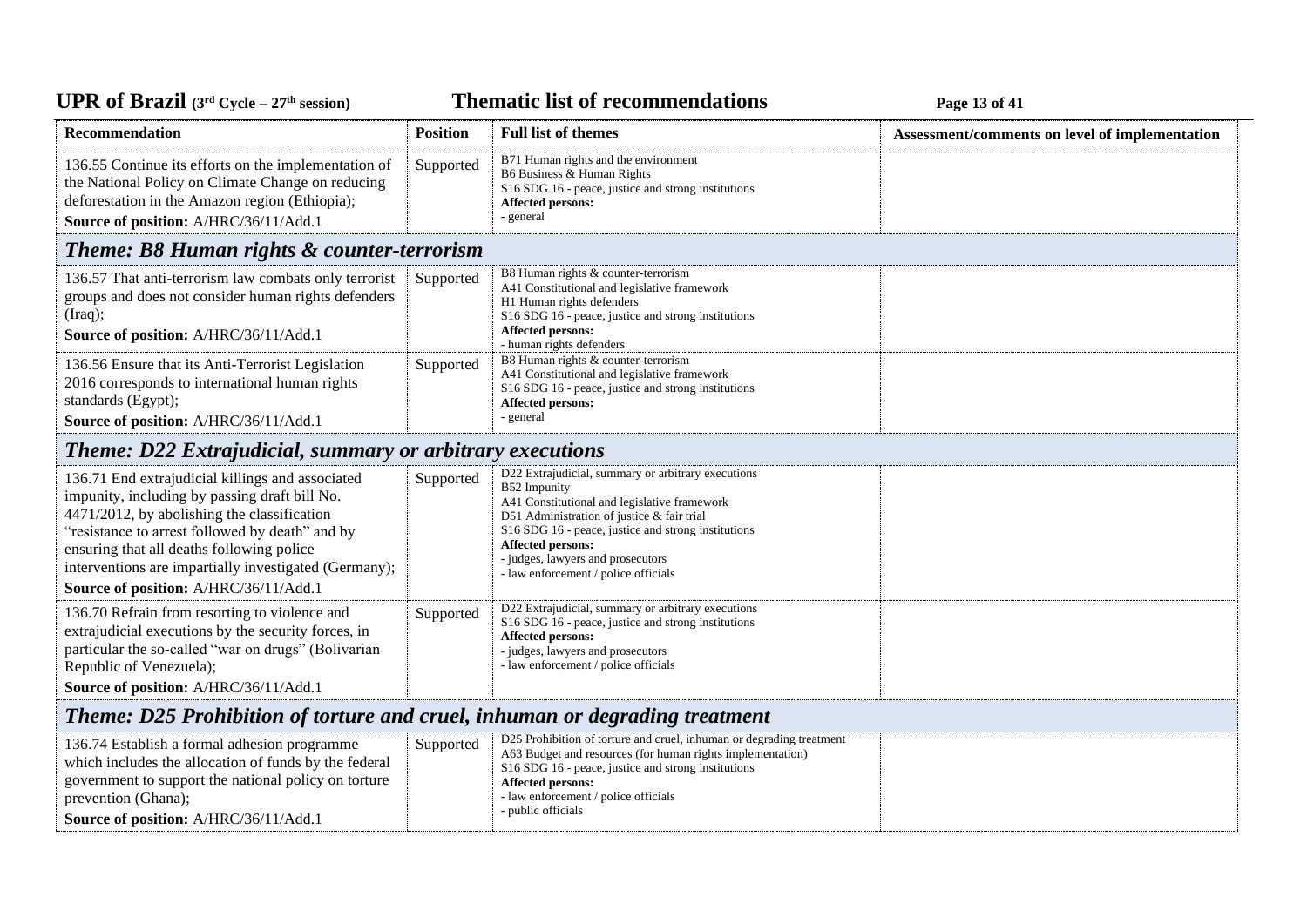## UPR of Brazil  $(3^{rd}$  Cycle – 27<sup>th</sup> session)

**Thematic list of recommendations Page 14 of 41** 

| Recommendation                                                                                                                                                                                                                                  | <b>Position</b> | <b>Full list of themes</b>                                                                                                                                                                                                                                          | Assessment/comments on level of implementation |
|-------------------------------------------------------------------------------------------------------------------------------------------------------------------------------------------------------------------------------------------------|-----------------|---------------------------------------------------------------------------------------------------------------------------------------------------------------------------------------------------------------------------------------------------------------------|------------------------------------------------|
| 136.79 Address the problem of severely overcrowded<br>prisons to eliminate inhumane conditions and take all<br>measures to prevent torture (Turkey);<br>Source of position: A/HRC/36/11/Add.1                                                   | Supported       | D25 Prohibition of torture and cruel, inhuman or degrading treatment<br>D <sub>26</sub> Conditions of detention<br>S16 SDG 16 - peace, justice and strong institutions<br>Affected persons:<br>- persons deprived of their liberty<br>- prison officials            |                                                |
| 136.80 Adopt without delay urgent measures to stop<br>torture, violence, killings and serious overcrowding<br>and degrading conditions in the prisons in Brazil<br>(Bolivarian Republic of Venezuela);<br>Source of position: A/HRC/36/11/Add.1 | Supported       | D25 Prohibition of torture and cruel, inhuman or degrading treatment<br>D26 Conditions of detention<br>S <sub>16</sub> SDG <sub>16</sub> - peace, justice and strong institutions<br>Affected persons:<br>- persons deprived of their liberty<br>- prison officials |                                                |
| 136.72 Continue its efforts to combat torture and ill-<br>treatment (Algeria);<br>Source of position: A/HRC/36/11/Add.1                                                                                                                         | Supported       | D25 Prohibition of torture and cruel, inhuman or degrading treatment<br>S <sub>16</sub> SDG <sub>16</sub> - peace, justice and strong institutions<br>Affected persons:<br>- general<br>- law enforcement / police officials                                        |                                                |
| 136.73 Intensify efforts aimed at combating and<br>preventing torture and other forms of ill-treatment<br>(Georgia);<br>Source of position: A/HRC/36/11/Add.1                                                                                   | Supported       | D25 Prohibition of torture and cruel, inhuman or degrading treatment<br>S <sub>16</sub> SDG <sub>16</sub> - peace, justice and strong institutions<br>Affected persons:<br>- general<br>- law enforcement / police officials                                        |                                                |
| <b>Theme: D26 Conditions of detention</b>                                                                                                                                                                                                       |                 |                                                                                                                                                                                                                                                                     |                                                |
| 136.76 Improve detention conditions, including basic<br>sanitation and access to water, food and medical care<br>(Republic of Korea);<br>Source of position: A/HRC/36/11/Add.1                                                                  | Supported       | D26 Conditions of detention<br>E22 Right to food<br>E26 Human Rights & drinking water and sanitation<br><b>Affected persons:</b><br>- persons deprived of their liberty<br>- prison officials                                                                       |                                                |
| 136.77 Address overcrowding, sanitation, violence,<br>and medical and psychological care in prisons (South<br>Africa);<br>Source of position: A/HRC/36/11/Add.1                                                                                 | Supported       | D26 Conditions of detention<br>E26 Human Rights & drinking water and sanitation<br>S <sub>16</sub> SDG <sub>16</sub> - peace, justice and strong institutions<br>Affected persons:<br>- persons deprived of their liberty<br>- prison officials                     |                                                |
| 136.95 Improve prison conditions, particularly<br>addressing overcrowding and violence, including in<br>prisons for women (Australia);<br>Source of position: A/HRC/36/11/Add.1                                                                 | Supported       | D <sub>26</sub> Conditions of detention<br>F1 Women<br>S16 SDG 16 - peace, justice and strong institutions<br>Affected persons:<br>- women<br>- persons deprived of their liberty<br>- prison officials                                                             |                                                |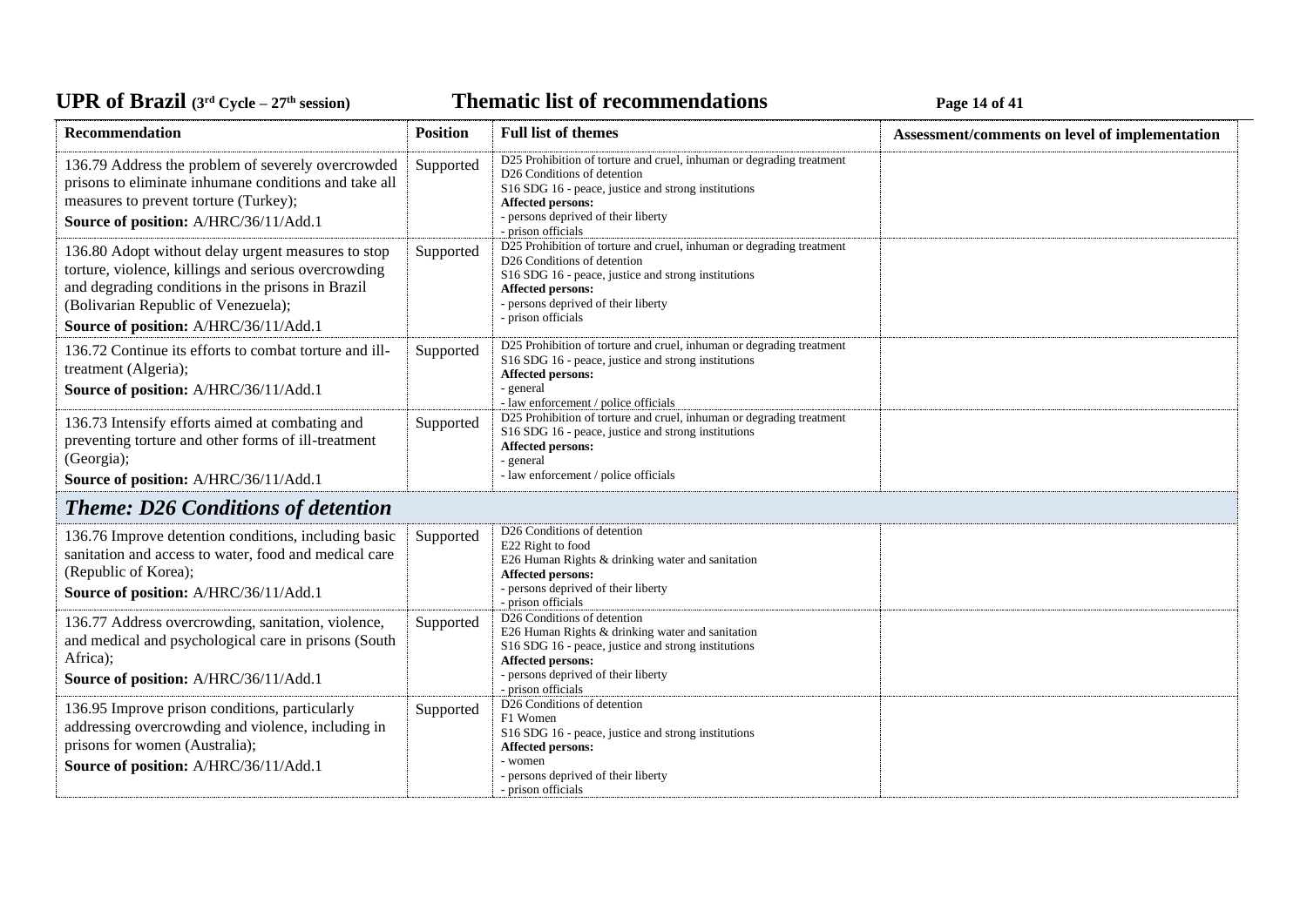**Thematic list of recommendations Page 15** of 41

| <b>Recommendation</b>                                                                                                                                                                                                                                                                                                                                                                                                                | <b>Position</b> | <b>Full list of themes</b>                                                                                                                                                                                                                                                     | Assessment/comments on level of implementation |
|--------------------------------------------------------------------------------------------------------------------------------------------------------------------------------------------------------------------------------------------------------------------------------------------------------------------------------------------------------------------------------------------------------------------------------------|-----------------|--------------------------------------------------------------------------------------------------------------------------------------------------------------------------------------------------------------------------------------------------------------------------------|------------------------------------------------|
| 136.96 Improve facilities dedicated to pregnancy and<br>maternity in prisons, in line with the Bangkok Rules<br>(Thailand);<br>Source of position: A/HRC/36/11/Add.1                                                                                                                                                                                                                                                                 | Supported       | D26 Conditions of detention<br>F1 Women<br>S16 SDG 16 - peace, justice and strong institutions<br>Affected persons:<br>- women<br>- persons deprived of their liberty<br>- prison officials                                                                                    |                                                |
| 136.97 Strengthen prison reform efforts to protect<br>female prisoners from sexual abuse and violence<br>(Bahamas);<br>Source of position: A/HRC/36/11/Add.1                                                                                                                                                                                                                                                                         | Supported       | D26 Conditions of detention<br>F1 Women<br>S16 SDG 16 - peace, justice and strong institutions<br>Affected persons:<br>- women<br>- persons deprived of their liberty<br>- prison officials                                                                                    |                                                |
| 136.90 Ensure conditions at detention centres comply<br>with international and Brazilian law and that<br>particular attention is given to conditions faced by<br>vulnerable prisoners including pregnant women,<br>children, and lesbian, gay, bisexual, transgender and<br>intersex persons; and provide human rights training<br>to officials in the legal and judicial system (Ireland);<br>Source of position: A/HRC/36/11/Add.1 | Supported       | D26 Conditions of detention<br>F12 Discrimination against women<br>G1 Members of minorities<br>S16 SDG 16 - peace, justice and strong institutions<br>Affected persons:<br>- women<br>- lesbian, gay, bisexual, transgender and intersex persons (LGBTI)<br>- prison officials |                                                |
| 136.75 Continue taking measures aimed at improving<br>the conditions in prisons and other detention facilities<br>(Namibia);<br>Source of position: A/HRC/36/11/Add.1                                                                                                                                                                                                                                                                | Supported       | D26 Conditions of detention<br>S16 SDG 16 - peace, justice and strong institutions<br>Affected persons:<br>- persons deprived of their liberty                                                                                                                                 |                                                |
| 136.81 Working jointly with the Federal States to<br>improve detention conditions in Brazilian prisons<br>(Algeria);<br>Source of position: A/HRC/36/11/Add.1                                                                                                                                                                                                                                                                        | Supported       | D26 Conditions of detention<br>S16 SDG 16 - peace, justice and strong institutions<br>Affected persons:<br>- persons deprived of their liberty<br>- public officials<br>- prison officials                                                                                     |                                                |
| 136.82 Continue improving prison conditions and<br>reducing overcrowding (Angola);<br>Source of position: A/HRC/36/11/Add.1                                                                                                                                                                                                                                                                                                          | Supported       | D26 Conditions of detention<br>S16 SDG 16 - peace, justice and strong institutions<br>Affected persons:<br>- persons deprived of their liberty<br>- prison officials                                                                                                           |                                                |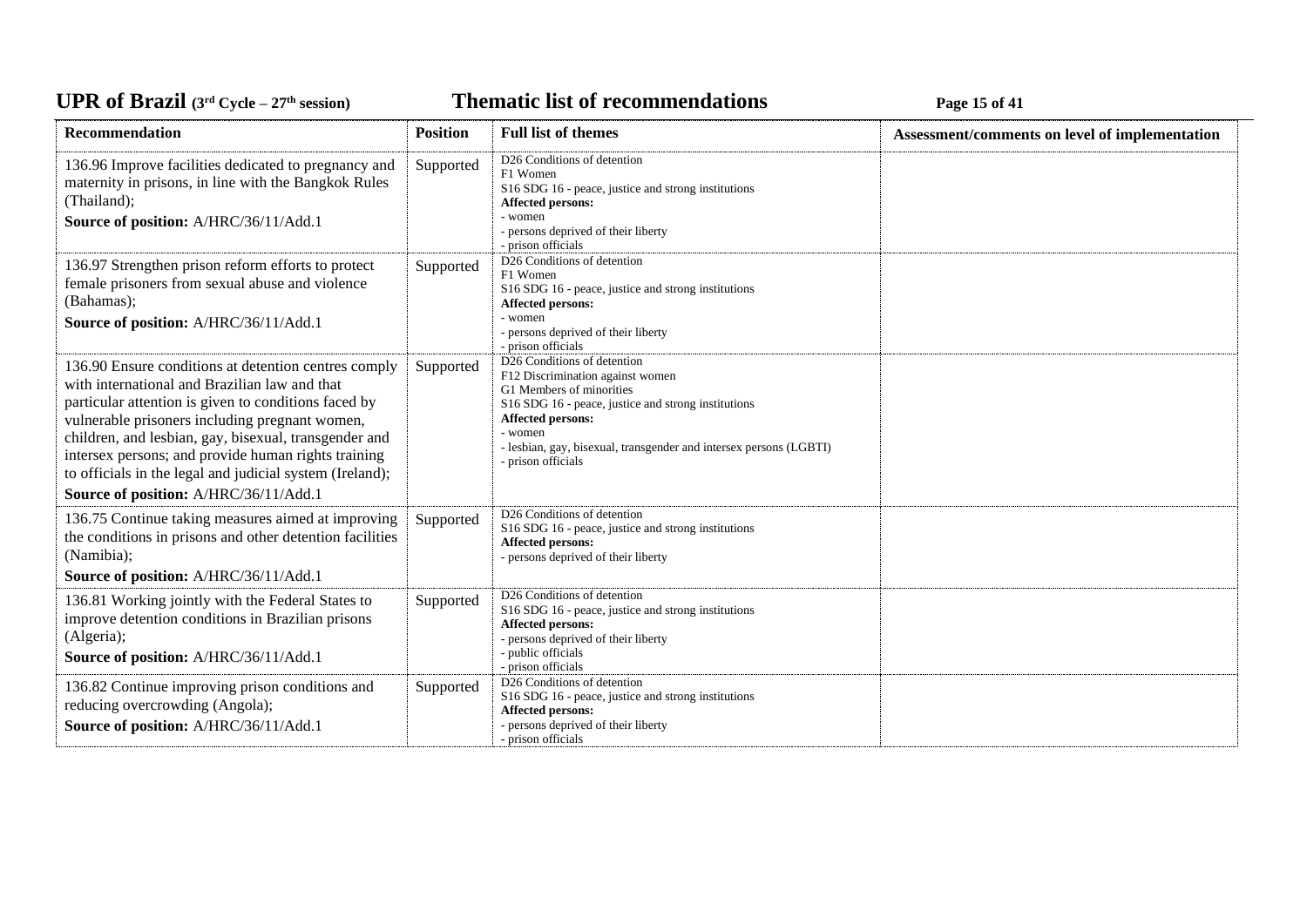**Thematic list of recommendations Page 16** of 41

| Recommendation                                                                                                                                                                                                                                                                                                            | <b>Position</b> | <b>Full list of themes</b>                                                                                                                                                       | Assessment/comments on level of implementation |  |
|---------------------------------------------------------------------------------------------------------------------------------------------------------------------------------------------------------------------------------------------------------------------------------------------------------------------------|-----------------|----------------------------------------------------------------------------------------------------------------------------------------------------------------------------------|------------------------------------------------|--|
| 136.83 Ensure respect for and protection of human<br>rights for all detainees including by guaranteeing<br>detention conditions in compliance with domestic as<br>well as international law and standards and by<br>protecting against cruel and inhuman treatment<br>(Austria);<br>Source of position: A/HRC/36/11/Add.1 | Supported       | D <sub>26</sub> Conditions of detention<br>S16 SDG 16 - peace, justice and strong institutions<br>Affected persons:<br>- persons deprived of their liberty<br>- prison officials |                                                |  |
| 136.84 Improve as quickly as possible the different<br>aspects of prisoners' conditions (Cabo Verde);<br>Source of position: A/HRC/36/11/Add.1                                                                                                                                                                            | Supported       | D <sub>26</sub> Conditions of detention<br>S16 SDG 16 - peace, justice and strong institutions<br>Affected persons:<br>- persons deprived of their liberty<br>- prison officials |                                                |  |
| 136.89 Continue to make efforts to protect human<br>rights of persons in detention facilities (Holy See);<br>Source of position: A/HRC/36/11/Add.1                                                                                                                                                                        | Supported       | D <sub>26</sub> Conditions of detention<br>S16 SDG 16 - peace, justice and strong institutions<br>Affected persons:<br>- persons deprived of their liberty<br>- prison officials |                                                |  |
| 136.91 Enhance efforts to reform the prison system<br>and to ensure the protection of the human rights of all<br>detainees (Italy);<br>Source of position: A/HRC/36/11/Add.1                                                                                                                                              | Supported       | D26 Conditions of detention<br>S16 SDG 16 - peace, justice and strong institutions<br>Affected persons:<br>- persons deprived of their liberty<br>- prison officials             |                                                |  |
| 136.92 Take measures to improve conditions related<br>to treatment of inmates within prisons, through<br>increasing the capacity as already initiated by the<br>Government and through measures for maintaining<br>order within prisons (Japan);<br>Source of position: A/HRC/36/11/Add.1                                 | Supported       | D <sub>26</sub> Conditions of detention<br>S16 SDG 16 - peace, justice and strong institutions<br>Affected persons:<br>- persons deprived of their liberty<br>- prison officials |                                                |  |
| 136.93 Take necessary measures to increase the<br>number of gynaecologists in the Brazilian prison<br>system (Sweden);<br>Source of position: A/HRC/36/11/Add.1                                                                                                                                                           | Supported       | D <sub>26</sub> Conditions of detention<br>S16 SDG 16 - peace, justice and strong institutions<br>Affected persons:<br>- persons deprived of their liberty<br>- prison officials |                                                |  |
| <b>Theme: D27 Prohibition of slavery, trafficking</b>                                                                                                                                                                                                                                                                     |                 |                                                                                                                                                                                  |                                                |  |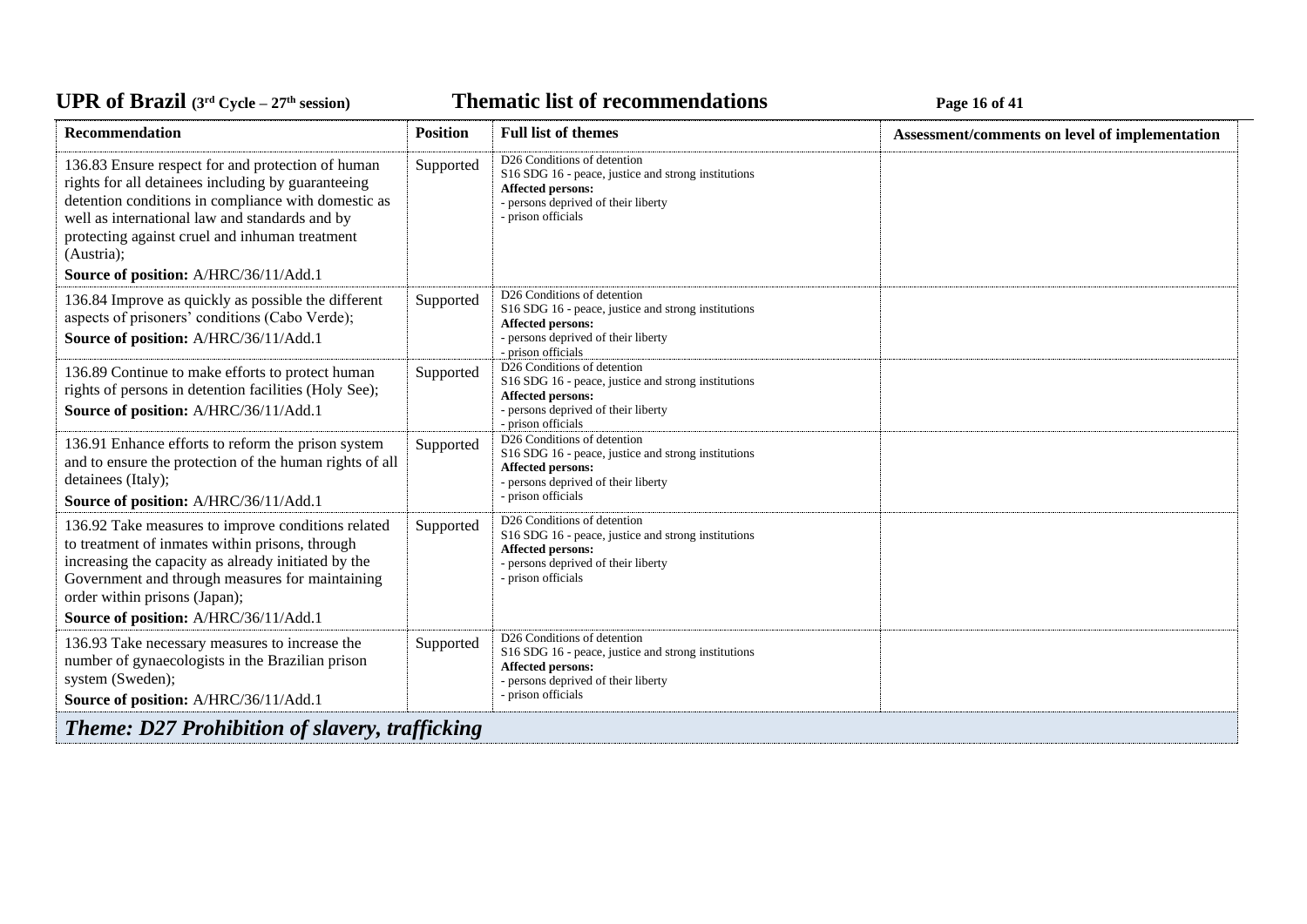**Thematic list of recommendations Page 17** of 41

| <b>Recommendation</b>                                                                                                                                                                                                                                                                                                                          | <b>Position</b> | <b>Full list of themes</b>                                                                                                                                                                                                                                                                                              | Assessment/comments on level of implementation |
|------------------------------------------------------------------------------------------------------------------------------------------------------------------------------------------------------------------------------------------------------------------------------------------------------------------------------------------------|-----------------|-------------------------------------------------------------------------------------------------------------------------------------------------------------------------------------------------------------------------------------------------------------------------------------------------------------------------|------------------------------------------------|
| 136.127 Develop a national strategy to tackle modern<br>slavery, including ratification of the 2014 ILO<br>protocol to the Forced Labour Convention, and<br>increased efforts to protect rural workers and women<br>at risk of trafficking (United Kingdom of Great<br>Britain and Northern Ireland);<br>Source of position: A/HRC/36/11/Add.1 | Supported       | D27 Prohibition of slavery, trafficking<br>A12 Acceptance of international norms<br>E32 Right to just and favourable conditions of work<br>S08 SDG 8 - economic growth, employment, decent work<br>S16 SDG 16 - peace, justice and strong institutions<br>Affected persons:<br>- general<br>- vulnerable persons/groups |                                                |
| 136.125 Adopt regulations to operationalize<br>constitutional amendments related to slave labour<br>(Uganda);<br>Source of position: A/HRC/36/11/Add.1                                                                                                                                                                                         | Supported       | D27 Prohibition of slavery, trafficking<br>A41 Constitutional and legislative framework<br>S08 SDG 8 - economic growth, employment, decent work<br>S16 SDG 16 - peace, justice and strong institutions<br>Affected persons:<br>- general<br>- vulnerable persons/groups                                                 |                                                |
| 136.128 Effectively implement the anti-trafficking<br>law and provide resources and training for<br>government officials (United States of America);<br>Source of position: A/HRC/36/11/Add.1                                                                                                                                                  | Supported       | D27 Prohibition of slavery, trafficking<br>A41 Constitutional and legislative framework<br>S16 SDG 16 - peace, justice and strong institutions<br>Affected persons:<br>- general<br>- vulnerable persons/groups                                                                                                         |                                                |
| 136.126 Pursue efforts aimed at the prohibition of all<br>forms of slavery by strengthening the resources of<br>the National Commission for the Elimination of<br>Slavery (Senegal);<br>Source of position: A/HRC/36/11/Add.1                                                                                                                  | Supported       | D27 Prohibition of slavery, trafficking<br>A42 Institutions & policies - General<br>A63 Budget and resources (for human rights implementation)<br>S16 SDG 16 - peace, justice and strong institutions<br><b>Affected persons:</b><br>- general                                                                          |                                                |
| 136.129 Preserve its positive record on combating<br>trafficking and modern slavery by fully<br>implementing activities envisaged in its second<br>National Plan to Fight Human Trafficking<br>(Azerbaijan);<br>Source of position: A/HRC/36/11/Add.1                                                                                          | Supported       | - vulnerable persons/groups<br>D27 Prohibition of slavery, trafficking<br>A42 Institutions & policies - General<br>S16 SDG 16 - peace, justice and strong institutions<br>Affected persons:<br>- general<br>- vulnerable persons/groups                                                                                 |                                                |
| 136.130 Continue policies to combat trafficking, and<br>promote assistance to victims (Lebanon);<br>Source of position: A/HRC/36/11/Add.1                                                                                                                                                                                                      | Supported       | D27 Prohibition of slavery, trafficking<br>A42 Institutions & policies - General<br>S16 SDG 16 - peace, justice and strong institutions<br>Affected persons:<br>- general<br>- vulnerable persons/groups                                                                                                                |                                                |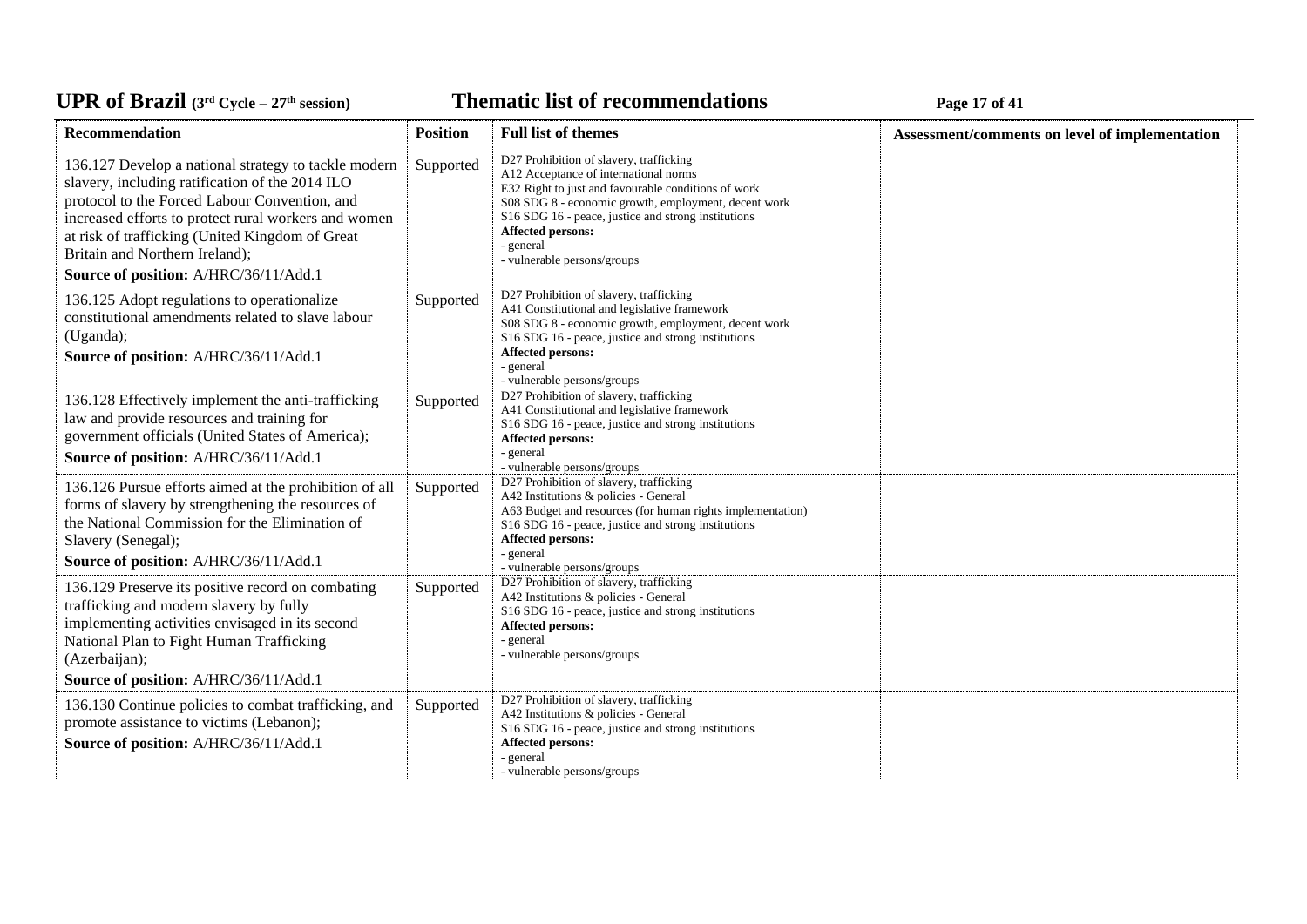## UPR of Brazil  $(3^{rd}$  Cycle – 27<sup>th</sup> session)

#### **Thematic list of recommendations Page 18** of 41

| Recommendation                                                                                                                                                                                                                                                                                  | <b>Position</b> | <b>Full list of themes</b>                                                                                                                                                                                                                                           | Assessment/comments on level of implementation |  |
|-------------------------------------------------------------------------------------------------------------------------------------------------------------------------------------------------------------------------------------------------------------------------------------------------|-----------------|----------------------------------------------------------------------------------------------------------------------------------------------------------------------------------------------------------------------------------------------------------------------|------------------------------------------------|--|
| 136.132 Further continue the combating of slave and<br>child labour in the country (Ethiopia);<br>Source of position: A/HRC/36/11/Add.1                                                                                                                                                         | Supported       | D27 Prohibition of slavery, trafficking<br>F33 Children: protection against exploitation<br>S16 SDG 16 - peace, justice and strong institutions<br>Affected persons:<br>- general<br>- children<br>- vulnerable persons/groups                                       |                                                |  |
| 136.131 Continue fighting against slave labour, in<br>particular in the textile sector (Peru);<br>Source of position: A/HRC/36/11/Add.1                                                                                                                                                         | Supported       | D27 Prohibition of slavery, trafficking<br>S08 SDG 8 - economic growth, employment, decent work<br>S16 SDG 16 - peace, justice and strong institutions<br>Affected persons:<br>- general<br>- vulnerable persons/groups                                              |                                                |  |
| 136.124 Continue its efforts to combat contemporary<br>forms of slavery, including trafficking and<br>exploitation of persons, and provide support and<br>protection to victims, paying particular attention to<br>more vulnerable groups (Nicaragua);<br>Source of position: A/HRC/36/11/Add.1 | Supported       | D27 Prohibition of slavery, trafficking<br>S16 SDG 16 - peace, justice and strong institutions<br>Affected persons:<br>- general<br>- vulnerable persons/groups                                                                                                      |                                                |  |
| <b>Theme: D29 Domestic violence</b>                                                                                                                                                                                                                                                             |                 |                                                                                                                                                                                                                                                                      |                                                |  |
| 136.185 Combat domestic violence and high<br>maternal mortality rates suffered by women, in<br>compliance with the Convention on the Elimination<br>of All Forms of Discrimination against Women<br>(Estonia);<br>Source of position: A/HRC/36/11/Add.1                                         | Supported       | D29 Domestic violence<br>E43 Access to sexual and reproductive health and services<br>F12 Discrimination against women<br>S05 SDG 5 - gender equality and women's empowerment<br>S16 SDG 16 - peace, justice and strong institutions<br>Affected persons:<br>- women |                                                |  |
| <b>Theme: D33 Arbitrary arrest and detention</b>                                                                                                                                                                                                                                                |                 |                                                                                                                                                                                                                                                                      |                                                |  |
| 136.98 Step up efforts to abolish the practice of racial<br>profiling and arbitrary arrest by the police and<br>security forces (Indonesia);<br>Source of position: A/HRC/36/11/Add.1                                                                                                           | Supported       | D33 Arbitrary arrest and detention<br>S16 SDG 16 - peace, justice and strong institutions<br><b>Affected persons:</b><br>- persons deprived of their liberty<br>- law enforcement / police officials                                                                 |                                                |  |
| <b>Theme: D51 Administration of justice &amp; fair trial</b>                                                                                                                                                                                                                                    |                 |                                                                                                                                                                                                                                                                      |                                                |  |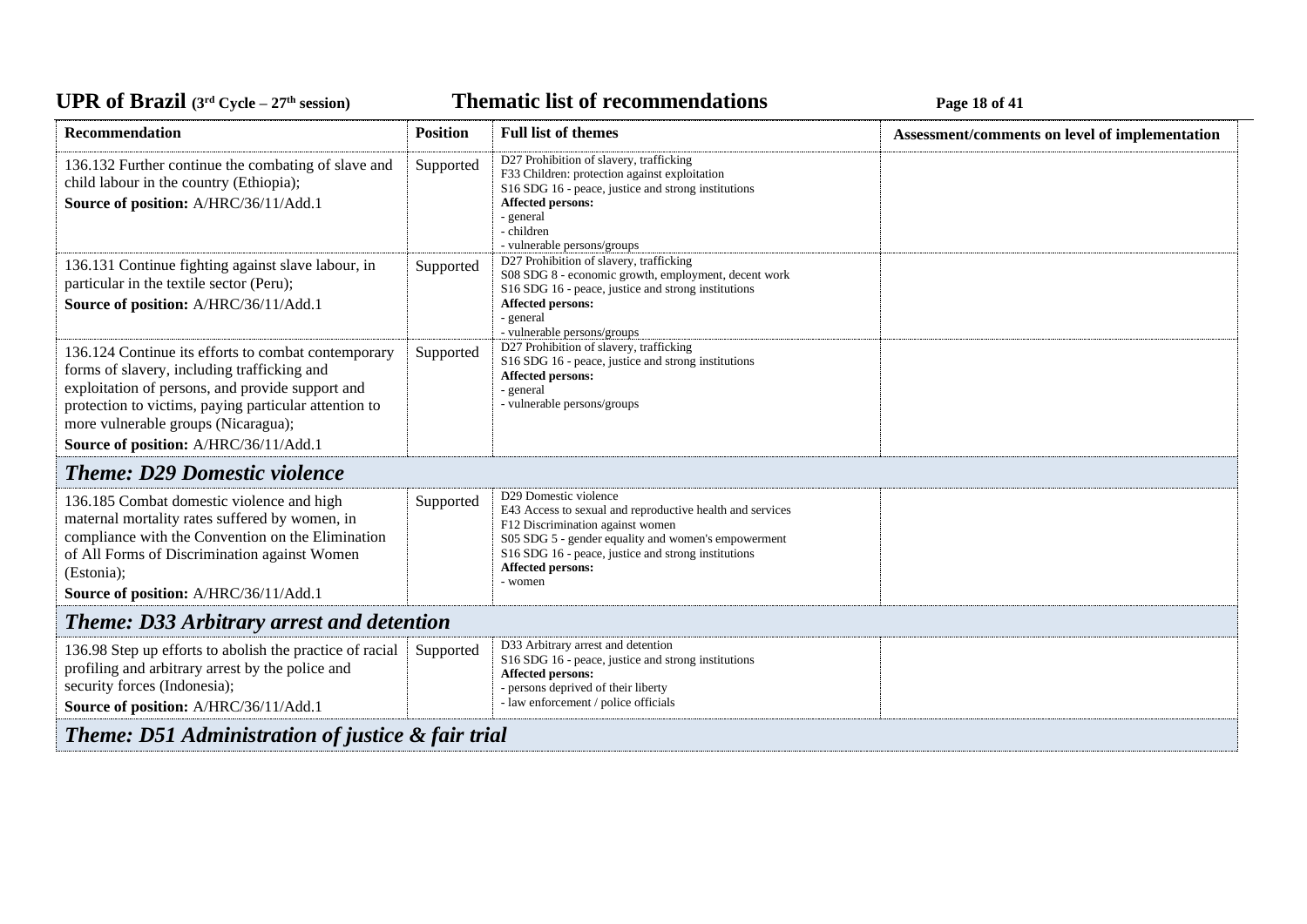**Thematic list of recommendations Page 19** of 41

| Recommendation                                                                                                                                                                                                                                                                                       | <b>Position</b> | <b>Full list of themes</b>                                                                                                                                                                                                                                                                                                                                                          | Assessment/comments on level of implementation |
|------------------------------------------------------------------------------------------------------------------------------------------------------------------------------------------------------------------------------------------------------------------------------------------------------|-----------------|-------------------------------------------------------------------------------------------------------------------------------------------------------------------------------------------------------------------------------------------------------------------------------------------------------------------------------------------------------------------------------------|------------------------------------------------|
| 136.67 Ensure that all hate crimes against lesbian,<br>gay, bisexual, transgender and intersex persons are<br>thoroughly investigated and prosecuted and seek to<br>reduce hate by integrating human rights education<br>into school curricula (Canada);<br>Source of position: A/HRC/36/11/Add.1    | Supported       | D51 Administration of justice & fair trial<br>B51 Right to an effective remedy<br>A51 Human rights education - general<br>G1 Members of minorities<br>S16 SDG 16 - peace, justice and strong institutions<br>Affected persons:<br>- lesbian, gay, bisexual, transgender and intersex persons (LGBTI)                                                                                |                                                |
| 136.61 Conduct thorough, impartial, and timely<br>investigations into all allegations of unlawful<br>killings, abuse, torture, and corruption involving<br>security forces and prison personnel (United States of<br>America);<br>Source of position: A/HRC/36/11/Add.1                              | Supported       | D51 Administration of justice & fair trial<br>D1 Civil $\&$ political rights - general measures of implementation<br>D25 Prohibition of torture and cruel, inhuman or degrading treatment<br>D26 Conditions of detention<br>S16 SDG 16 - peace, justice and strong institutions<br>Affected persons:<br>- persons deprived of their liberty<br>- law enforcement / police officials |                                                |
| 136.62 Ensure investigations and recommend action<br>against abuses by law enforcers, as a way of curbing<br>violations (Botswana);<br>Source of position: A/HRC/36/11/Add.1                                                                                                                         | Supported       | D51 Administration of justice & fair trial<br>D1 Civil & political rights - general measures of implementation<br>S16 SDG 16 - peace, justice and strong institutions<br>Affected persons:<br>- law enforcement / police officials                                                                                                                                                  |                                                |
| 136.105 Expand custody hearing programmes to<br>cover all pre-trial detainees by passing draft bill<br>554/2011. Provide specific training according to the<br>Istanbul Protocol to judges and public prosecutors<br>working in custody hearings (Germany);<br>Source of position: A/HRC/36/11/Add.1 | Supported       | D51 Administration of justice & fair trial<br>D26 Conditions of detention<br>A53 Professional training in human rights<br>S16 SDG 16 - peace, justice and strong institutions<br>Affected persons:<br>- judges, lawyers and prosecutors<br>- persons deprived of their liberty                                                                                                      |                                                |
| 136.101 Consider expanding application of the<br>Custody Hearings Programme and make it feasible<br>before all State Courts (Serbia);<br>Source of position: A/HRC/36/11/Add.1                                                                                                                       | Supported       | D51 Administration of justice & fair trial<br>D26 Conditions of detention<br>S16 SDG 16 - peace, justice and strong institutions<br><b>Affected persons:</b><br>- judges, lawyers and prosecutors                                                                                                                                                                                   |                                                |
| 136.107 Improve judicial processes to minimize the<br>length of pre-trial detention and speed up trials, and<br>consider alternatives to detention to address prison<br>overcrowding (United States of America);<br>Source of position: A/HRC/36/11/Add.1                                            | Supported       | D51 Administration of justice & fair trial<br>D26 Conditions of detention<br>S16 SDG 16 - peace, justice and strong institutions<br>Affected persons:<br>- judges, lawyers and prosecutors<br>- persons deprived of their liberty<br>- prison officials                                                                                                                             |                                                |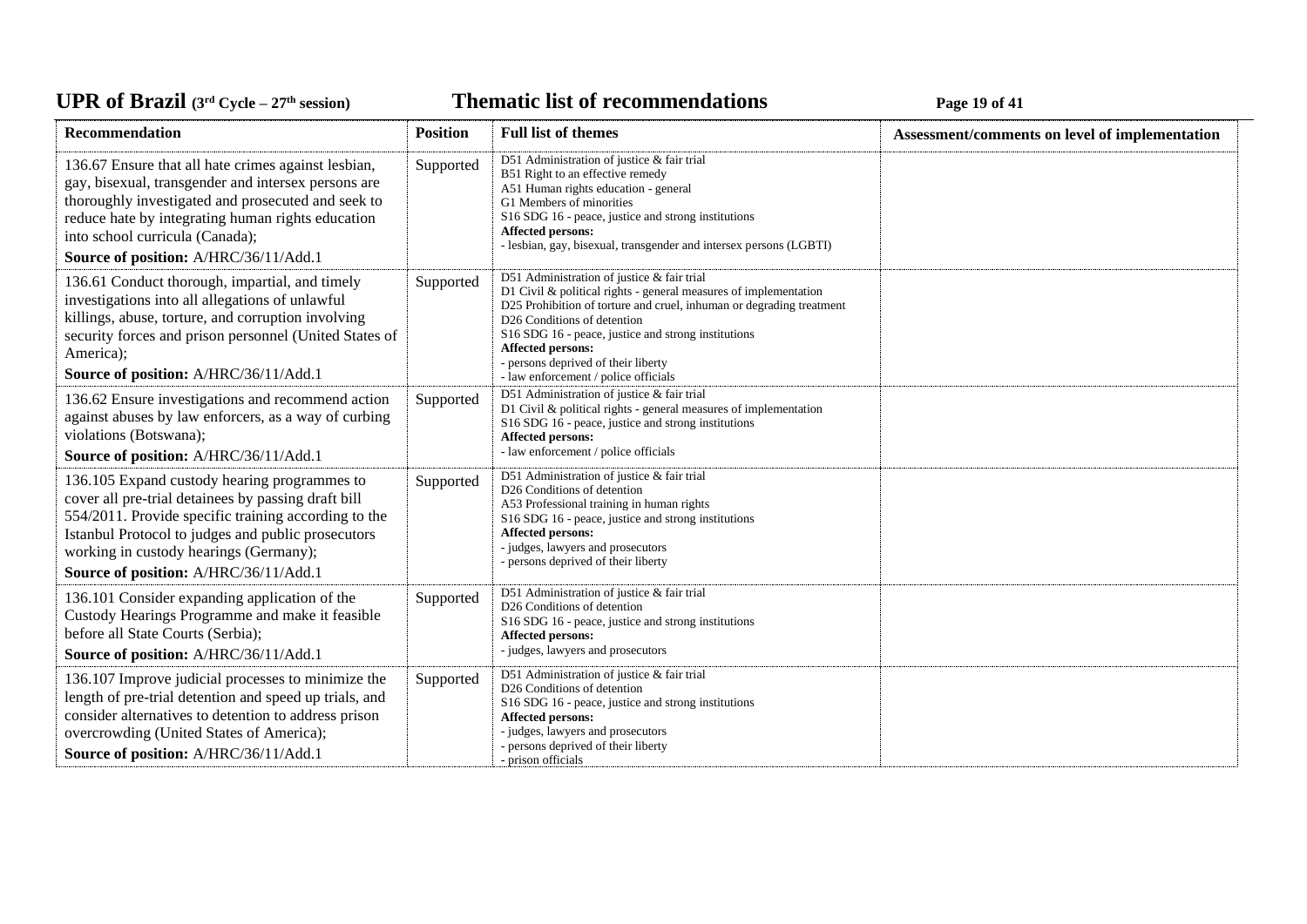**Thematic list of recommendations Page 20** of 41

| Recommendation                                                                                                                                                                                                                                                                              | <b>Position</b> | <b>Full list of themes</b>                                                                                                                                                                                                                                   | Assessment/comments on level of implementation |  |
|---------------------------------------------------------------------------------------------------------------------------------------------------------------------------------------------------------------------------------------------------------------------------------------------|-----------------|--------------------------------------------------------------------------------------------------------------------------------------------------------------------------------------------------------------------------------------------------------------|------------------------------------------------|--|
| 136.108 Plan and take concrete measures in the mid-<br>term period with the objective of reducing pre-trial<br>time for remand prisoners and reduce the overall<br>number of prisoners awaiting trial rather than serving<br>sentences (Slovenia);<br>Source of position: A/HRC/36/11/Add.1 | Supported       | D51 Administration of justice & fair trial<br>D <sub>26</sub> Conditions of detention<br>S16 SDG 16 - peace, justice and strong institutions<br>Affected persons:<br>- persons deprived of their liberty<br>- public officials<br>- prison officials         |                                                |  |
| 136.78 Take measures to reduce over incarceration,<br>notably by encouraging the use of alternative<br>sentencing and by making sure that pre-trial hearings<br>are widely used (Spain);<br>Source of position: A/HRC/36/11/Add.1                                                           | Supported       | D51 Administration of justice & fair trial<br>S16 SDG 16 - peace, justice and strong institutions<br>Affected persons:<br>- judges, lawyers and prosecutors<br>- persons deprived of their liberty<br>- prison officials                                     |                                                |  |
| 136.100 Carry out efforts for the implementation of<br>recommendations on the improvement of the<br>judiciary and the judicial system that the Russian<br>Federation made at the last universal periodic review<br>(Russian Federation);<br>Source of position: A/HRC/36/11/Add.1           | Supported       | D51 Administration of justice & fair trial<br>S16 SDG 16 - peace, justice and strong institutions<br>Affected persons:<br>- judges, lawyers and prosecutors                                                                                                  |                                                |  |
| 136.103 Continue its efforts on further improving the<br>judicial system with practical measures (Azerbaijan);<br>Source of position: A/HRC/36/11/Add.1                                                                                                                                     | Supported       | D51 Administration of justice & fair trial<br>S16 SDG 16 - peace, justice and strong institutions<br>Affected persons:<br>- judges, lawyers and prosecutors                                                                                                  |                                                |  |
| 136.104 Accelerate the establishment and the<br>effective implementation of a solid public defence<br>system in all states, in agreement with<br>recommendations 119.31, 119.10, 119.12 and 119.14<br>from the second cycle (Haiti);<br>Source of position: A/HRC/36/11/Add.1               | Supported       | D51 Administration of justice & fair trial<br>S16 SDG 16 - peace, justice and strong institutions<br><b>Affected persons:</b><br>- judges, lawyers and prosecutors                                                                                           |                                                |  |
| Theme: D8 Rights related to marriage & family                                                                                                                                                                                                                                               |                 |                                                                                                                                                                                                                                                              |                                                |  |
| 136.202 Prioritize family-type care settings and<br>foster families over institutionalized placements and<br>include foster care as an important instrument within<br>the special protection measures for children (Serbia);<br>Source of position: A/HRC/36/11/Add.1                       | Supported       | D8 Rights related to marriage & family<br>F31 Children: definition; general principles; protection<br>F32 Children: family environment and alternative care<br>S16 SDG 16 - peace, justice and strong institutions<br><b>Affected persons:</b><br>- children |                                                |  |
| Theme: E1 Economic, social & cultural rights - general measures of implementation                                                                                                                                                                                                           |                 |                                                                                                                                                                                                                                                              |                                                |  |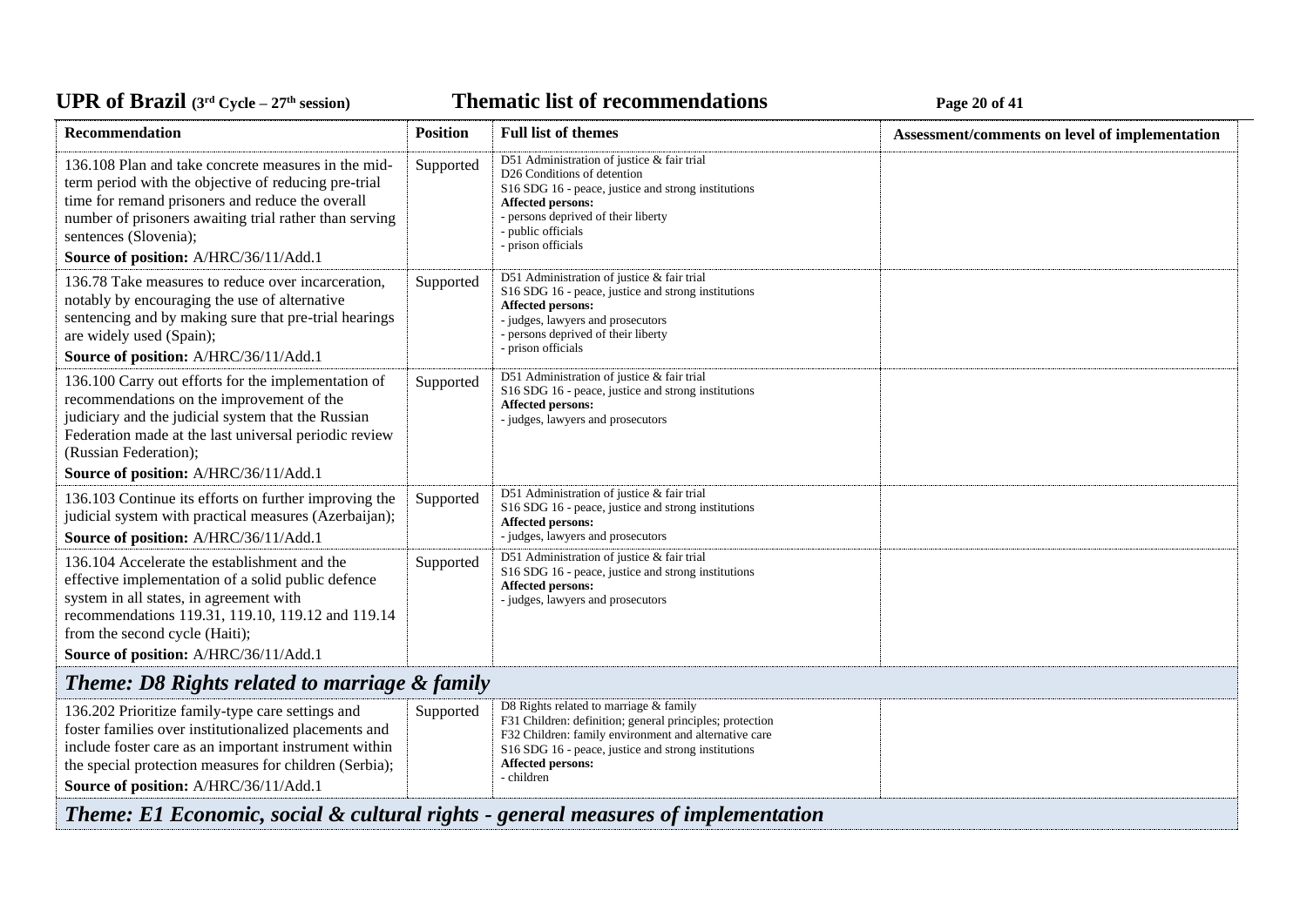# UPR of Brazil (3<sup>rd</sup> Cycle – 27<sup>th</sup> session)

**Thematic list of recommendations Page 21** of 41

| Recommendation                                                                                                                                                                                                                                                                            | <b>Position</b> | <b>Full list of themes</b>                                                                                                                                                                                                                                    | Assessment/comments on level of implementation |
|-------------------------------------------------------------------------------------------------------------------------------------------------------------------------------------------------------------------------------------------------------------------------------------------|-----------------|---------------------------------------------------------------------------------------------------------------------------------------------------------------------------------------------------------------------------------------------------------------|------------------------------------------------|
| 136.134 Continue to promote sustainable economic<br>and social development and improve people's living<br>standards (China);<br>Source of position: A/HRC/36/11/Add.1                                                                                                                     | Supported       | E1 Economic, social & cultural rights - general measures of<br>implementation<br>E21 Right to an adequate standard of living - general<br>S01 SDG 1 - poverty<br>S16 SDG 16 - peace, justice and strong institutions<br><b>Affected persons:</b><br>- general |                                                |
| Theme: E21 Right to an adequate standard of living - general                                                                                                                                                                                                                              |                 |                                                                                                                                                                                                                                                               |                                                |
| 136.50 Consolidate the progress made towards<br>reaching the Sustainable Development Goals, and<br>continue efforts towards inclusive socioeconomic<br>development programmes with a focus on poverty<br>eradication (Islamic Republic of Iran);<br>Source of position: A/HRC/36/11/Add.1 | Supported       | E21 Right to an adequate standard of living - general<br>A42 Institutions & policies - General<br>S01 SDG 1 - poverty<br>S16 SDG 16 - peace, justice and strong institutions<br>Affected persons:<br>- general                                                |                                                |
| 136.135 Continue to strengthen and improve the<br>Bolsa Família programme in the context of the fight<br>against hunger and poverty (Pakistan);<br>Source of position: A/HRC/36/11/Add.1                                                                                                  | Supported       | E21 Right to an adequate standard of living - general<br>E25 Human rights & poverty<br>S01 SDG 1 - poverty<br>S16 SDG 16 - peace, justice and strong institutions<br><b>Affected persons:</b><br>- general                                                    |                                                |
| 136.30 Continue with the commendable efforts to<br>strengthen the legal and institutional framework for<br>the promotion and protection of human rights and to<br>reduce poverty and promote social equality (Bhutan);<br>Source of position: A/HRC/36/11/Add.1                           | Supported       | E21 Right to an adequate standard of living - general<br>S01 SDG 1 - poverty<br>S16 SDG 16 - peace, justice and strong institutions<br>Affected persons:<br>- general                                                                                         |                                                |
| 136.141 Implement further measures to address the<br>problems related to poverty and socioeconomic<br>inequality in respect of regions and vulnerable<br>groups of the population, such as rural residents<br>(Uzbekistan);<br>Source of position: A/HRC/36/11/Add.1                      | Supported       | E21 Right to an adequate standard of living - general<br>S01 SDG 1 - poverty<br>S16 SDG 16 - peace, justice and strong institutions<br>Affected persons:<br>- general<br>- persons living in poverty<br>- persons living in rural areas                       |                                                |
| 136.143 Continue the substantive efforts in the area<br>of governance and poverty reduction (Côte d'Ivoire);<br>Source of position: A/HRC/36/11/Add.1                                                                                                                                     | Supported       | E21 Right to an adequate standard of living - general<br>S01 SDG 1 - poverty<br>S16 SDG 16 - peace, justice and strong institutions<br>Affected persons:<br>- general                                                                                         |                                                |
| 136.144 Continue efforts to combat poverty and to<br>promote social equality (Lebanon);<br>Source of position: A/HRC/36/11/Add.1                                                                                                                                                          | Supported       | E21 Right to an adequate standard of living - general<br>S01 SDG 1 - poverty<br>S <sub>16</sub> SDG <sub>16</sub> - peace, justice and strong institutions<br><b>Affected persons:</b><br>- general                                                           |                                                |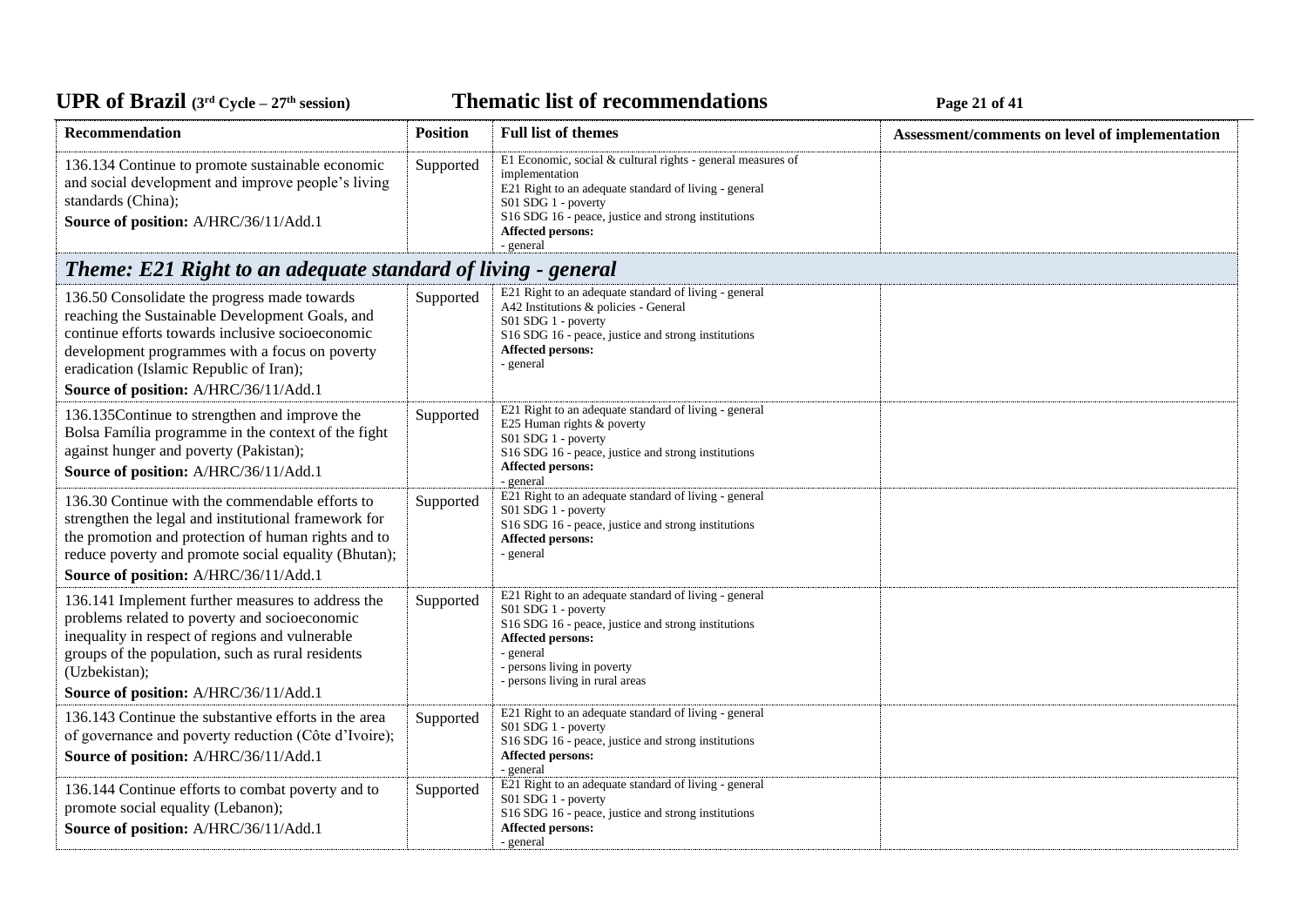**Thematic list of recommendations Page 22** of 41

| Recommendation                                                                                                                                                                                                                 | <b>Position</b> | <b>Full list of themes</b>                                                                                                                                                                                                                                                                                                                                                  | Assessment/comments on level of implementation |  |
|--------------------------------------------------------------------------------------------------------------------------------------------------------------------------------------------------------------------------------|-----------------|-----------------------------------------------------------------------------------------------------------------------------------------------------------------------------------------------------------------------------------------------------------------------------------------------------------------------------------------------------------------------------|------------------------------------------------|--|
| <b>Theme: E23 Right to adequate housing</b>                                                                                                                                                                                    |                 |                                                                                                                                                                                                                                                                                                                                                                             |                                                |  |
| 136.138 Take further steps in enhancing the<br>promotion and protection of the rights of the child,<br>with a view to fully eradicating child homelessness<br>(Croatia);<br>Source of position: A/HRC/36/11/Add.1              | Supported       | E23 Right to adequate housing<br>F31 Children: definition; general principles; protection<br>S11 SDG 11 - cities<br>S16 SDG 16 - peace, justice and strong institutions<br>Affected persons:<br>- children                                                                                                                                                                  |                                                |  |
| 136.136 Strengthen the public policies to reduce the<br>housing shortage and create conditions for access to<br>affordable housing for middle- and low-income<br>households (Angola);<br>Source of position: A/HRC/36/11/Add.1 | Supported       | E23 Right to adequate housing<br>S11 SDG 11 - cities<br>S16 SDG 16 - peace, justice and strong institutions<br>Affected persons:<br>- general                                                                                                                                                                                                                               |                                                |  |
| 136.137 Continue efforts to ensure adequate housing<br>for all (Bangladesh);<br>Source of position: A/HRC/36/11/Add.1                                                                                                          | Supported       | E23 Right to adequate housing<br>S11 SDG 11 - cities<br>S16 SDG 16 - peace, justice and strong institutions<br>Affected persons:<br>- general                                                                                                                                                                                                                               |                                                |  |
| <b>Theme: E24 Right to social security</b>                                                                                                                                                                                     |                 |                                                                                                                                                                                                                                                                                                                                                                             |                                                |  |
| 136.148 Further strengthen the social security system<br>and effectively protect the rights of vulnerable<br>groups (China);<br>Source of position: A/HRC/36/11/Add.1                                                          | Supported       | E24 Right to social security<br>S08 SDG 8 - economic growth, employment, decent work<br>S16 SDG 16 - peace, justice and strong institutions<br><b>Affected persons:</b><br>- persons living in poverty                                                                                                                                                                      |                                                |  |
| <b>Theme: E25 Human rights &amp; poverty</b>                                                                                                                                                                                   |                 |                                                                                                                                                                                                                                                                                                                                                                             |                                                |  |
| 136.140 Continue measures to combat poverty and<br>social inequality by implementing rural development<br>plans covering vulnerable groups, in particular rural<br>women (Sri Lanka);<br>Source of position: A/HRC/36/11/Add.1 | Supported       | E25 Human rights & poverty<br>E21 Right to an adequate standard of living - general<br>F12 Discrimination against women<br>S01 SDG 1 - poverty<br>S05 SDG 5 - gender equality and women's empowerment<br>S16 SDG 16 - peace, justice and strong institutions<br>Affected persons:<br>- general<br>- women<br>- persons living in poverty<br>- persons living in rural areas |                                                |  |
| Theme: E26 Human Rights & drinking water and sanitation                                                                                                                                                                        |                 |                                                                                                                                                                                                                                                                                                                                                                             |                                                |  |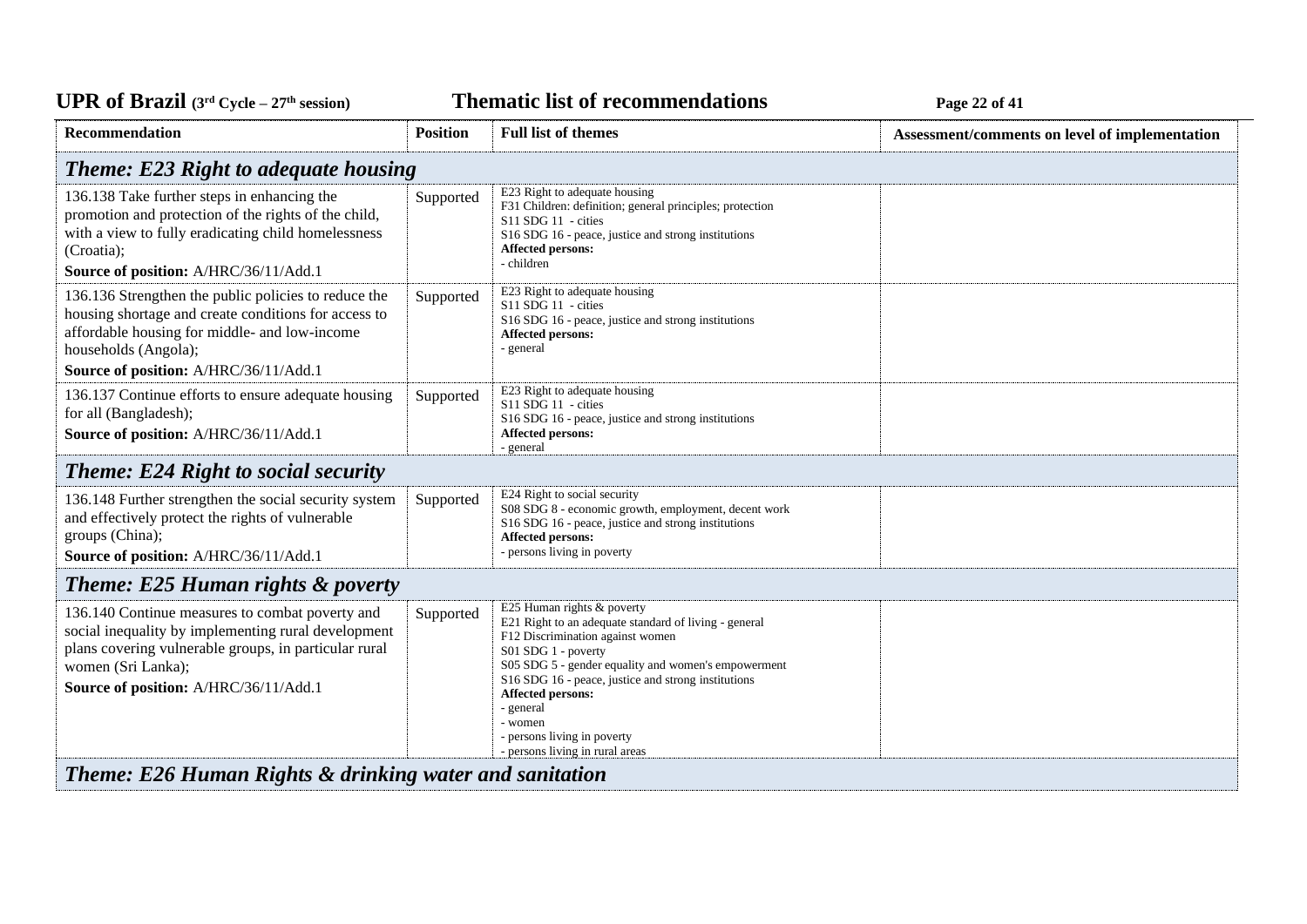#### **Thematic list of recommendations Page 23** of 41

| Recommendation                                                                                                                                                                                                                                                                                                                                                        | <b>Position</b> | <b>Full list of themes</b>                                                                                                                                                                                                                                                    | Assessment/comments on level of implementation |  |
|-----------------------------------------------------------------------------------------------------------------------------------------------------------------------------------------------------------------------------------------------------------------------------------------------------------------------------------------------------------------------|-----------------|-------------------------------------------------------------------------------------------------------------------------------------------------------------------------------------------------------------------------------------------------------------------------------|------------------------------------------------|--|
| 136.145 Address challenges of water and sanitation<br>in favelas by full implementation of the National<br>Sanitation Plan (South Africa);<br>Source of position: A/HRC/36/11/Add.1                                                                                                                                                                                   | Supported       | E26 Human Rights & drinking water and sanitation<br>S06 SDG 6 - water and sanitation<br>S16 SDG 16 - peace, justice and strong institutions<br><b>Affected persons:</b><br>- persons living in poverty                                                                        |                                                |  |
| 136.146 Take further efforts to improve access to<br>water and sanitation, especially in the north and<br>north-east of the country, through the effective<br>implementation of the principle of equality, and to<br>gradually reduce inequalities through the<br>implementation of the National Sanitation Plan<br>(Spain);<br>Source of position: A/HRC/36/11/Add.1 | Supported       | E26 Human Rights & drinking water and sanitation<br>S06 SDG 6 - water and sanitation<br>S16 SDG 16 - peace, justice and strong institutions<br>Affected persons:<br>- persons living in poverty                                                                               |                                                |  |
| 136.147 Strengthen endeavours to ensure access to<br>safe drinking water and sanitation through installing<br>water and sanitation networks (Turkey);<br>Source of position: A/HRC/36/11/Add.1                                                                                                                                                                        | Supported       | E26 Human Rights & drinking water and sanitation<br>S06 SDG 6 - water and sanitation<br>S <sub>16</sub> SDG <sub>16</sub> - peace, justice and strong institutions<br><b>Affected persons:</b><br>- persons living in poverty                                                 |                                                |  |
| <b>Theme: E31 Right to work</b>                                                                                                                                                                                                                                                                                                                                       |                 |                                                                                                                                                                                                                                                                               |                                                |  |
| 136.150 Strengthen policies on the elimination of<br>inequalities in the access to employment on the<br>grounds of gender or racial origin (Colombia);<br>Source of position: A/HRC/36/11/Add.1                                                                                                                                                                       | Supported       | E31 Right to work<br>B32 Racial discrimination<br>S08 SDG 8 - economic growth, employment, decent work<br>S <sub>16</sub> SDG <sub>16</sub> - peace, justice and strong institutions<br>Affected persons:<br>- general                                                        |                                                |  |
| 136.151 Step up efforts to promote, in law and in<br>practice, the inclusion of persons of African descent<br>in the educational system and on the labour market<br>by taking policy measures (Honduras);<br>Source of position: A/HRC/36/11/Add.1                                                                                                                    | Supported       | E31 Right to work<br>E51 Right to education - General<br>G1 Members of minorities<br>S10 SDG 10 - inequality<br>S16 SDG 16 - peace, justice and strong institutions<br><b>Affected persons:</b><br>- minorities/racial, ethnic, linguistic, religious or descent-based groups |                                                |  |
| 136.149 Continue efforts to reduce unemployment<br>rates, including strengthening vocational training<br>programmes (Libya);<br>Source of position: A/HRC/36/11/Add.1                                                                                                                                                                                                 | Supported       | E31 Right to work<br>S08 SDG 8 - economic growth, employment, decent work<br>S16 SDG 16 - peace, justice and strong institutions<br>Affected persons:<br>- general                                                                                                            |                                                |  |
| <b>Theme: E32 Right to just and favourable conditions of work</b>                                                                                                                                                                                                                                                                                                     |                 |                                                                                                                                                                                                                                                                               |                                                |  |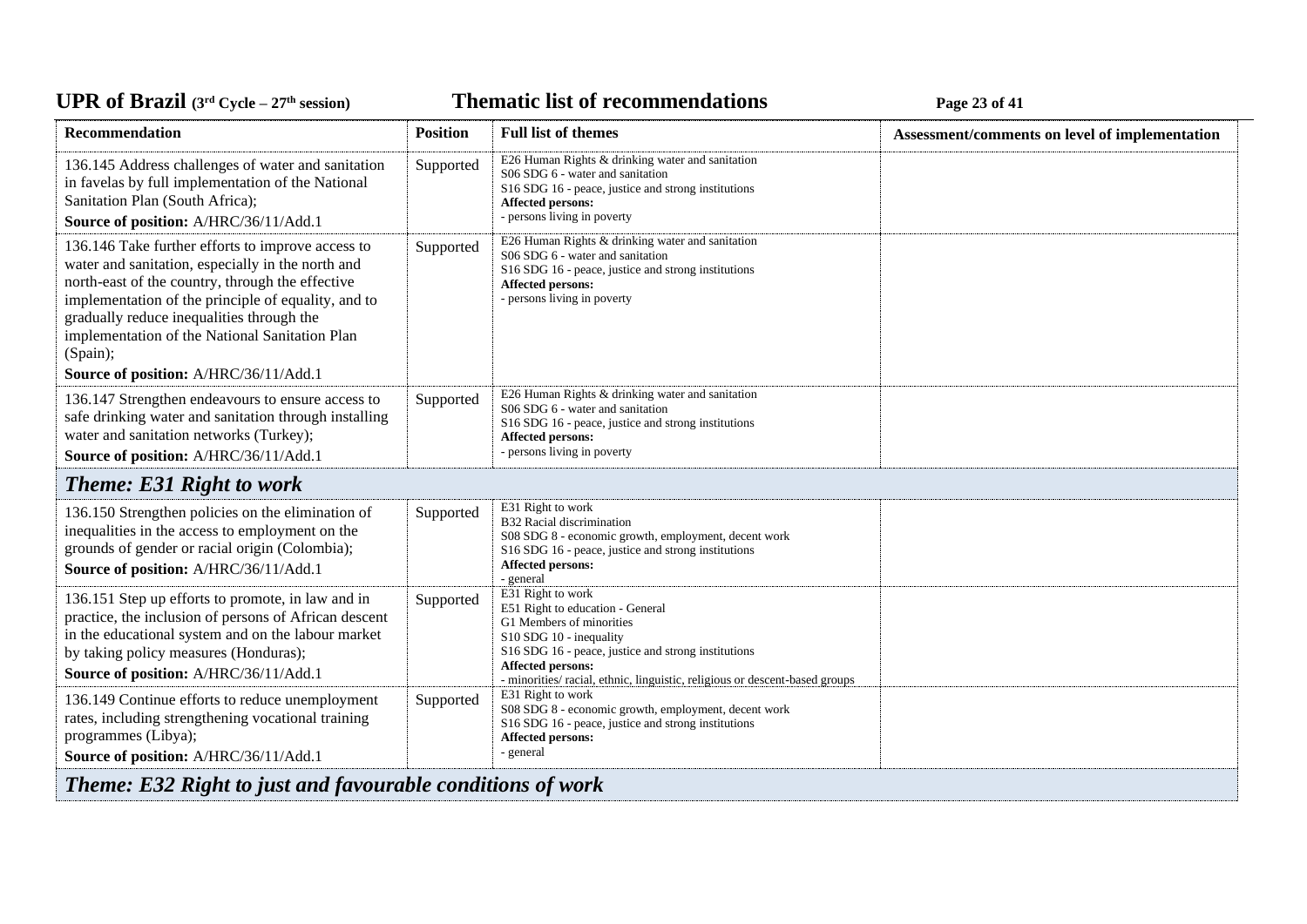**Thematic list of recommendations Page 24** of 41

| Recommendation                                                                                                                                                                                                                                                                        | <b>Position</b> | <b>Full list of themes</b>                                                                                                                                                                                                                                                                       | Assessment/comments on level of implementation |
|---------------------------------------------------------------------------------------------------------------------------------------------------------------------------------------------------------------------------------------------------------------------------------------|-----------------|--------------------------------------------------------------------------------------------------------------------------------------------------------------------------------------------------------------------------------------------------------------------------------------------------|------------------------------------------------|
| 136.133 Redouble efforts to further reduce the<br>income gap between the Afro-Brazilians, especially<br>Afro-Brazilian women, and the general population<br>(Pakistan);<br>Source of position: A/HRC/36/11/Add.1                                                                      | Supported       | E32 Right to just and favourable conditions of work<br>G1 Members of minorities<br>F12 Discrimination against women<br>S05 SDG 5 - gender equality and women's empowerment<br>S16 SDG 16 - peace, justice and strong institutions<br><b>Affected persons:</b><br>- women<br>- Indigenous peoples |                                                |
| <b>Theme: E41 Right to health - General</b>                                                                                                                                                                                                                                           |                 |                                                                                                                                                                                                                                                                                                  |                                                |
| 136.155 Pursue the human and financial investments<br>in the health and hospital services with the aim of<br>reinforcing the health system (Morocco);<br>Source of position: A/HRC/36/11/Add.1                                                                                        | Supported       | E41 Right to health - General<br>A63 Budget and resources (for human rights implementation)<br>S03 SDG 3 - health<br>S16 SDG 16 - peace, justice and strong institutions<br><b>Affected persons:</b><br>- general                                                                                |                                                |
| 136.152 Continue efforts to develop and implement<br>inclusive health and education policies to benefit all<br>segments of society (Nepal);<br>Source of position: A/HRC/36/11/Add.1                                                                                                  | Supported       | E41 Right to health - General<br>E51 Right to education - General<br>S03 SDG 3 - health<br>S04 SDG 4 - education<br>S16 SDG 16 - peace, justice and strong institutions<br>Affected persons:<br>- general                                                                                        |                                                |
| 136.154 Continue reinforcing the policy on effective<br>and qualitative access to health services for<br>vulnerable populations, especially women of African<br>descent who still remain the group with the highest<br>mortality (Colombia);<br>Source of position: A/HRC/36/11/Add.1 | Supported       | E41 Right to health - General<br>G1 Members of minorities<br>F1 Women<br>S03 SDG 3 - health<br>S16 SDG 16 - peace, justice and strong institutions<br>Affected persons:<br>- women<br>- minorities/ racial, ethnic, linguistic, religious or descent-based groups                                |                                                |
| 136.156 Widen health care to vulnerable groups, in<br>particular women of minority groups (Republic of<br>Korea);<br>Source of position: A/HRC/36/11/Add.1                                                                                                                            | Supported       | E41 Right to health - General<br>G1 Members of minorities<br>F1 Women<br>S03 SDG 3 - health<br>S16 SDG 16 - peace, justice and strong institutions<br><b>Affected persons:</b><br>- women<br>- minorities/racial, ethnic, linguistic, religious or descent-based groups                          |                                                |
| 136.153 Continue strengthening efforts for providing<br>quality and accessible health facilities and services to<br>improve the disparity in life expectancy among the<br>populations (Sri Lanka);<br>Source of position: A/HRC/36/11/Add.1                                           | Supported       | E41 Right to health - General<br>$S03$ SDG 3 - health<br>S16 SDG 16 - peace, justice and strong institutions<br><b>Affected persons:</b><br>- general                                                                                                                                            |                                                |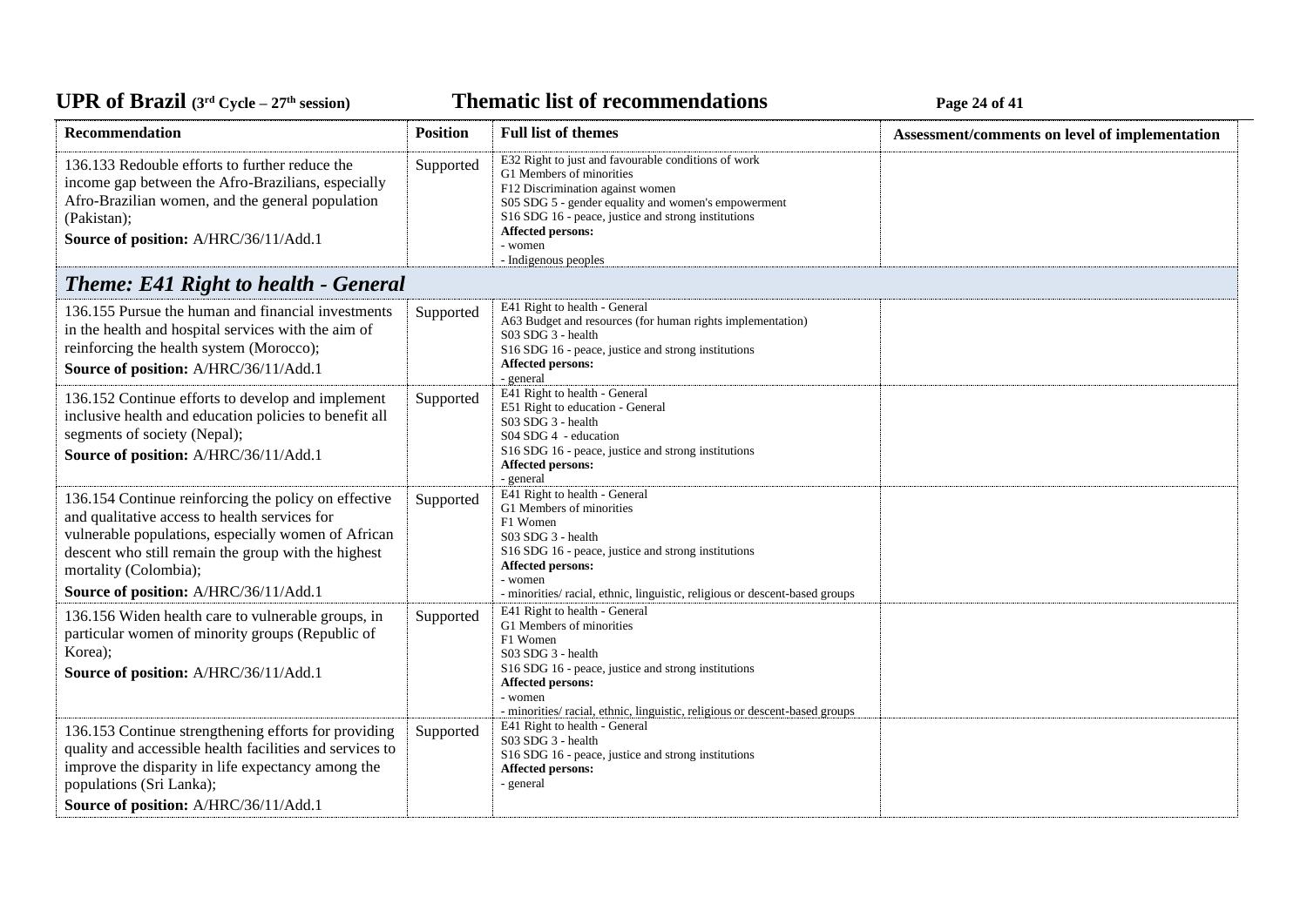# UPR of Brazil (3<sup>rd</sup> Cycle – 27<sup>th</sup> session)

**Thematic list of recommendations Page 25** of 41

| Recommendation                                                                                                                                                                                                                                                                                                   | <b>Position</b> | <b>Full list of themes</b>                                                                                                                                                                                                                                                                                | Assessment/comments on level of implementation |
|------------------------------------------------------------------------------------------------------------------------------------------------------------------------------------------------------------------------------------------------------------------------------------------------------------------|-----------------|-----------------------------------------------------------------------------------------------------------------------------------------------------------------------------------------------------------------------------------------------------------------------------------------------------------|------------------------------------------------|
| 136.157 Ensure continued effectiveness of strategies<br>to combat HIV-AIDS, particularly among youth and<br>other specifically affected groups (Bahamas);<br>Source of position: A/HRC/36/11/Add.1                                                                                                               | Supported       | E41 Right to health - General<br>S03 SDG 3 - health<br>S16 SDG 16 - peace, justice and strong institutions<br><b>Affected persons:</b><br>- persons living with HIV/AIDS                                                                                                                                  |                                                |
| 136.162 Reduce maternal, child and infant morbidity<br>and mortality by promoting effective assistance<br>measures during pregnancy and at the moment of<br>birth (Iceland);<br>Source of position: A/HRC/36/11/Add.1                                                                                            | Supported       | E41 Right to health - General<br>S03 SDG 3 - health<br>S <sub>16</sub> SDG <sub>16</sub> - peace, justice and strong institutions<br><b>Affected persons:</b><br>- women<br>- children                                                                                                                    |                                                |
| 136.163 Improve health care to further reduce child<br>mortality (Islamic Republic of Iran);<br>Source of position: A/HRC/36/11/Add.1                                                                                                                                                                            | Supported       | E41 Right to health - General<br>S03 SDG 3 - health<br>S <sub>16</sub> SDG <sub>16</sub> - peace, justice and strong institutions<br><b>Affected persons:</b><br>- women<br>- children                                                                                                                    |                                                |
| <b>Theme: E43 Access to sexual and reproductive health and services</b>                                                                                                                                                                                                                                          |                 |                                                                                                                                                                                                                                                                                                           |                                                |
| 136.158 Ensure access to reproductive health care,<br>including high-quality prenatal care, and information<br>on sexual and reproductive health, contraception and<br>emergency contraception, and safe abortion to all<br>women without discrimination (Switzerland);<br>Source of position: A/HRC/36/11/Add.1 | Supported       | E43 Access to sexual and reproductive health and services<br>E41 Right to health - General<br>F12 Discrimination against women<br>S03 SDG 3 - health<br>S05 SDG 5 - gender equality and women's empowerment<br>S16 SDG 16 - peace, justice and strong institutions<br><b>Affected persons:</b><br>- women |                                                |
| 136.159 Ensure universal access to comprehensive<br>sexual and reproductive health services, without<br>discrimination and in accordance with the<br>commitments made, among others, in the<br>Montevideo Consensus (Uruguay);<br>Source of position: A/HRC/36/11/Add.1                                          | Supported       | E43 Access to sexual and reproductive health and services<br>E41 Right to health - General<br>F12 Discrimination against women<br>S03 SDG 3 - health<br>S05 SDG 5 - gender equality and women's empowerment<br>S16 SDG 16 - peace, justice and strong institutions<br>Affected persons:<br>- women        |                                                |
| 136.160 Continue the commitments made in terms of<br>access to the voluntary termination of pregnancy in<br>order to ensure full respect for sexual and<br>reproductive rights (France);<br>Source of position: A/HRC/36/11/Add.1                                                                                | Supported       | E43 Access to sexual and reproductive health and services<br>E41 Right to health - General<br>F12 Discrimination against women<br>S03 SDG 3 - health<br>S05 SDG 5 - gender equality and women's empowerment<br>S16 SDG 16 - peace, justice and strong institutions<br>Affected persons:<br>- women        |                                                |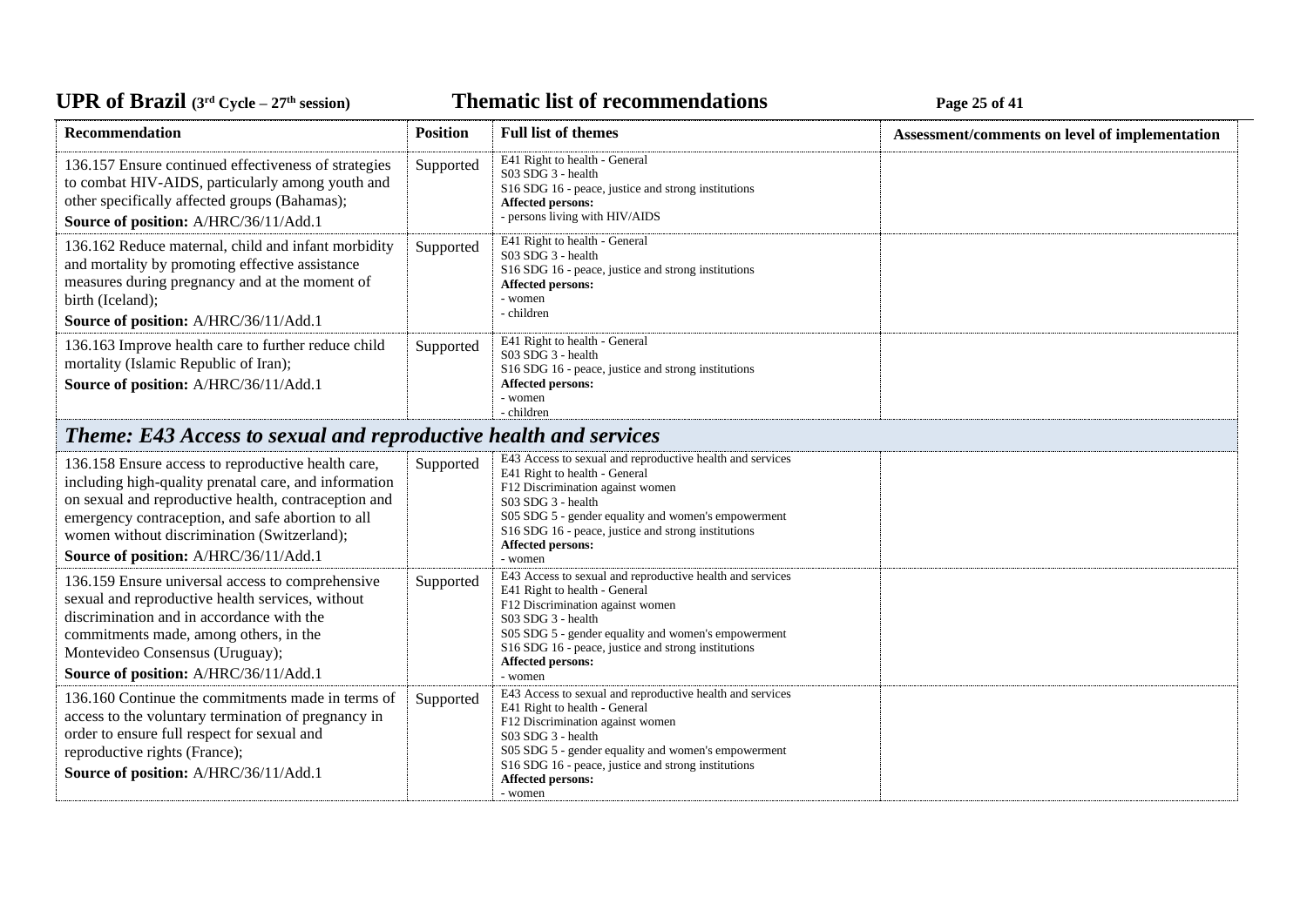## UPR of Brazil  $(3^{rd}$  Cycle – 27<sup>th</sup> session)

**Thematic list of recommendations Page 26** of 41

| Recommendation                                                                                                                                                                                                                                                                                                                          | <b>Position</b> | <b>Full list of themes</b>                                                                                                                                                                                                                                                                                                                            | Assessment/comments on level of implementation |
|-----------------------------------------------------------------------------------------------------------------------------------------------------------------------------------------------------------------------------------------------------------------------------------------------------------------------------------------|-----------------|-------------------------------------------------------------------------------------------------------------------------------------------------------------------------------------------------------------------------------------------------------------------------------------------------------------------------------------------------------|------------------------------------------------|
| 136.161 Continue expanding access to voluntary<br>termination of pregnancy in order to ensure the full<br>recognition of sexual and reproductive rights<br>(Iceland);<br>Source of position: A/HRC/36/11/Add.1                                                                                                                          | Supported       | E43 Access to sexual and reproductive health and services<br>E41 Right to health - General<br>F12 Discrimination against women<br>S03 SDG 3 - health<br>S05 SDG 5 - gender equality and women's empowerment<br>S16 SDG 16 - peace, justice and strong institutions<br>Affected persons:<br>- women                                                    |                                                |
| <b>Theme: E51 Right to education - General</b>                                                                                                                                                                                                                                                                                          |                 |                                                                                                                                                                                                                                                                                                                                                       |                                                |
| 136.69 Take all necessary measures to reduce murder<br>rates among Afro-Brazilian men, particularly through<br>robust educational programmes adapted to their<br>needs, following recommendations 119.138,<br>119.154, 119.157, 119.158, 119.159 and 119.160<br>from the second cycle (Haiti);<br>Source of position: A/HRC/36/11/Add.1 | Supported       | E51 Right to education - General<br>A42 Institutions & policies - General<br>G1 Members of minorities<br>S10 SDG 10 - inequality<br>S16 SDG 16 - peace, justice and strong institutions<br><b>Affected persons:</b><br>- minorities/ racial, ethnic, linguistic, religious or descent-based groups                                                    |                                                |
| 136.166 Ensure adequate funding in implementing<br>the National Education Plan, and undertake progress<br>reports on its implementation to improve<br>transparency and accountability (Malaysia);<br>Source of position: A/HRC/36/11/Add.1                                                                                              | Supported       | E51 Right to education - General<br>A63 Budget and resources (for human rights implementation)<br>S04 SDG 4 - education<br>S16 SDG 16 - peace, justice and strong institutions<br>Affected persons:<br>- general                                                                                                                                      |                                                |
| 136.173 Improve the quality of public education,<br>particularly for those who live below the poverty<br>line, particularly Afro-Brazilians, with focus on<br>psychological health and integrating psychosocial<br>elements in order to achieve a better learning<br>environment (Haiti);<br>Source of position: A/HRC/36/11/Add.1      | Supported       | E51 Right to education - General<br>E41 Right to health - General<br>G1 Members of minorities<br>S04 SDG 4 - education<br>S16 SDG 16 - peace, justice and strong institutions<br><b>Affected persons:</b><br>- minorities/racial, ethnic, linguistic, religious or descent-based groups<br>- vulnerable persons/groups<br>- persons living in poverty |                                                |
| 136.175 Set up plans promoting inclusive education<br>of ethnic minorities, which have high levels of school<br>dropout (Paraguay);<br>Source of position: A/HRC/36/11/Add.1                                                                                                                                                            | Supported       | E51 Right to education - General<br>G1 Members of minorities<br>S04 SDG 4 - education<br>S16 SDG 16 - peace, justice and strong institutions<br><b>Affected persons:</b><br>- minorities/racial, ethnic, linguistic, religious or descent-based groups                                                                                                |                                                |
| 136.164 Develop further the National Policy of<br>Primary Attention and the National Education Plan<br>2014-2024 (Israel);<br>Source of position: A/HRC/36/11/Add.1                                                                                                                                                                     | Supported       | E51 Right to education - General<br>S04 SDG 4 - education<br>S16 SDG 16 - peace, justice and strong institutions<br>Affected persons:<br>- general                                                                                                                                                                                                    |                                                |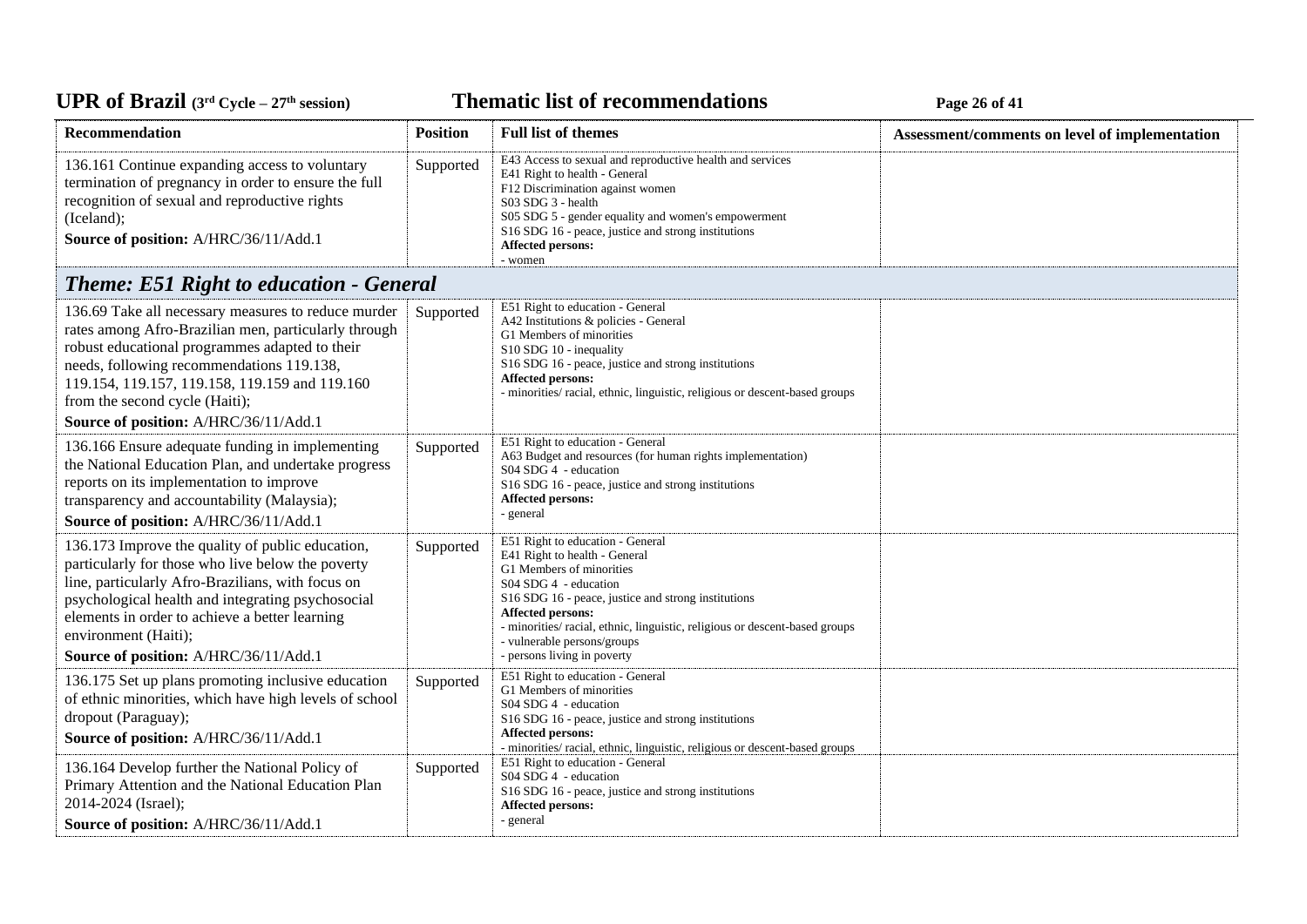**Thematic list of recommendations Page 27** of 41

| <b>Recommendation</b>                                                                                                                                                                      | <b>Position</b> | <b>Full list of themes</b>                                                                                                                                                        | Assessment/comments on level of implementation |
|--------------------------------------------------------------------------------------------------------------------------------------------------------------------------------------------|-----------------|-----------------------------------------------------------------------------------------------------------------------------------------------------------------------------------|------------------------------------------------|
| 136.165 Continue to take measures for improving<br>quality of education, and reducing inequality of<br>education caused by income level and social status<br>(Japan);                      | Supported       | E51 Right to education - General<br>S04 SDG 4 - education<br>S16 SDG 16 - peace, justice and strong institutions<br><b>Affected persons:</b><br>- general                         |                                                |
| Source of position: A/HRC/36/11/Add.1                                                                                                                                                      |                 |                                                                                                                                                                                   |                                                |
| 136.167 Pursue efforts aimed at ensuring an inclusive<br>education within the framework of the National Plan<br>on Education 2014-2014, in particular in rural areas<br>(Morocco);         | Supported       | E51 Right to education - General<br>$S04$ SDG 4 - education<br>S16 SDG 16 - peace, justice and strong institutions<br>Affected persons:<br>- persons living in rural areas        |                                                |
| Source of position: A/HRC/36/11/Add.1                                                                                                                                                      |                 |                                                                                                                                                                                   |                                                |
| 136.168 Continue implementing high-quality<br>intercultural education (Peru);<br>Source of position: A/HRC/36/11/Add.1                                                                     | Supported       | E51 Right to education - General<br>S04 SDG 4 - education<br>S16 SDG 16 - peace, justice and strong institutions<br><b>Affected persons:</b><br>- general<br>- Indigenous peoples |                                                |
| 136.169 Promote educational opportunities to all<br>children in accordance with the Incheon Declaration<br>on Education 2030 (Republic of Korea);<br>Source of position: A/HRC/36/11/Add.1 | Supported       | E51 Right to education - General<br>S04 SDG 4 - education<br>S16 SDG 16 - peace, justice and strong institutions<br>Affected persons:<br>- general<br>- children                  |                                                |
| 136.170 Follow up on the implementation of the<br>Incheon Declaration for inclusive and equitable<br>quality education (Turkey);<br>Source of position: A/HRC/36/11/Add.1                  | Supported       | E51 Right to education - General<br>S04 SDG 4 - education<br>S16 SDG 16 - peace, justice and strong institutions<br>Affected persons:<br>- general                                |                                                |
| 136.171 Continue the implementation of the<br>education plan of 2014-2016 (Sudan);<br>Source of position: A/HRC/36/11/Add.1                                                                | Supported       | E51 Right to education - General<br>S04 SDG 4 - education<br>S16 SDG 16 - peace, justice and strong institutions<br>Affected persons:<br>- general                                |                                                |
| 136.172 Increase investment in education<br>infrastructure and promote the educational level in<br>rural areas (China);<br>Source of position: A/HRC/36/11/Add.1                           | Supported       | E51 Right to education - General<br>S04 SDG 4 - education<br>S16 SDG 16 - peace, justice and strong institutions<br>Affected persons:<br>- persons living in rural areas          |                                                |
| <b>Theme: F12 Discrimination against women</b>                                                                                                                                             |                 |                                                                                                                                                                                   |                                                |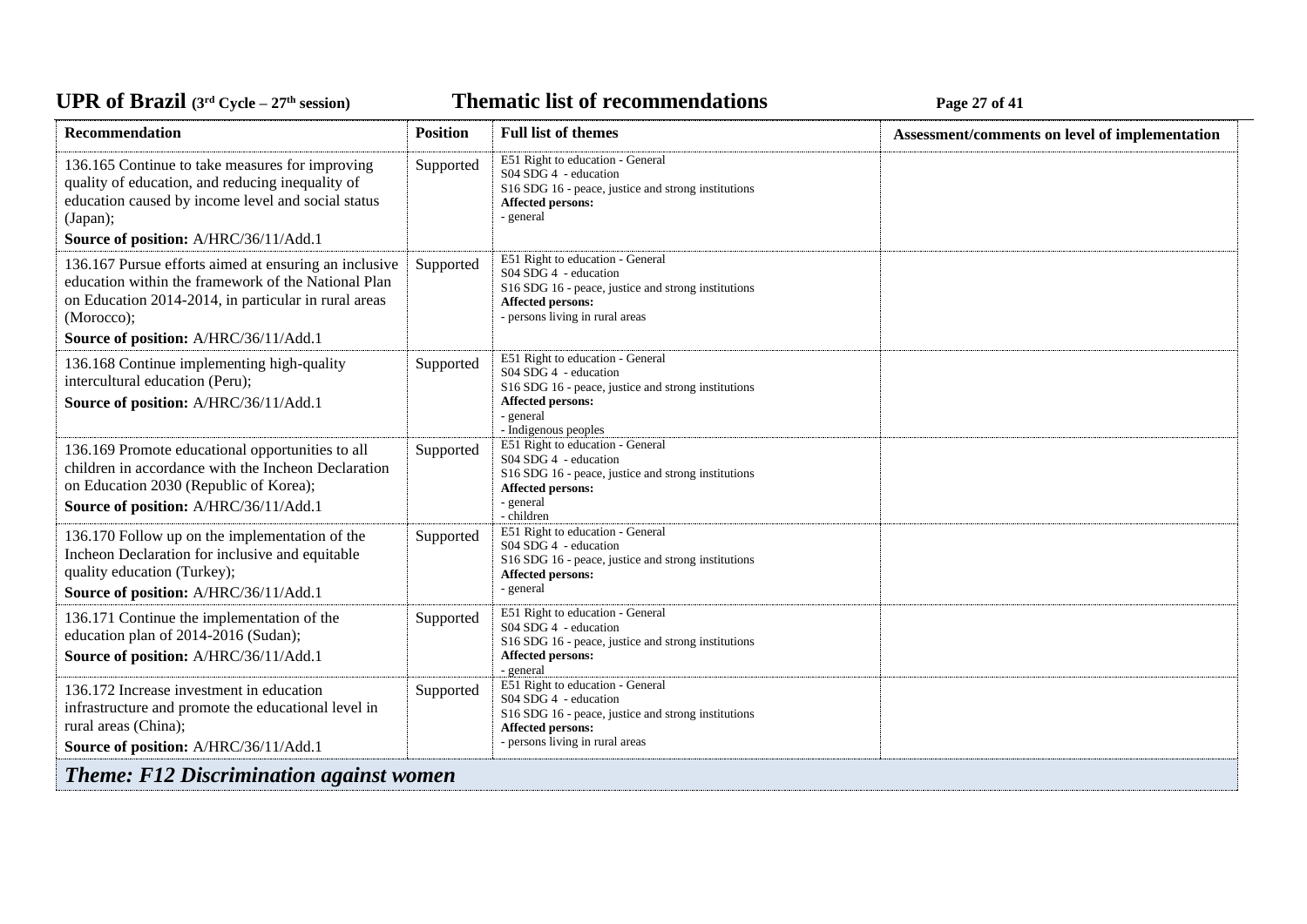#### **Thematic list of recommendations Page 28** of 41

| <b>Recommendation</b>                                                                                                                                                                                                                                                  | <b>Position</b> | <b>Full list of themes</b>                                                                                                                                                                                                                                                                                                                                     | Assessment/comments on level of implementation |
|------------------------------------------------------------------------------------------------------------------------------------------------------------------------------------------------------------------------------------------------------------------------|-----------------|----------------------------------------------------------------------------------------------------------------------------------------------------------------------------------------------------------------------------------------------------------------------------------------------------------------------------------------------------------------|------------------------------------------------|
| 136.177 Adopt a law to protect vulnerable women,<br>particularly low-income housewives (United Arab<br>Emirates);<br>Source of position: A/HRC/36/11/Add.1                                                                                                             | Supported       | F12 Discrimination against women<br>A41 Constitutional and legislative framework<br>S05 SDG 5 - gender equality and women's empowerment<br>S16 SDG 16 - peace, justice and strong institutions<br>Affected persons:<br>- women                                                                                                                                 |                                                |
| 136.189 Strengthen its capacity-building<br>programmes for judges and legal personnel on<br>women's rights and violence against women<br>(Thailand);<br>Source of position: A/HRC/36/11/Add.1                                                                          | Supported       | F12 Discrimination against women<br>F13 Violence against women<br>A42 Institutions & policies - General<br>A53 Professional training in human rights<br>S05 SDG 5 - gender equality and women's empowerment<br>S <sub>16</sub> SDG <sub>16</sub> - peace, justice and strong institutions<br>Affected persons:<br>- women<br>- judges, lawyers and prosecutors |                                                |
| 136.182 Strengthen efforts to reduce gender<br>inequalities including to prevent death resulting from<br>violence against women, and to encourage increased<br>reporting of cases of rape (Bahamas);<br>Source of position: A/HRC/36/11/Add.1                          | Supported       | F12 Discrimination against women<br>F13 Violence against women<br>S05 SDG 5 - gender equality and women's empowerment<br>S16 SDG 16 - peace, justice and strong institutions<br>Affected persons:<br>- women                                                                                                                                                   |                                                |
| 136.176 Continue to implement new policies and<br>expand the coverage and scope of existing ones, to<br>better promote gender equality, in particular for<br>women in the countryside and low-income families<br>(Singapore);<br>Source of position: A/HRC/36/11/Add.1 | Supported       | F12 Discrimination against women<br>S05 SDG 5 - gender equality and women's empowerment<br>S16 SDG 16 - peace, justice and strong institutions<br>Affected persons:<br>- women                                                                                                                                                                                 |                                                |
| <b>Theme: F13 Violence against women</b>                                                                                                                                                                                                                               |                 |                                                                                                                                                                                                                                                                                                                                                                |                                                |
| 136.193 Follow up on the infrastructure of safe<br>houses for abused women and make sure the legal<br>framework is widely implemented and reaches<br>women's reality (Austria);<br>Source of position: A/HRC/36/11/Add.1                                               | Supported       | F13 Violence against women<br>A42 Institutions & policies - General<br>S05 SDG 5 - gender equality and women's empowerment<br>S <sub>16</sub> SDG <sub>16</sub> - peace, justice and strong institutions<br>Affected persons:<br>- women                                                                                                                       |                                                |
| 136.194 Increase its focus on policy implementation<br>to combat family violence, and in particular violence<br>against women and children (Australia);<br>Source of position: A/HRC/36/11/Add.1                                                                       | Supported       | F13 Violence against women<br>D <sub>29</sub> Domestic violence<br>S05 SDG 5 - gender equality and women's empowerment<br>S16 SDG 16 - peace, justice and strong institutions<br><b>Affected persons:</b><br>- women                                                                                                                                           |                                                |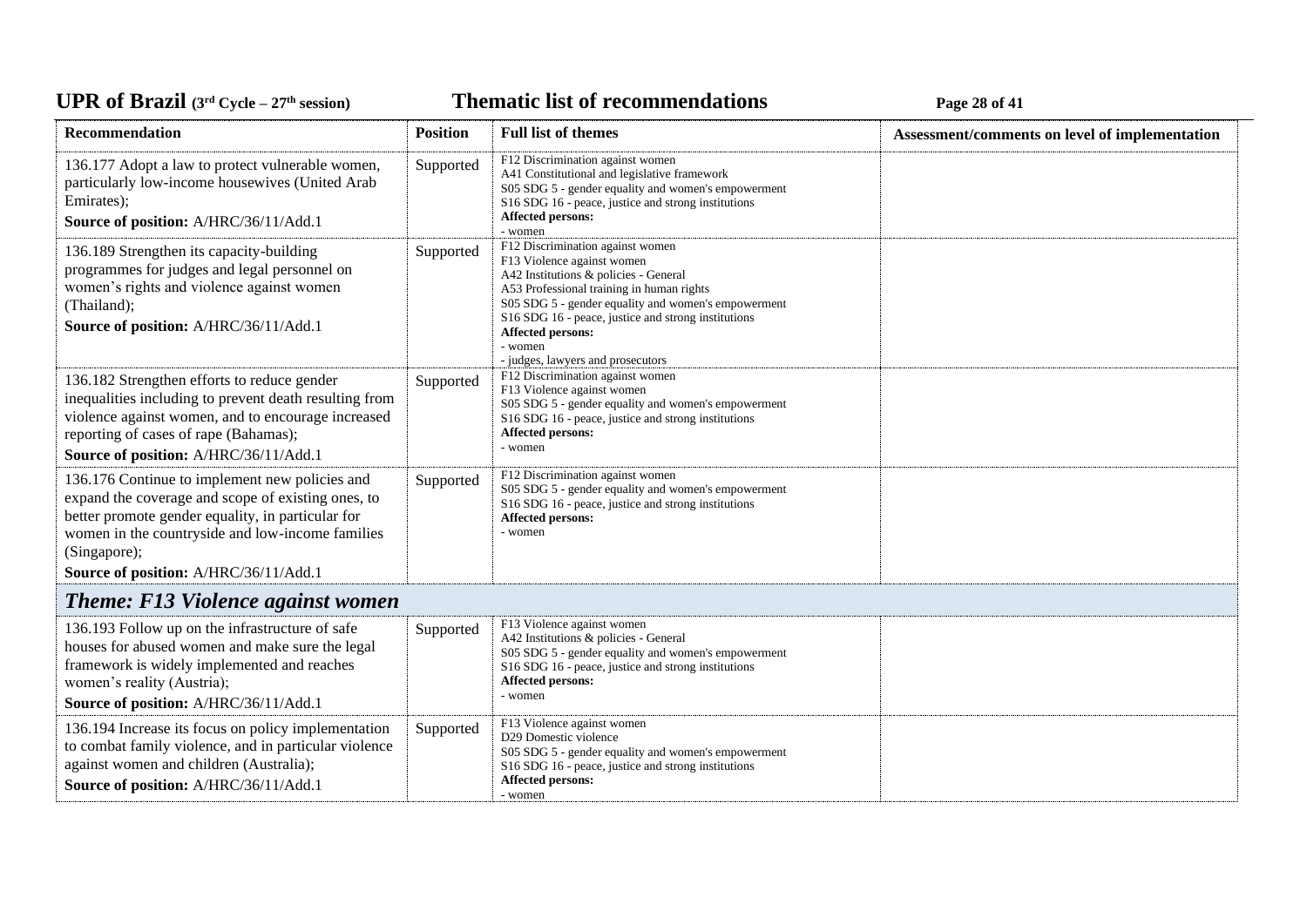*C***ELE <b>EXECUTE: CYCLE 29 CHOOP CONDITE: Page 29 of 41** 

| <b>Recommendation</b>                                                                                                                                                                                                                                                         | <b>Position</b> | <b>Full list of themes</b>                                                                                                                                                                                                                                                                                     | Assessment/comments on level of implementation |
|-------------------------------------------------------------------------------------------------------------------------------------------------------------------------------------------------------------------------------------------------------------------------------|-----------------|----------------------------------------------------------------------------------------------------------------------------------------------------------------------------------------------------------------------------------------------------------------------------------------------------------------|------------------------------------------------|
| 136.191 Further strengthen mechanisms fostering<br>prosecution of all perpetrators of sexual and gender-<br>based violence (Slovakia);<br>Source of position: A/HRC/36/11/Add.1                                                                                               | Supported       | F13 Violence against women<br>D51 Administration of justice & fair trial<br>S05 SDG 5 - gender equality and women's empowerment<br>S16 SDG 16 - peace, justice and strong institutions<br>Affected persons:<br>- women<br>- judges, lawyers and prosecutors                                                    |                                                |
| 136.192 Take measures to reduce the number of<br>cases of violence against women and bring the<br>perpetrators to justice (Togo);<br>Source of position: A/HRC/36/11/Add.1                                                                                                    | Supported       | F13 Violence against women<br>D51 Administration of justice & fair trial<br>S05 SDG 5 - gender equality and women's empowerment<br>S16 SDG 16 - peace, justice and strong institutions<br>Affected persons:<br>- women<br>- judges, lawyers and prosecutors                                                    |                                                |
| 136.119 Take further efforts in combating violence<br>against women such as enhancing the trust in the<br>judicial system, measures to prevent violence, and<br>promoting services and networks for women in rural<br>areas (Spain);<br>Source of position: A/HRC/36/11/Add.1 | Supported       | F13 Violence against women<br>D51 Administration of justice & fair trial<br>S16 SDG 16 - peace, justice and strong institutions<br><b>Affected persons:</b><br>- women<br>- judges, lawyers and prosecutors                                                                                                    |                                                |
| 136.196 Ensure the effective implementation of<br>measures to prevent, punish and eradicate all forms<br>of violence and discrimination against women and<br>lesbian, gay, bisexual, transgender and intersex<br>persons (Mexico);<br>Source of position: A/HRC/36/11/Add.1   | Supported       | F13 Violence against women<br>F12 Discrimination against women<br>G1 Members of minorities<br>S05 SDG 5 - gender equality and women's empowerment<br>S16 SDG 16 - peace, justice and strong institutions<br>Affected persons:<br>- women<br>- lesbian, gay, bisexual, transgender and intersex persons (LGBTI) |                                                |
| 136.186 Strengthen measures to eliminate violence<br>and discrimination against women and girls,<br>particularly in rural and remote areas (Islamic<br>Republic of Iran);<br>Source of position: A/HRC/36/11/Add.1                                                            | Supported       | F13 Violence against women<br>F12 Discrimination against women<br>S05 SDG 5 - gender equality and women's empowerment<br>S16 SDG 16 - peace, justice and strong institutions<br>Affected persons:<br>- women<br>- persons living in rural areas                                                                |                                                |
| 136.187 Take measures to combat violence against<br>women and children (Iraq);<br>Source of position: A/HRC/36/11/Add.1                                                                                                                                                       | Supported       | F13 Violence against women<br>F31 Children: definition; general principles; protection<br>S05 SDG 5 - gender equality and women's empowerment<br>S16 SDG 16 - peace, justice and strong institutions<br>Affected persons:<br>- general<br>- children                                                           |                                                |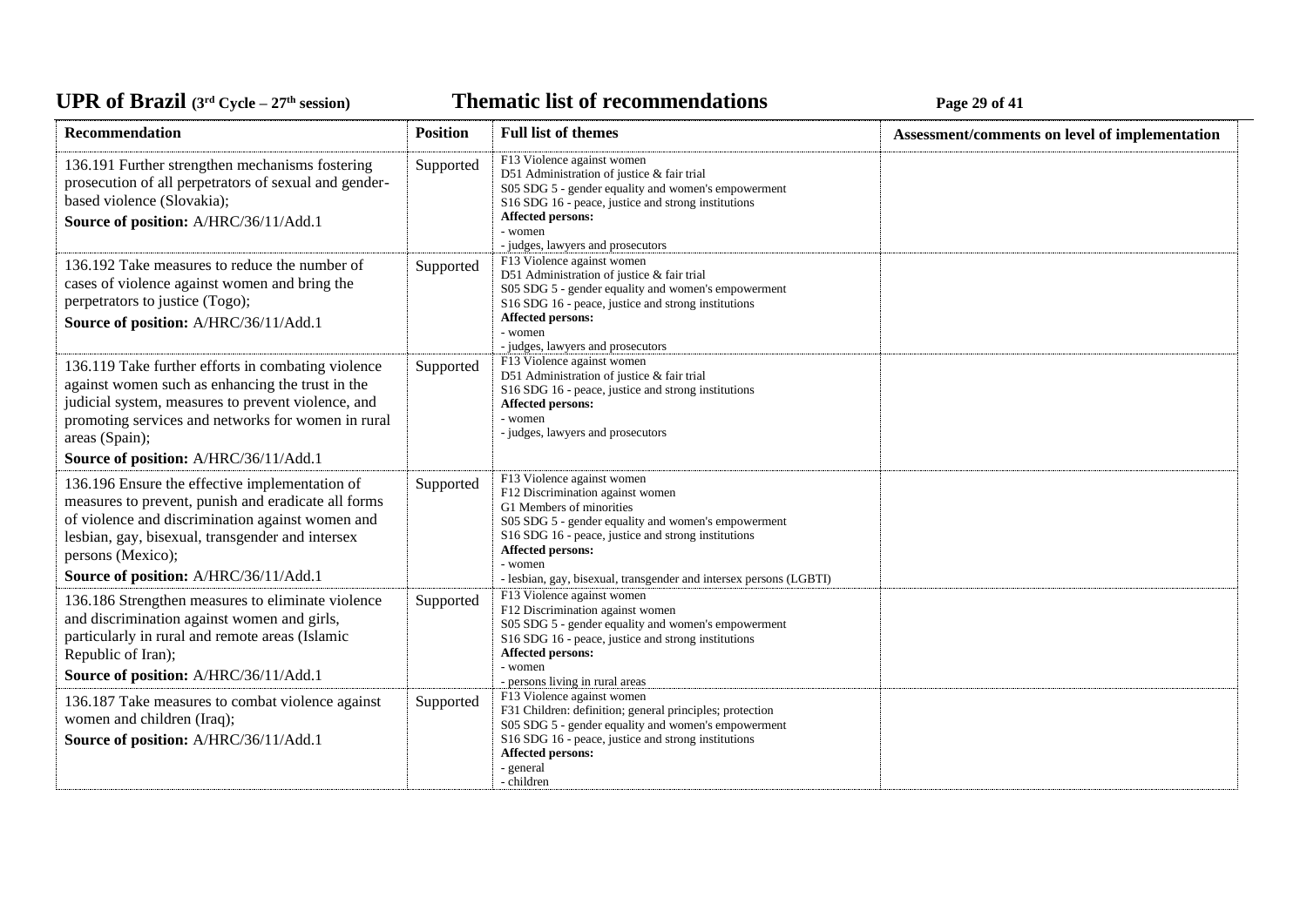**Thematic list of recommendations Page 30** of 41

| <b>Recommendation</b>                                                                                                                                                                                                                                 | <b>Position</b> | <b>Full list of themes</b>                                                                                                                                                                                                                                                                                                                           | Assessment/comments on level of implementation |
|-------------------------------------------------------------------------------------------------------------------------------------------------------------------------------------------------------------------------------------------------------|-----------------|------------------------------------------------------------------------------------------------------------------------------------------------------------------------------------------------------------------------------------------------------------------------------------------------------------------------------------------------------|------------------------------------------------|
| 136.195 Strengthen policies and programmes to<br>address violence against women and combat child<br>prostitution (Indonesia);<br>Source of position: A/HRC/36/11/Add.1                                                                                | Supported       | F13 Violence against women<br>F33 Children: protection against exploitation<br>S05 SDG 5 - gender equality and women's empowerment<br>S <sub>16</sub> SDG <sub>16</sub> - peace, justice and strong institutions<br>Affected persons:<br>- women<br>- children                                                                                       |                                                |
| 136.183 Extend the "Women Living without<br>Violence" programme, with particular attention to<br>women and girls living in the countryside and to<br>women and girls of Afro-Brazilian descent<br>(Belgium);<br>Source of position: A/HRC/36/11/Add.1 | Supported       | F13 Violence against women<br>G1 Members of minorities<br>S05 SDG 5 - gender equality and women's empowerment<br>S <sub>16</sub> SDG <sub>16</sub> - peace, justice and strong institutions<br><b>Affected persons:</b><br>- women<br>- minorities/ racial, ethnic, linguistic, religious or descent-based groups<br>- persons living in rural areas |                                                |
| 136.178 Continue the efforts to implement the<br>"Women Living without Violence" programme<br>launched in 2013 (Russian Federation);<br>Source of position: A/HRC/36/11/Add.1                                                                         | Supported       | F13 Violence against women<br>S05 SDG 5 - gender equality and women's empowerment<br>S16 SDG 16 - peace, justice and strong institutions<br>Affected persons:<br>- women                                                                                                                                                                             |                                                |
| 136.179 Pursue efforts to combat violence against<br>women and promote the rights of women (Sudan);<br>Source of position: A/HRC/36/11/Add.1                                                                                                          | Supported       | F13 Violence against women<br>S05 SDG 5 - gender equality and women's empowerment<br>S16 SDG 16 - peace, justice and strong institutions<br>Affected persons:<br>- women                                                                                                                                                                             |                                                |
| 136.180 Continue efforts to combat violence,<br>particularly against women (Tunisia);<br>Source of position: A/HRC/36/11/Add.1                                                                                                                        | Supported       | F13 Violence against women<br>S05 SDG 5 - gender equality and women's empowerment<br>S <sub>16</sub> SDG <sub>16</sub> - peace, justice and strong institutions<br>Affected persons:<br>- women                                                                                                                                                      |                                                |
| 136.181 Take measures to stop violence that has cost<br>the lives of more than five thousand women, and<br>caused more than 500,000 rapes in the last year<br>(Bolivarian Republic of Venezuela);<br>Source of position: A/HRC/36/11/Add.1            | Supported       | F13 Violence against women<br>S05 SDG 5 - gender equality and women's empowerment<br>S16 SDG 16 - peace, justice and strong institutions<br>Affected persons:<br>- women                                                                                                                                                                             |                                                |
| 136.184 Continue its efforts to combat violence<br>against women and girls (Egypt);<br>Source of position: A/HRC/36/11/Add.1                                                                                                                          | Supported       | F13 Violence against women<br>S05 SDG 5 - gender equality and women's empowerment<br>S16 SDG 16 - peace, justice and strong institutions<br>Affected persons:<br>- women<br>- girls                                                                                                                                                                  |                                                |
| 136.188 Continue to adopt and implement effective<br>measures to fight violence against women (Italy);<br>Source of position: A/HRC/36/11/Add.1                                                                                                       | Supported       | F13 Violence against women<br>S05 SDG 5 - gender equality and women's empowerment<br>S <sub>16</sub> SDG <sub>16</sub> - peace, justice and strong institutions<br><b>Affected persons:</b><br>- women                                                                                                                                               |                                                |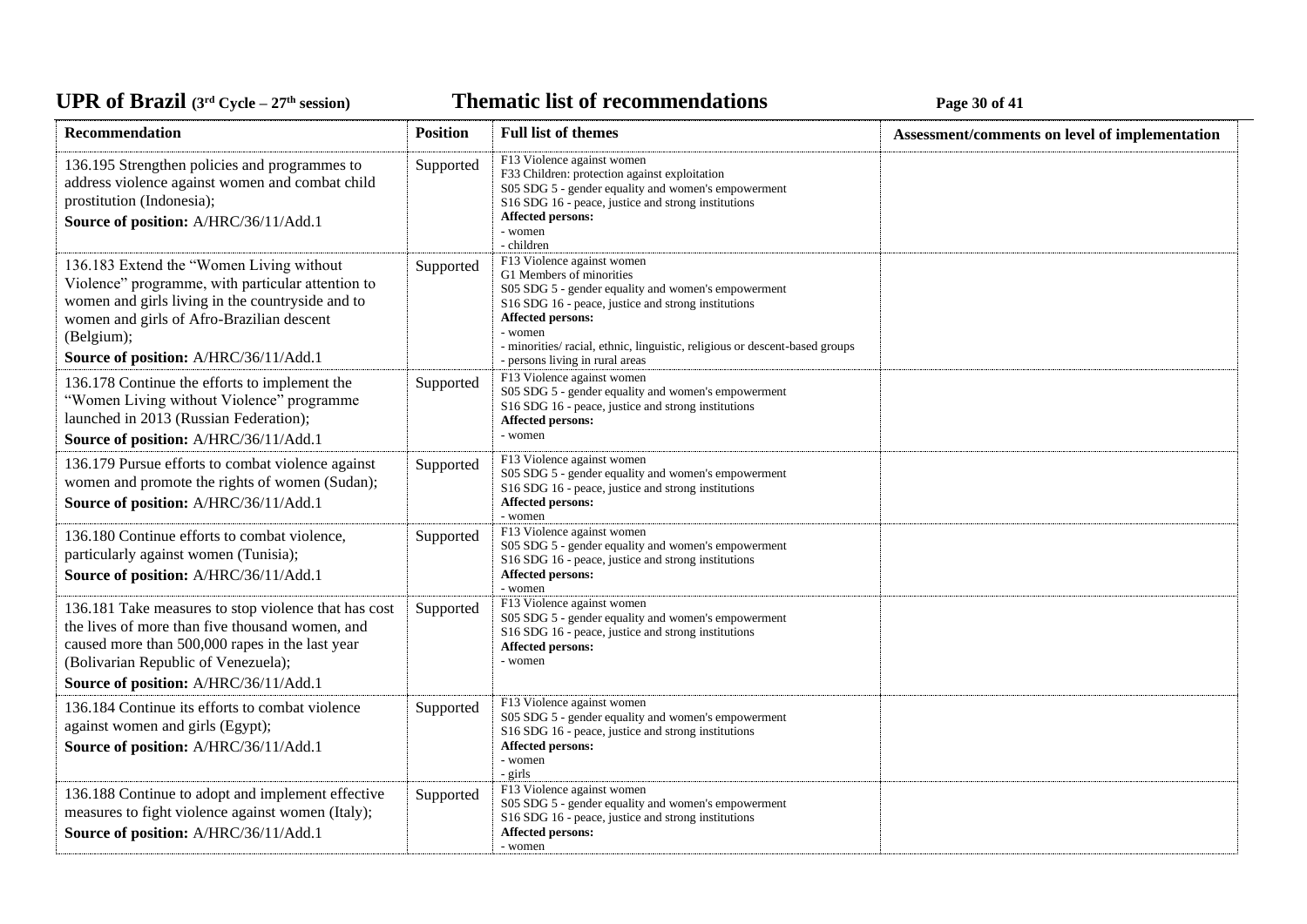**Thematic list of recommendations Page 31** of 41

| <b>Recommendation</b>                                                                                                                                                                                                                                                          | <b>Position</b> | <b>Full list of themes</b>                                                                                                                                                                                                                                    | Assessment/comments on level of implementation |
|--------------------------------------------------------------------------------------------------------------------------------------------------------------------------------------------------------------------------------------------------------------------------------|-----------------|---------------------------------------------------------------------------------------------------------------------------------------------------------------------------------------------------------------------------------------------------------------|------------------------------------------------|
| 136.190 Strengthen the capacity of police in cases of<br>violence against women by expanding training and<br>developing protocols to respond to cases effectively<br>(Canada);<br>Source of position: A/HRC/36/11/Add.1                                                        | Supported       | F13 Violence against women<br>S05 SDG 5 - gender equality and women's empowerment<br>S16 SDG 16 - peace, justice and strong institutions<br>Affected persons:<br>- women<br>- law enforcement / police officials                                              |                                                |
| <b>Theme: F14 Participation of women in political and public life</b>                                                                                                                                                                                                          |                 |                                                                                                                                                                                                                                                               |                                                |
| 136.197 Further promote the participation of women<br>in politics and government (Timor-Leste);<br>Source of position: A/HRC/36/11/Add.1                                                                                                                                       | Supported       | F14 Participation of women in political and public life<br>S05 SDG 5 - gender equality and women's empowerment<br>S16 SDG 16 - peace, justice and strong institutions<br>Affected persons:<br>- women                                                         |                                                |
| 136.198 Put effective measures in place in order to<br>increase the number of women at all levels of the<br>decision-making process (Belgium);<br>Source of position: A/HRC/36/11/Add.1                                                                                        | Supported       | F14 Participation of women in political and public life<br>S05 SDG 5 - gender equality and women's empowerment<br>S16 SDG 16 - peace, justice and strong institutions<br>Affected persons:<br>- women                                                         |                                                |
| <b>Theme: F31 Children: definition; general principles; protection</b>                                                                                                                                                                                                         |                 |                                                                                                                                                                                                                                                               |                                                |
| 136.199 Guarantee the rights of the child and create<br>the best alternative for improving the current system<br>of youth accountability, in compliance with the<br>International Convention on the Rights of the Child<br>(Estonia);<br>Source of position: A/HRC/36/11/Add.1 | Supported       | F31 Children: definition; general principles; protection<br>B51 Right to an effective remedy<br>S16 SDG 16 - peace, justice and strong institutions<br>Affected persons:<br>- children                                                                        |                                                |
| 136.208 Take all necessary measures to effectively<br>eliminate the incidence of child, early and forced<br>marriage (Sweden);<br>Source of position: A/HRC/36/11/Add.1                                                                                                        | Supported       | F31 Children: definition; general principles; protection<br>D8 Rights related to marriage & family<br>S16 SDG 16 - peace, justice and strong institutions<br>Affected persons:<br>- children                                                                  |                                                |
| 136.200 Adopt policies and programmes to<br>strengthen the rights of children and adolescents in<br>the field of education, training and health (United<br>Arab Emirates);<br>Source of position: A/HRC/36/11/Add.1                                                            | Supported       | F31 Children: definition; general principles; protection<br>E42 Access to health-care (general)<br>E51 Right to education - General<br>S04 SDG 4 - education<br>S16 SDG 16 - peace, justice and strong institutions<br><b>Affected persons:</b><br>- children |                                                |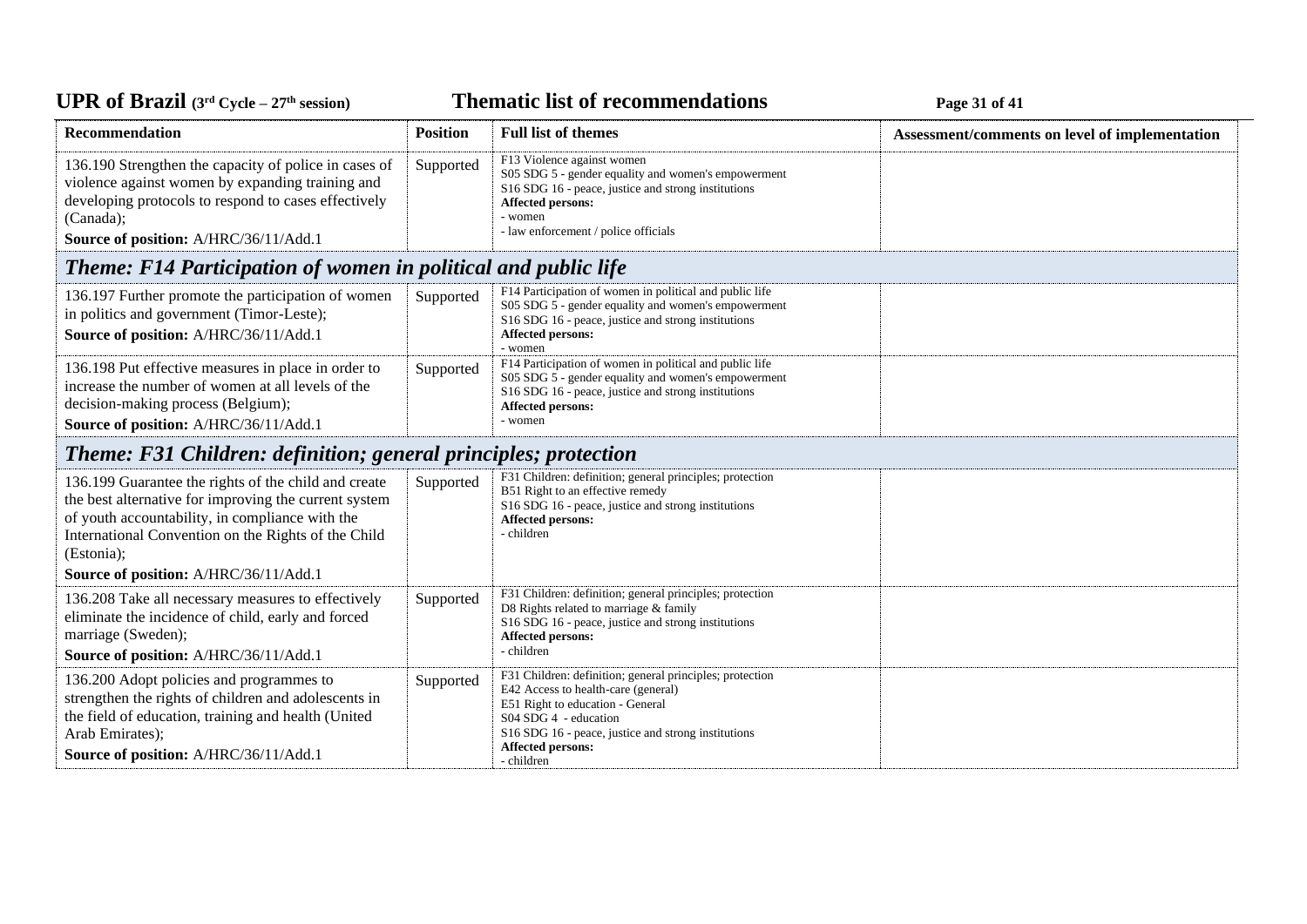*C***ELE <b>EXECUTE: CYCLE 27E EXECUTE: Page 32** of 41

| <b>Recommendation</b>                                                                                                                                                                                                                                                                                               | <b>Position</b> | <b>Full list of themes</b>                                                                                                                                                                                                                                                                                                                                                     | Assessment/comments on level of implementation |
|---------------------------------------------------------------------------------------------------------------------------------------------------------------------------------------------------------------------------------------------------------------------------------------------------------------------|-----------------|--------------------------------------------------------------------------------------------------------------------------------------------------------------------------------------------------------------------------------------------------------------------------------------------------------------------------------------------------------------------------------|------------------------------------------------|
| 136.204 Adopt comprehensive policies to combat<br>sexual harassment, especially against children and<br>adolescents, including those in street situations or<br>living in placement institutions (Maldives);<br>Source of position: A/HRC/36/11/Add.1                                                               | Supported       | F31 Children: definition; general principles; protection<br>F33 Children: protection against exploitation<br>F36 Children in street situations<br>S16 SDG 16 - peace, justice and strong institutions<br>Affected persons:<br>- children                                                                                                                                       |                                                |
| 136.207 Continue to eliminate discrimination against<br>children in street situations and rural areas as well as<br>children with disabilities and against other minority<br>groups and take all necessary measures to prevent<br>abuse of their vulnerabilities (Turkey);<br>Source of position: A/HRC/36/11/Add.1 | Supported       | F31 Children: definition; general principles; protection<br>F36 Children in street situations<br>F4 Persons with disabilities<br>G1 Members of minorities<br>S <sub>10</sub> SDG <sub>10</sub> - inequality<br>S16 SDG 16 - peace, justice and strong institutions<br><b>Affected persons:</b><br>- children<br>- persons with disabilities<br>- persons living in rural areas |                                                |
| 136.201 Continue the efforts directed towards the<br>promotion of the rights of the child (Armenia);<br>Source of position: A/HRC/36/11/Add.1                                                                                                                                                                       | Supported       | F31 Children: definition; general principles; protection<br>S16 SDG 16 - peace, justice and strong institutions<br>Affected persons:<br>- children                                                                                                                                                                                                                             |                                                |
| 136.203 Further strengthen its efforts to enforce the<br>"Boy Bernardo Act" and promote positive, non-<br>violent and participatory forms of child-rearing and<br>discipline (Liechtenstein);<br>Source of position: A/HRC/36/11/Add.1                                                                              | Supported       | F31 Children: definition; general principles; protection<br>S16 SDG 16 - peace, justice and strong institutions<br><b>Affected persons:</b><br>- children                                                                                                                                                                                                                      |                                                |
| <b>Theme: F33 Children: protection against exploitation</b>                                                                                                                                                                                                                                                         |                 |                                                                                                                                                                                                                                                                                                                                                                                |                                                |
| 136.205 Further strengthen programmes to address<br>child labour, in particular through inspection,<br>investigation, and preventative measures such as<br>improving socioeconomic conditions for children and<br>ensuring access to education (Liechtenstein);<br>Source of position: A/HRC/36/11/Add.1            | Supported       | F33 Children: protection against exploitation<br>E51 Right to education - General<br>S16 SDG 16 - peace, justice and strong institutions<br><b>Affected persons:</b><br>- children                                                                                                                                                                                             |                                                |
| <b>Theme: F4 Persons with disabilities</b>                                                                                                                                                                                                                                                                          |                 |                                                                                                                                                                                                                                                                                                                                                                                |                                                |
| 136.213 Continue to reinforce the implementation of<br>public policies regarding persons with disabilities<br>(Libya);<br>Source of position: A/HRC/36/11/Add.1                                                                                                                                                     | Supported       | F4 Persons with disabilities<br>A42 Institutions & policies - General<br>S16 SDG 16 - peace, justice and strong institutions<br><b>Affected persons:</b><br>- persons with disabilities                                                                                                                                                                                        |                                                |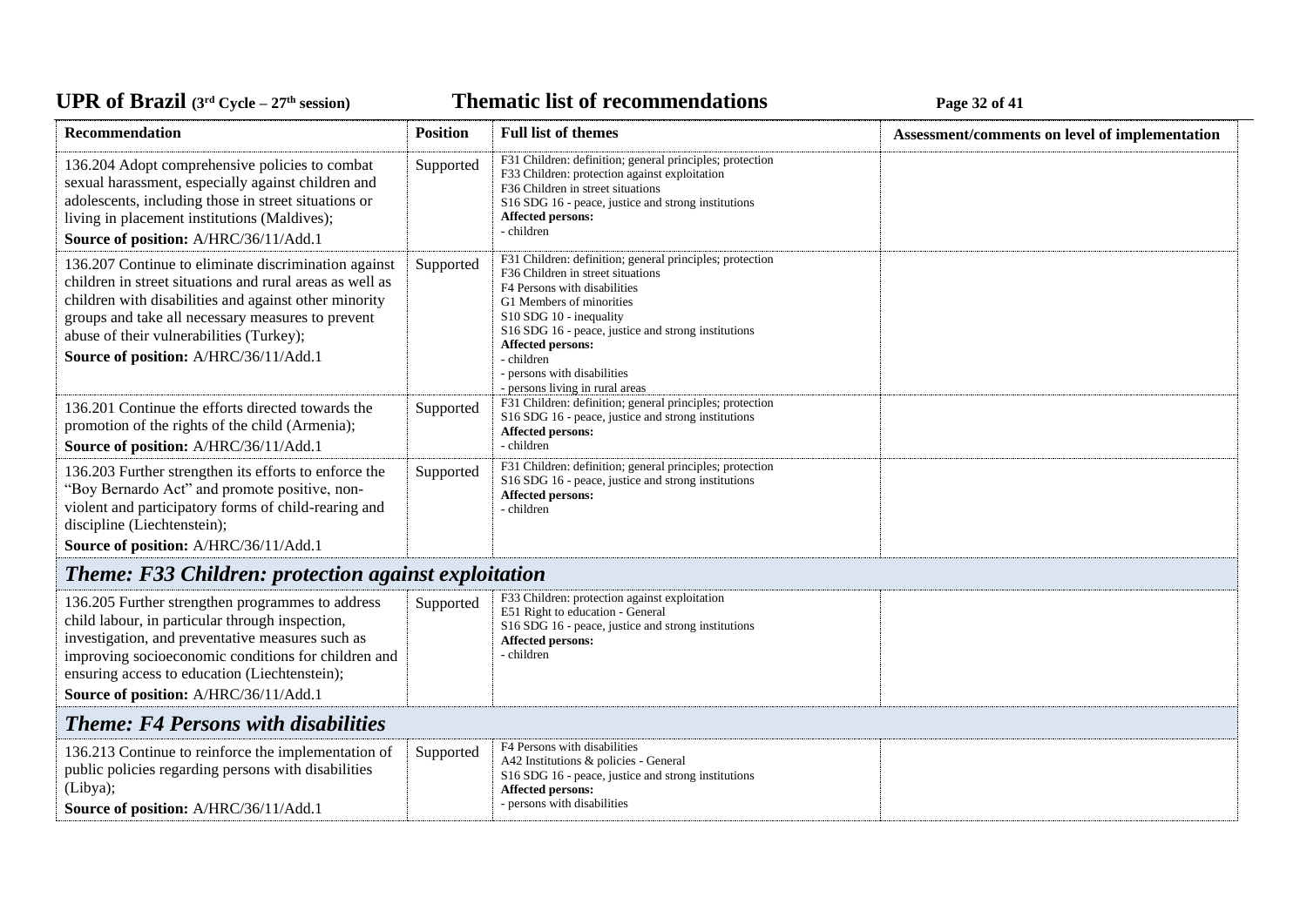### UPR of Brazil (3<sup>rd</sup> Cycle – 27<sup>th</sup> session)

*C***ELE <b>EXECUTE: CYCLE 23 CPLE CYCLE 23 Page 33** of 41

| Recommendation                                                                                                                                                                                                                                                 | <b>Position</b> | <b>Full list of themes</b>                                                                                                                                                                                                                                                            | Assessment/comments on level of implementation |
|----------------------------------------------------------------------------------------------------------------------------------------------------------------------------------------------------------------------------------------------------------------|-----------------|---------------------------------------------------------------------------------------------------------------------------------------------------------------------------------------------------------------------------------------------------------------------------------------|------------------------------------------------|
| 136.212 Combat discrimination of any kind against<br>persons with disabilities, and take specific measures<br>to improve the standard of living for such persons<br>(Islamic Republic of Iran);<br>Source of position: A/HRC/36/11/Add.1                       | Supported       | F4 Persons with disabilities<br>B31 Equality & non-discrimination<br>E21 Right to an adequate standard of living - general<br>S10 SDG 10 - inequality<br>S16 SDG 16 - peace, justice and strong institutions<br>Affected persons:<br>- persons with disabilities                      |                                                |
| 136.210 Pursue its commitment to ensure fully the<br>respect of human rights of persons with disabilities,<br>namely that these persons enjoy an adequate standard<br>of living, including in rural areas (Portugal);<br>Source of position: A/HRC/36/11/Add.1 | Supported       | F4 Persons with disabilities<br>E21 Right to an adequate standard of living - general<br>S16 SDG 16 - peace, justice and strong institutions<br>Affected persons:<br>- persons with disabilities                                                                                      |                                                |
| 136.216 Continue its efforts to increase the level of<br>employment of persons with disabilities in the open<br>labour market and take specific measures for women<br>with disabilities (State of Palestine);<br>Source of position: A/HRC/36/11/Add.1         | Supported       | F4 Persons with disabilities<br>E31 Right to work<br>S08 SDG 8 - economic growth, employment, decent work<br>S16 SDG 16 - peace, justice and strong institutions<br><b>Affected persons:</b><br>- persons with disabilities                                                           |                                                |
| 136.214 Continue its efforts on further strengthening<br>the rights of women, children and persons with<br>disabilities (Mongolia);<br>Source of position: A/HRC/36/11/Add.1                                                                                   | Supported       | F4 Persons with disabilities<br>F1 Women<br>F31 Children: definition; general principles; protection<br>S16 SDG 16 - peace, justice and strong institutions<br><b>Affected persons:</b><br>- women                                                                                    |                                                |
| 136.215 Implement measures in support of enhanced<br>participation of people with disabilities in the<br>workforce (Israel);<br>Source of position: A/HRC/36/11/Add.1                                                                                          | Supported       | F4 Persons with disabilities<br>F45 Persons with disabilities: independence, inclusion<br>E31 Right to work<br>S08 SDG 8 - economic growth, employment, decent work<br>S16 SDG 16 - peace, justice and strong institutions<br><b>Affected persons:</b><br>- persons with disabilities |                                                |
| 136.209 Continue its efforts to provide the necessary<br>assistance for vulnerable groups, particularly persons<br>with disabilities (Myanmar);<br>Source of position: A/HRC/36/11/Add.1                                                                       | Supported       | F4 Persons with disabilities<br>S16 SDG 16 - peace, justice and strong institutions<br>Affected persons:<br>- persons with disabilities                                                                                                                                               |                                                |
| 136.211 Continue its efforts to consolidate the rights<br>of persons with disabilities (Egypt);<br>Source of position: A/HRC/36/11/Add.1                                                                                                                       | Supported       | F4 Persons with disabilities<br>S16 SDG 16 - peace, justice and strong institutions<br><b>Affected persons:</b><br>- persons with disabilities                                                                                                                                        |                                                |
| <b>Theme: G1 Members of minorities</b>                                                                                                                                                                                                                         |                 |                                                                                                                                                                                                                                                                                       |                                                |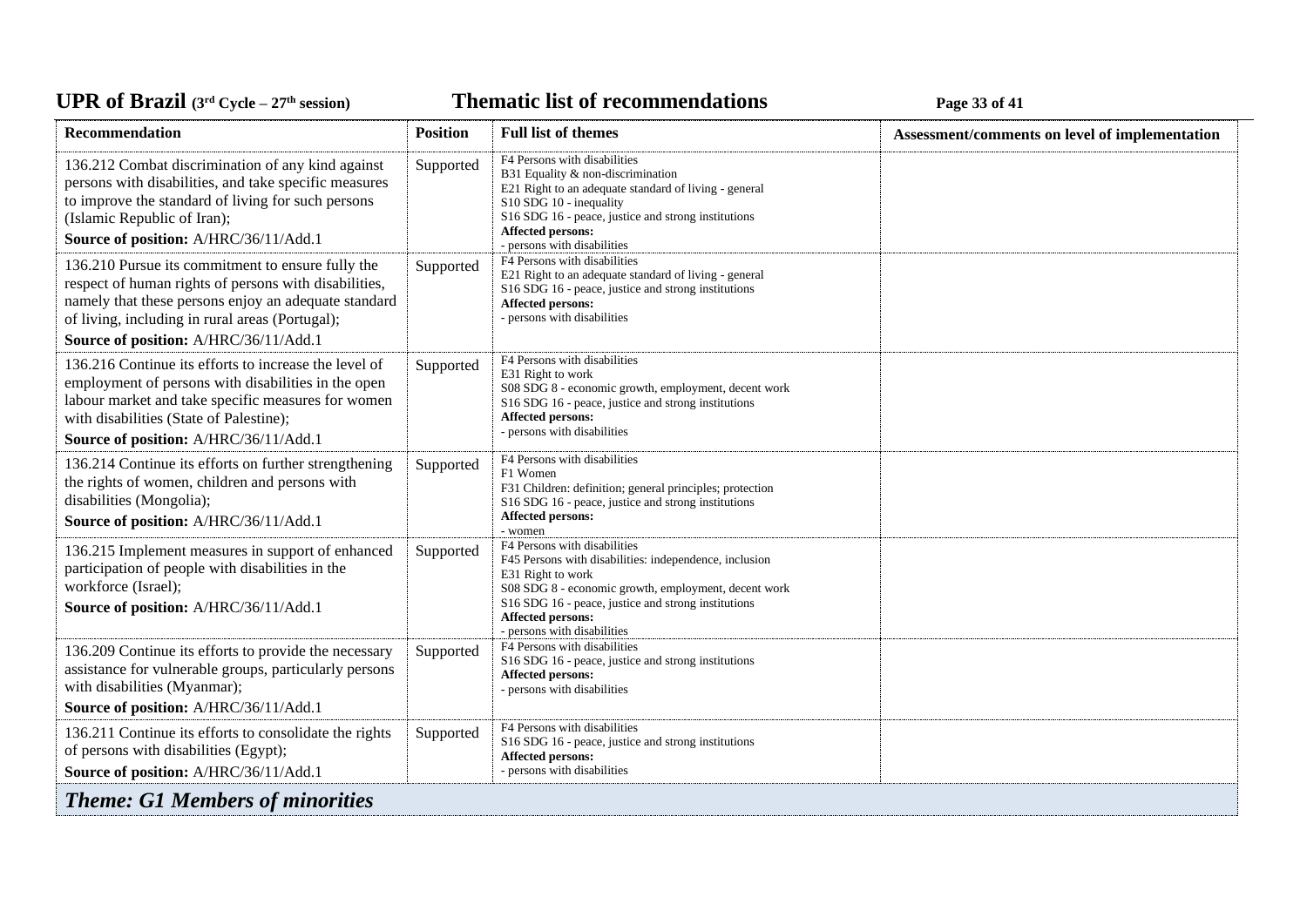**Thematic list of recommendations Page 34** of 41

| Recommendation                                                                                                                                                                                                                                                                                                                                                                                                                                                                                                                                               | <b>Position</b> | <b>Full list of themes</b>                                                                                                                                                                                                                                                                                                                       | Assessment/comments on level of implementation |
|--------------------------------------------------------------------------------------------------------------------------------------------------------------------------------------------------------------------------------------------------------------------------------------------------------------------------------------------------------------------------------------------------------------------------------------------------------------------------------------------------------------------------------------------------------------|-----------------|--------------------------------------------------------------------------------------------------------------------------------------------------------------------------------------------------------------------------------------------------------------------------------------------------------------------------------------------------|------------------------------------------------|
| 136.221 Ensure the equal access of Afro-Brazilians<br>to poverty reduction policies and social security<br>benefits as a means of protection of their<br>fundamental rights (Botswana);<br>Source of position: A/HRC/36/11/Add.1                                                                                                                                                                                                                                                                                                                             | Supported       | G1 Members of minorities<br>E21 Right to an adequate standard of living - general<br>E24 Right to social security<br>S16 SDG 16 - peace, justice and strong institutions<br><b>Affected persons:</b><br>- minorities/ racial, ethnic, linguistic, religious or descent-based groups                                                              |                                                |
| 136.219 Continue to promote the rights of<br>communities of African descent, in particular<br>children's rights (Senegal);<br>Source of position: A/HRC/36/11/Add.1                                                                                                                                                                                                                                                                                                                                                                                          | Supported       | G1 Members of minorities<br>F31 Children: definition; general principles; protection<br>S16 SDG 16 - peace, justice and strong institutions<br>Affected persons:<br>- children<br>- minorities/ racial, ethnic, linguistic, religious or descent-based groups                                                                                    |                                                |
| 136.225 Establish mechanisms to eradicate stigma<br>and discrimination against indigenous groups and<br>ethnic minorities, including awareness-raising among<br>public officials, accountability and redress<br>mechanisms (Mexico);<br>Source of position: A/HRC/36/11/Add.1                                                                                                                                                                                                                                                                                | Supported       | G1 Members of minorities<br>G3 Indigenous peoples<br>B31 Equality & non-discrimination<br>S10 SDG 10 - inequality<br>S16 SDG 16 - peace, justice and strong institutions<br>Affected persons:<br>- minorities/ racial, ethnic, linguistic, religious or descent-based groups<br>- Indigenous peoples                                             |                                                |
| 136.220 Continue to improve procedures to ensure<br>the rights of people of African descent (El Salvador);<br>Source of position: A/HRC/36/11/Add.1                                                                                                                                                                                                                                                                                                                                                                                                          | Supported       | G1 Members of minorities<br>S16 SDG 16 - peace, justice and strong institutions<br><b>Affected persons:</b><br>- children<br>- minorities/ racial, ethnic, linguistic, religious or descent-based groups                                                                                                                                         |                                                |
| <b>Theme: G3 Indigenous peoples</b>                                                                                                                                                                                                                                                                                                                                                                                                                                                                                                                          |                 |                                                                                                                                                                                                                                                                                                                                                  |                                                |
| 136.224 Ensure that indigenous peoples and other<br>minorities are protected against all forms of<br>discrimination (Philippines);<br>Source of position: A/HRC/36/11/Add.1                                                                                                                                                                                                                                                                                                                                                                                  | Supported       | G3 Indigenous peoples<br>Affected persons:<br>- Indigenous peoples                                                                                                                                                                                                                                                                               |                                                |
| 136.230 Guarantee adequate consultation and full<br>participation of indigenous peoples in all legislative<br>and administrative measures affecting them, protect<br>indigenous people including indigenous human rights<br>defenders from threats and attacks, and protect their<br>land rights, in particular by strengthening protection<br>programmers, completing pending land demarcation<br>processes and providing adequate funding and<br>capacity to the Indian National Foundation (FUNAI)<br>(Germany);<br>Source of position: A/HRC/36/11/Add.1 | Supported       | G3 Indigenous peoples<br>A41 Constitutional and legislative framework<br>A42 Institutions & policies - General<br>H1 Human rights defenders<br>A63 Budget and resources (for human rights implementation)<br>S16 SDG 16 - peace, justice and strong institutions<br><b>Affected persons:</b><br>- Indigenous peoples<br>- human rights defenders |                                                |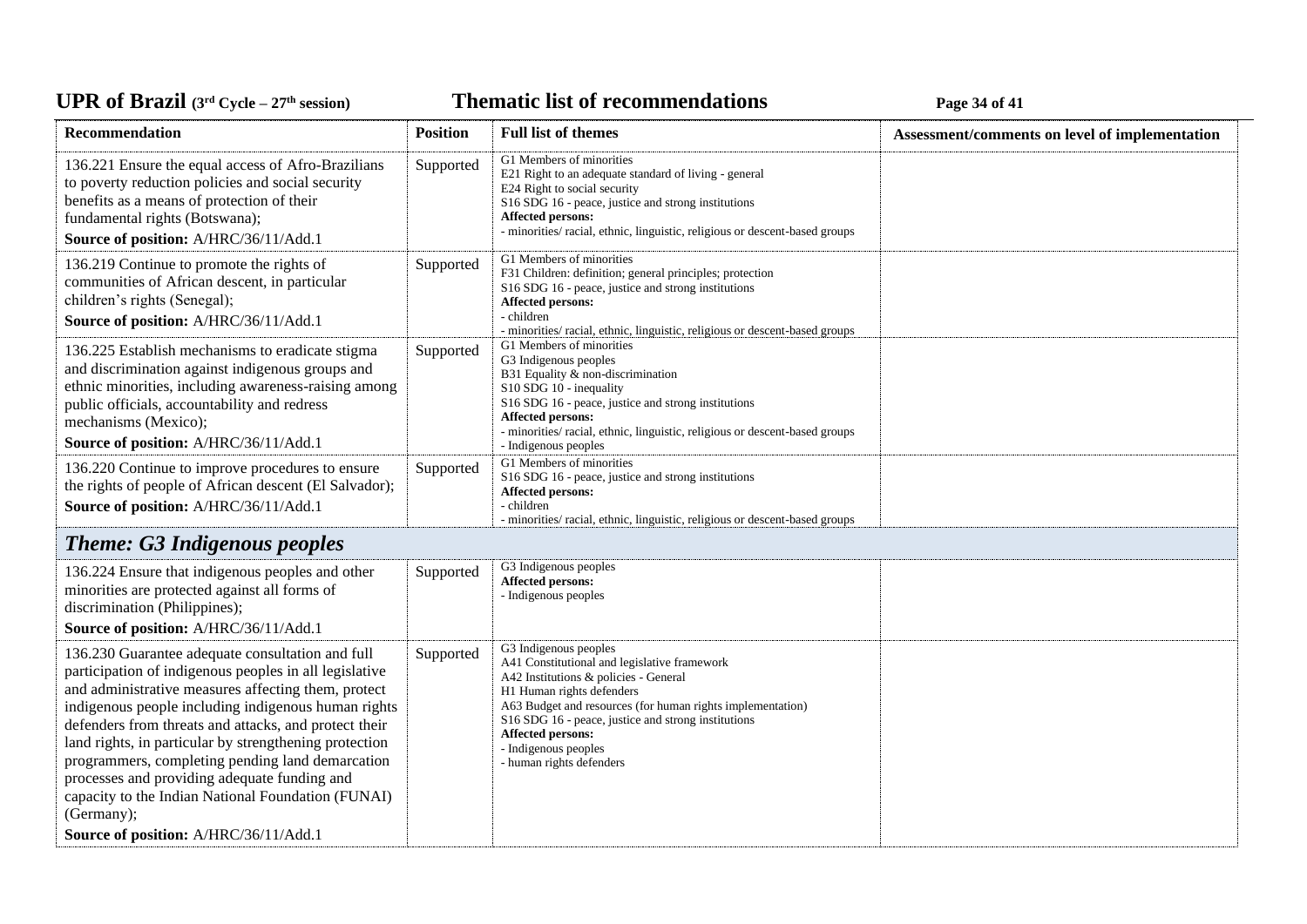*C***ELE <b>EXECUTE: CYCLE 27E CYCLE 27E <b>EXECUTE: Page 35** of 41

| Recommendation                                                                                                                                                                                                                                                                                                                    | <b>Position</b> | <b>Full list of themes</b>                                                                                                                                                                                                                       | Assessment/comments on level of implementation |
|-----------------------------------------------------------------------------------------------------------------------------------------------------------------------------------------------------------------------------------------------------------------------------------------------------------------------------------|-----------------|--------------------------------------------------------------------------------------------------------------------------------------------------------------------------------------------------------------------------------------------------|------------------------------------------------|
| 136.231 Continue its efforts to establish effective<br>consultation processes with indigenous communities<br>with respect to any project that may affect the land or<br>livelihoods of indigenous peoples (El Salvador);<br>Source of position: A/HRC/36/11/Add.1                                                                 | Supported       | G3 Indigenous peoples<br>A41 Constitutional and legislative framework<br>A42 Institutions & policies - General<br>S16 SDG 16 - peace, justice and strong institutions<br><b>Affected persons:</b><br>- Indigenous peoples                        |                                                |
| 136.232 Ensure an effective consultation process<br>with indigenous peoples in all decision-making that<br>might affect them (Estonia);<br>Source of position: A/HRC/36/11/Add.1                                                                                                                                                  | Supported       | G3 Indigenous peoples<br>A41 Constitutional and legislative framework<br>A42 Institutions & policies - General<br>S <sub>16</sub> SDG <sub>16</sub> - peace, justice and strong institutions<br>Affected persons:<br>- Indigenous peoples        |                                                |
| 136.233 Ensure indigenous peoples adequate<br>consultation as well as full participation in all<br>legislative or administrative measures affecting them<br>(Iceland);<br>Source of position: A/HRC/36/11/Add.1                                                                                                                   | Supported       | G3 Indigenous peoples<br>A41 Constitutional and legislative framework<br>A42 Institutions & policies - General<br>S <sub>16</sub> SDG <sub>16</sub> - peace, justice and strong institutions<br><b>Affected persons:</b><br>- Indigenous peoples |                                                |
| 136.236 Adopt an effective plan of action for the<br>demarcation of indigenous lands and provide the<br>necessary financial resources to ensure an effective<br>policy for the protection of the rights of indigenous<br>peoples and to prevent land-related conflicts<br>(Switzerland);<br>Source of position: A/HRC/36/11/Add.1 | Supported       | G3 Indigenous peoples<br>A41 Constitutional and legislative framework<br>A42 Institutions & policies - General<br>S <sub>16</sub> SDG <sub>16</sub> - peace, justice and strong institutions<br><b>Affected persons:</b><br>- Indigenous peoples |                                                |
| 136.237 Continue its process of demarcation of<br>indigenous lands (Peru);<br>Source of position: A/HRC/36/11/Add.1                                                                                                                                                                                                               | Supported       | G3 Indigenous peoples<br>A41 Constitutional and legislative framework<br>A42 Institutions & policies - General<br>S <sub>16</sub> SDG <sub>16</sub> - peace, justice and strong institutions<br><b>Affected persons:</b><br>- Indigenous peoples |                                                |
| 136.238 Take necessary measures to resolve and<br>prevent conflicts related to land issues and to<br>complete the land demarcation processes deriving<br>from Article 231 of the 1988 Constitution (France);<br>Source of position: A/HRC/36/11/Add.1                                                                             | Supported       | G3 Indigenous peoples<br>A41 Constitutional and legislative framework<br>A42 Institutions & policies - General<br>S16 SDG 16 - peace, justice and strong institutions<br><b>Affected persons:</b><br>- Indigenous peoples                        |                                                |
| 136.239 Speed up through executive action the<br>processes of demarcation and protection of the lands<br>of indigenous peoples and protect their respective<br>rights (Cabo Verde);<br>Source of position: A/HRC/36/11/Add.1                                                                                                      | Supported       | G3 Indigenous peoples<br>A41 Constitutional and legislative framework<br>A42 Institutions & policies - General<br>S16 SDG 16 - peace, justice and strong institutions<br>Affected persons:<br>- Indigenous peoples                               |                                                |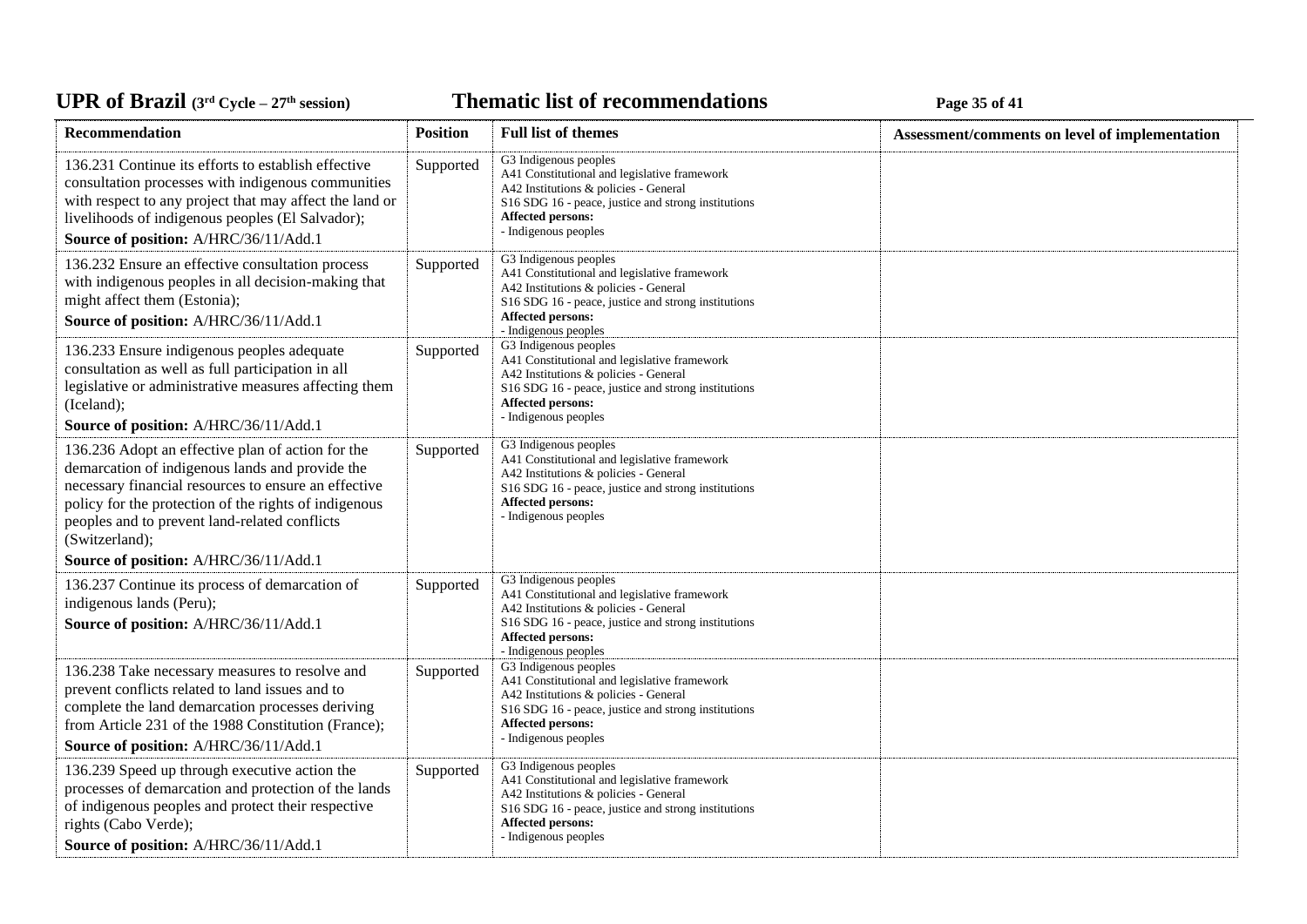# UPR of Brazil (3<sup>rd</sup> Cycle – 27<sup>th</sup> session)

**Thematic list of recommendations Page 36** of 41

| Recommendation                                                                                                                                                                                                                                                                                                                                                                                    | <b>Position</b> | <b>Full list of themes</b>                                                                                                                                                                                                                       | Assessment/comments on level of implementation |
|---------------------------------------------------------------------------------------------------------------------------------------------------------------------------------------------------------------------------------------------------------------------------------------------------------------------------------------------------------------------------------------------------|-----------------|--------------------------------------------------------------------------------------------------------------------------------------------------------------------------------------------------------------------------------------------------|------------------------------------------------|
| 136.240 Advance with the agenda for the indigenous<br>peoples' right to free, prior and informed consent<br>(Norway);<br>Source of position: A/HRC/36/11/Add.1                                                                                                                                                                                                                                    | Supported       | G3 Indigenous peoples<br>A41 Constitutional and legislative framework<br>A42 Institutions & policies - General<br>S16 SDG 16 - peace, justice and strong institutions<br>Affected persons:<br>- Indigenous peoples                               |                                                |
| 136.223 Guarantee the constitutional rights of<br>Indigenous peoples including by ensuring the<br>National Indian Foundation has the necessary<br>resources to carry out its work, particularly relating<br>to the demarcation of Indigenous lands, and take<br>measures to conclude investigations into all killings<br>of Indigenous Peoples (Canada);<br>Source of position: A/HRC/36/11/Add.1 | Supported       | G3 Indigenous peoples<br>A41 Constitutional and legislative framework<br>D51 Administration of justice & fair trial<br>S16 SDG 16 - peace, justice and strong institutions<br>Affected persons:<br>- Indigenous peoples                          |                                                |
| 136.229 Establish and implement a clear procedure<br>for free, prior and informed consultation that would<br>ensure full participation of indigenous peoples in the<br>decision-making process regarding any major project<br>impacting on their way of life (Republic of<br>Moldova);<br>Source of position: A/HRC/36/11/Add.1                                                                   | Supported       | G3 Indigenous peoples<br>A41 Constitutional and legislative framework<br>S <sub>16</sub> SDG <sub>16</sub> - peace, justice and strong institutions<br><b>Affected persons:</b><br>- Indigenous peoples                                          |                                                |
| 136.241 Strengthen human rights protection<br>mechanisms for Indigenous Peoples, with special<br>attention to ensure the human rights of indigenous<br>girls and boys (Paraguay);<br>Source of position: A/HRC/36/11/Add.1                                                                                                                                                                        | Supported       | G3 Indigenous peoples<br>A42 Institutions & policies - General<br>A41 Constitutional and legislative framework<br>S <sub>16</sub> SDG <sub>16</sub> - peace, justice and strong institutions<br><b>Affected persons:</b><br>- Indigenous peoples |                                                |
| 136.242 Develop and implement a comprehensive<br>strategy on fighting discrimination and<br>marginalization of indigenous peoples (Republic of<br>Moldova);<br>Source of position: A/HRC/36/11/Add.1                                                                                                                                                                                              | Supported       | G3 Indigenous peoples<br>A42 Institutions & policies - General<br>B31 Equality & non-discrimination<br>S16 SDG 16 - peace, justice and strong institutions<br>Affected persons:<br>- Indigenous peoples                                          |                                                |
| 136.227 Strengthen coordination between the<br>Brazilian Institute of the Environment and<br>Renewable Natural Resources and the Brazilian<br>National Indian Foundation (Maldives);<br>Source of position: A/HRC/36/11/Add.1                                                                                                                                                                     | Supported       | G3 Indigenous peoples<br>A42 Institutions & policies - General<br>B71 Human rights and the environment<br>S <sub>16</sub> SDG <sub>16</sub> - peace, justice and strong institutions<br><b>Affected persons:</b><br>- Indigenous peoples         |                                                |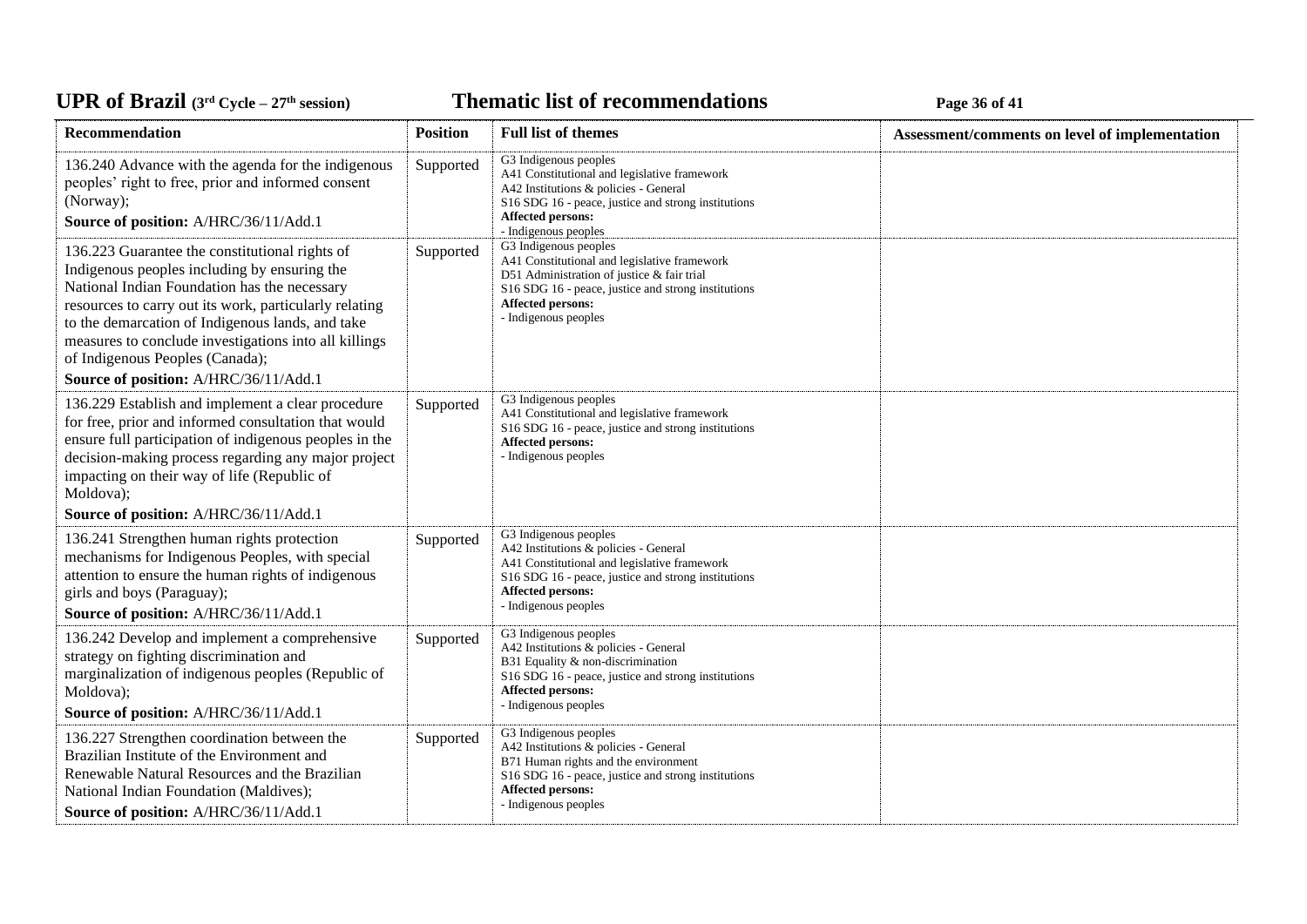*C***ELE <b>EXECUTE: CYCLE 27 Page 37** of 41

| Recommendation                                                                                                                                                                                                                                                                                    | <b>Position</b> | <b>Full list of themes</b>                                                                                                                                                                                                                                                                                                                        | Assessment/comments on level of implementation |
|---------------------------------------------------------------------------------------------------------------------------------------------------------------------------------------------------------------------------------------------------------------------------------------------------|-----------------|---------------------------------------------------------------------------------------------------------------------------------------------------------------------------------------------------------------------------------------------------------------------------------------------------------------------------------------------------|------------------------------------------------|
| 136.228 Take measures to combat violence and<br>discrimination against indigenous peoples (Togo);<br>Source of position: A/HRC/36/11/Add.1                                                                                                                                                        | Supported       | G3 Indigenous peoples<br>B31 Equality & non-discrimination<br>D51 Administration of justice & fair trial<br>S16 SDG 16 - peace, justice and strong institutions<br><b>Affected persons:</b><br>- Indigenous peoples                                                                                                                               |                                                |
| 136.235 Continue to invest in poverty alleviation<br>policies and to ensure more effective and targeted<br>implementation, so as to reduce social and economic<br>inequality, in particular for rural populations and<br>indigenous peoples (Singapore);<br>Source of position: A/HRC/36/11/Add.1 | Supported       | G3 Indigenous peoples<br>E21 Right to an adequate standard of living - general<br>S10 SDG 10 - inequality<br>S16 SDG 16 - peace, justice and strong institutions<br><b>Affected persons:</b><br>- Indigenous peoples<br>- persons living in rural areas                                                                                           |                                                |
| 136.218 Adopt effective measures to support<br>Indigenous Peoples, including by ensuring food,<br>health services, schools, and access to sanitary<br>services and by creating conditions for higher<br>incomes (Russian Federation);<br>Source of position: A/HRC/36/11/Add.1                    | Supported       | G3 Indigenous peoples<br>E22 Right to food<br>E41 Right to health - General<br>E51 Right to education - General<br>S03 SDG 3 - health<br>S04 SDG 4 - education<br>S08 SDG 8 - economic growth, employment, decent work<br>S <sub>16</sub> SDG <sub>16</sub> - peace, justice and strong institutions<br>Affected persons:<br>- Indigenous peoples |                                                |
| 136.234 Ensure that indigenous peoples are protected<br>from threats, attacks and forced evictions (Norway);<br>Source of position: A/HRC/36/11/Add.1                                                                                                                                             | Supported       | G3 Indigenous peoples<br>E23 Right to adequate housing<br>S16 SDG 16 - peace, justice and strong institutions<br><b>Affected persons:</b><br>- Indigenous peoples                                                                                                                                                                                 |                                                |
| 136.222 Continue proactive measures to promote<br>rights of indigenous peoples as well as of the Afro-<br>Brazilian population and ensure their well-being<br>(Bangladesh);<br>Source of position: A/HRC/36/11/Add.1                                                                              | Supported       | G3 Indigenous peoples<br>G1 Members of minorities<br>S16 SDG 16 - peace, justice and strong institutions<br><b>Affected persons:</b><br>- minorities/ racial, ethnic, linguistic, religious or descent-based groups<br>- Indigenous peoples                                                                                                       |                                                |
| 136.243 Continue efforts aimed at fostering inclusive<br>social dialogue with all ethnic groups in Brazilian<br>society (Holy See);<br>Source of position: A/HRC/36/11/Add.1                                                                                                                      | Supported       | G3 Indigenous peoples<br>G1 Members of minorities<br>S16 SDG 16 - peace, justice and strong institutions<br><b>Affected persons:</b><br>- minorities/racial, ethnic, linguistic, religious or descent-based groups<br>- Indigenous peoples                                                                                                        |                                                |
| 136.226 Ensure that the rights of indigenous people<br>and respect of the environment and biodiversity are<br>taken into due consideration in economic activities<br>(Holy See);<br>Source of position: A/HRC/36/11/Add.1                                                                         | Supported       | G3 Indigenous peoples<br>S16 SDG 16 - peace, justice and strong institutions<br>Affected persons:<br>- Indigenous peoples                                                                                                                                                                                                                         |                                                |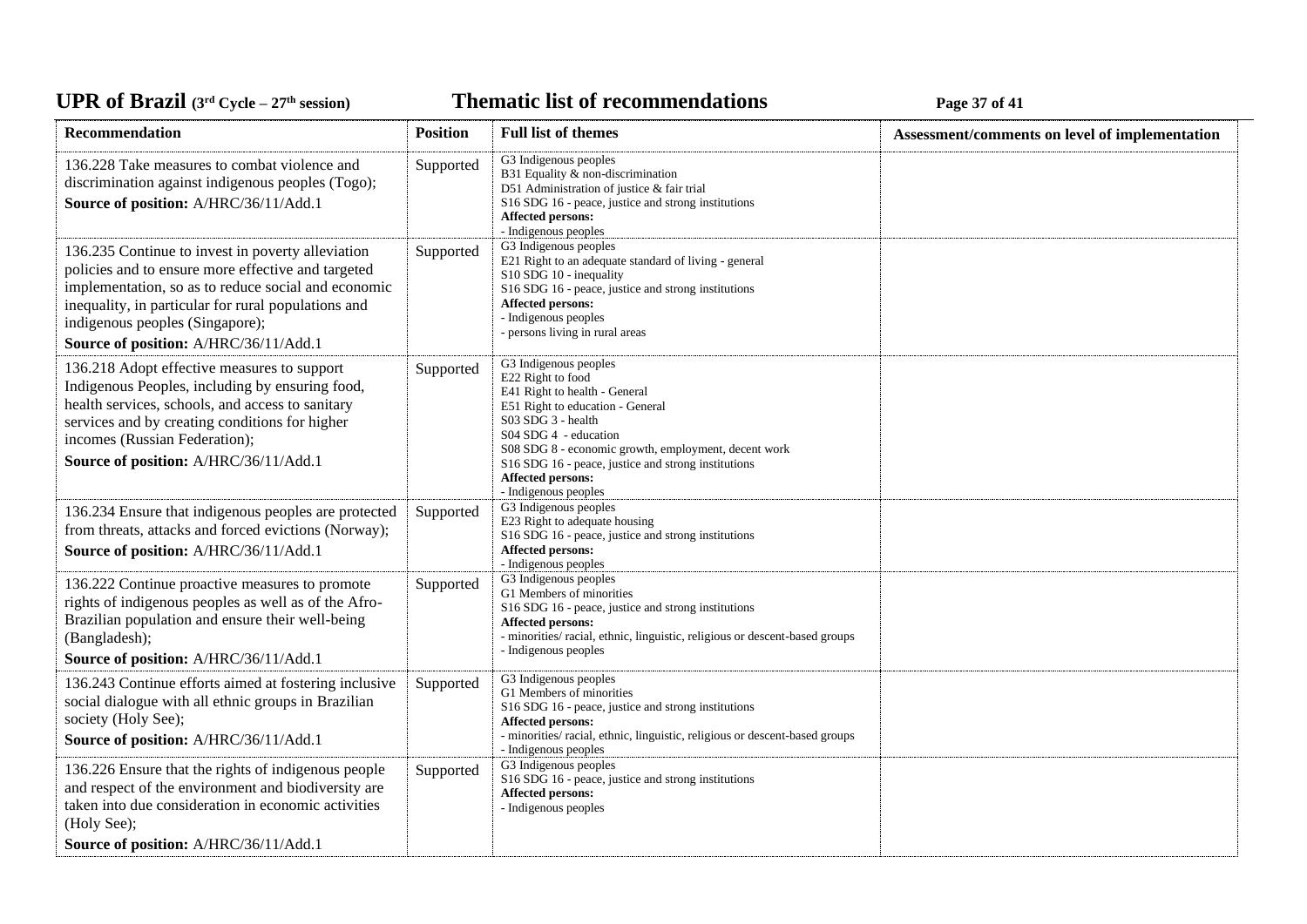**Thematic list of recommendations Page 38** of 41

| <b>Recommendation</b>                                                                                                                                                                                                                                                                      | <b>Position</b> | <b>Full list of themes</b>                                                                                                                                                                       | Assessment/comments on level of implementation |
|--------------------------------------------------------------------------------------------------------------------------------------------------------------------------------------------------------------------------------------------------------------------------------------------|-----------------|--------------------------------------------------------------------------------------------------------------------------------------------------------------------------------------------------|------------------------------------------------|
| <b>Theme: G4 Migrants</b>                                                                                                                                                                                                                                                                  |                 |                                                                                                                                                                                                  |                                                |
| 136.244 Implement the recently approved new<br>Migrants Law and its human rights perspective on<br>the migration issue (Timor-Leste);<br>Source of position: A/HRC/36/11/Add.1                                                                                                             | Supported       | G4 Migrants<br>A41 Constitutional and legislative framework<br>S16 SDG 16 - peace, justice and strong institutions<br>Affected persons:<br>- migrants                                            |                                                |
| 136.245 Implement the new Migrants Law fully<br>(Greeze);<br>Source of position: A/HRC/36/11/Add.1                                                                                                                                                                                         | Supported       | G4 Migrants<br>A41 Constitutional and legislative framework<br>S16 SDG 16 - peace, justice and strong institutions<br>Affected persons:<br>- migrants                                            |                                                |
| <b>Theme: G5 Refugees &amp; asylum seekers</b>                                                                                                                                                                                                                                             |                 |                                                                                                                                                                                                  |                                                |
| 136.246 Expand government-funded resettlement<br>services to newly arrived refugees and ensure a right<br>to an adequate standard of living through the<br>establishment of a National Plan of Local Integration<br>(Canada).<br>Source of position: A/HRC/36/11/Add.1                     | Supported       | G5 Refugees & asylum seekers<br>E21 Right to an adequate standard of living - general<br>S16 SDG 16 - peace, justice and strong institutions<br>Affected persons:<br>- refugees & asylum seekers |                                                |
| <b>Theme: H1 Human rights defenders</b>                                                                                                                                                                                                                                                    |                 |                                                                                                                                                                                                  |                                                |
| 136.117 Review its respective Decree of 2016 related<br>to protection of human rights defenders in order to<br>ensure wider participation of civil society and<br>enhanced protection of human rights defenders and<br>their families (Slovakia);<br>Source of position: A/HRC/36/11/Add.1 | Supported       | H1 Human rights defenders<br>A41 Constitutional and legislative framework<br>S16 SDG 16 - peace, justice and strong institutions<br>Affected persons:<br>- human rights defenders                |                                                |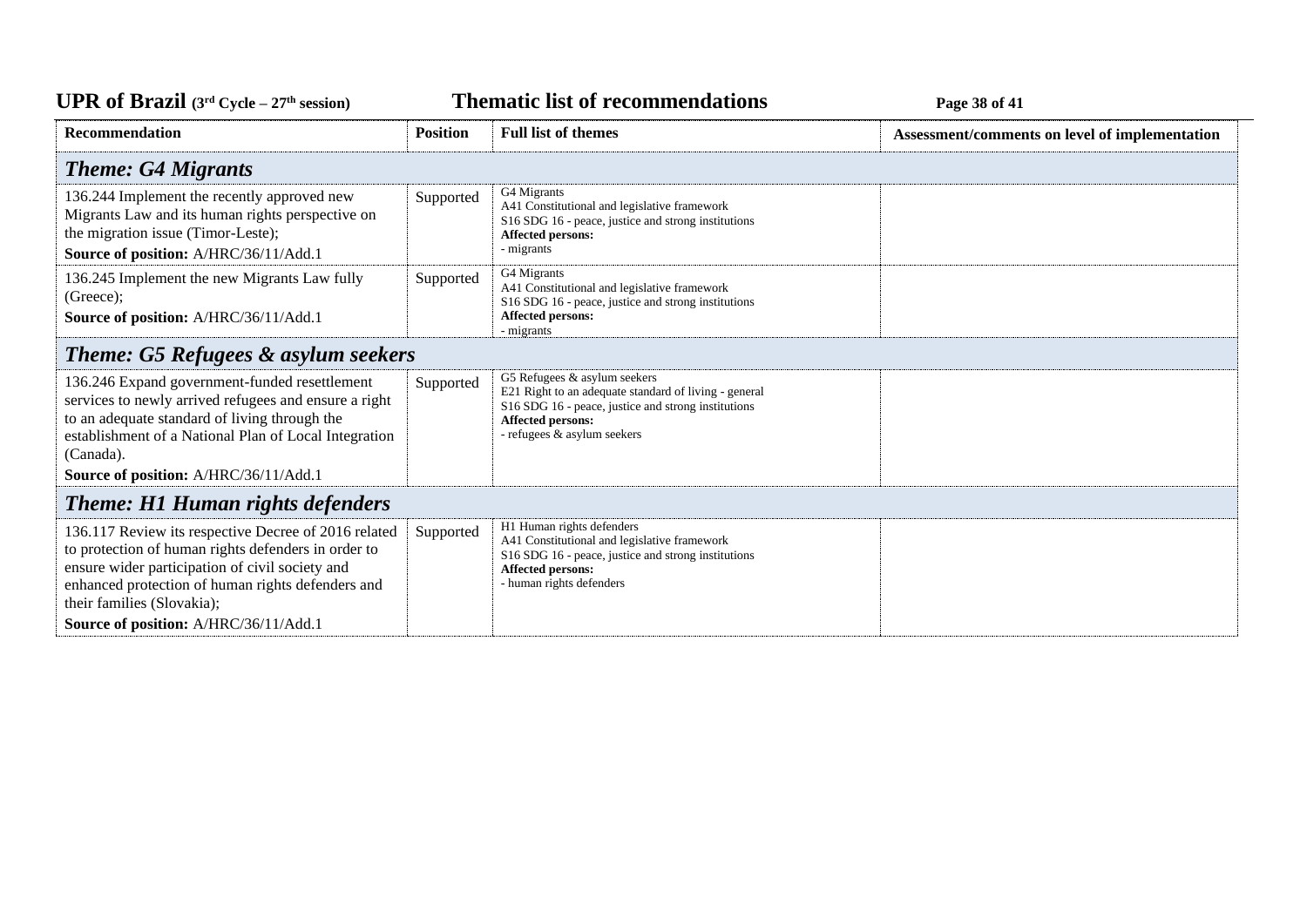#### *C***ELE <b>EXECUTE: CYCLE 2020 Page 39** of 41

| Recommendation                                                                                                                                                                                                                                                                                                                                                                                                                                                                                                                                                                                                                                                             | <b>Position</b> | <b>Full list of themes</b>                                                                                                                                                                                        | Assessment/comments on level of implementation |
|----------------------------------------------------------------------------------------------------------------------------------------------------------------------------------------------------------------------------------------------------------------------------------------------------------------------------------------------------------------------------------------------------------------------------------------------------------------------------------------------------------------------------------------------------------------------------------------------------------------------------------------------------------------------------|-----------------|-------------------------------------------------------------------------------------------------------------------------------------------------------------------------------------------------------------------|------------------------------------------------|
| 136.121 Take further steps to protect human rights<br>defenders, including those working in relation to the<br>rights of indigenous, including through ensuring<br>impartial, thorough and effective investigations into<br>all attacks, harassment and intimidation against<br>human rights defenders and prosecution of all alleged<br>perpetrators of such offences; and further, fully<br>implement the national programme to protect human<br>rights defenders through the adoption of a specific<br>legal framework, allocation of a budget and the<br>setting up of multi-disciplinary teams to implement it<br>(Ireland);<br>Source of position: A/HRC/36/11/Add.1 | Supported       | H1 Human rights defenders<br>A42 Institutions & policies - General<br>A63 Budget and resources (for human rights implementation)<br>G3 Indigenous peoples<br><b>Affected persons:</b><br>- human rights defenders |                                                |
| 136.111 Continue efforts to provide better protection<br>to human rights defenders and strengthen civil<br>society as an essential partner in boosting the human<br>rights system (Tunisia);                                                                                                                                                                                                                                                                                                                                                                                                                                                                               | Supported       | H1 Human rights defenders<br>A42 Institutions & policies - General<br>S16 SDG 16 - peace, justice and strong institutions<br><b>Affected persons:</b><br>- human rights defenders                                 |                                                |
| Source of position: A/HRC/36/11/Add.1<br>136.113 Provide full implementation of the National<br>Policy for the Protection of Human Rights Defenders<br>(State of Palestine);<br>Source of position: A/HRC/36/11/Add.1                                                                                                                                                                                                                                                                                                                                                                                                                                                      | Supported       | H1 Human rights defenders<br>A42 Institutions & policies - General<br>S16 SDG 16 - peace, justice and strong institutions<br><b>Affected persons:</b><br>- human rights defenders                                 |                                                |
| 136.115 Restore functionality of the National<br>Programme for the Protection of Human Rights<br>Defenders (Norway);<br>Source of position: A/HRC/36/11/Add.1                                                                                                                                                                                                                                                                                                                                                                                                                                                                                                              | Supported       | H1 Human rights defenders<br>A42 Institutions & policies - General<br>S16 SDG 16 - peace, justice and strong institutions<br><b>Affected persons:</b><br>- human rights defenders                                 |                                                |
| 136.116 Take more decisive steps towards<br>implementing the National Programme for the<br>Protection of Human Rights Defenders (Poland);<br>Source of position: A/HRC/36/11/Add.1                                                                                                                                                                                                                                                                                                                                                                                                                                                                                         | Supported       | H1 Human rights defenders<br>A42 Institutions & policies - General<br>S16 SDG 16 - peace, justice and strong institutions<br><b>Affected persons:</b><br>- human rights defenders                                 |                                                |
| 136.118 Implement the National Plan for the<br>Protection of Defenders (Australia);<br>Source of position: A/HRC/36/11/Add.1                                                                                                                                                                                                                                                                                                                                                                                                                                                                                                                                               | Supported       | H1 Human rights defenders<br>A42 Institutions & policies - General<br>S16 SDG 16 - peace, justice and strong institutions<br><b>Affected persons:</b><br>- human rights defenders                                 |                                                |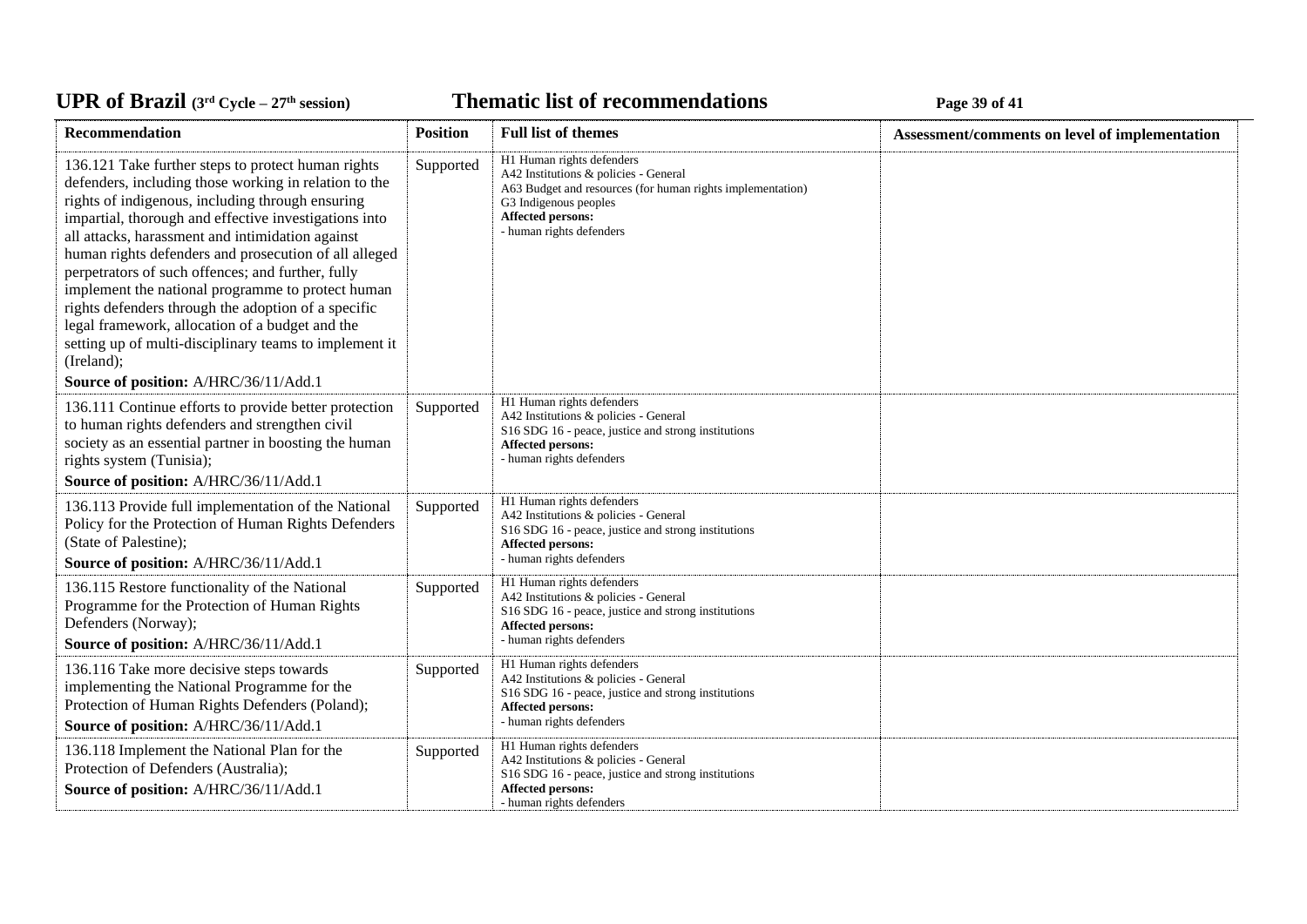## UPR of Brazil  $(3^{rd}$  Cycle – 27<sup>th</sup> session)

**Thematic list of recommendations Page 40** of 41

| Recommendation                                                                                                                                                                                                                                                                                                                                            | <b>Position</b> | <b>Full list of themes</b>                                                                                                                                                                          | Assessment/comments on level of implementation |
|-----------------------------------------------------------------------------------------------------------------------------------------------------------------------------------------------------------------------------------------------------------------------------------------------------------------------------------------------------------|-----------------|-----------------------------------------------------------------------------------------------------------------------------------------------------------------------------------------------------|------------------------------------------------|
| 136.119 Strengthen the national programme for the<br>protection of human rights defenders, in particular its<br>funding and human resources (Czechia);<br>Source of position: A/HRC/36/11/Add.1                                                                                                                                                           | Supported       | H1 Human rights defenders<br>A42 Institutions & policies - General<br>S16 SDG 16 - peace, justice and strong institutions<br><b>Affected persons:</b><br>- human rights defenders                   |                                                |
| 136.120 Take all necessary measures to guarantee the<br>safety of human rights defenders and journalists as<br>they carry out their tasks (France);<br>Source of position: A/HRC/36/11/Add.1                                                                                                                                                              | Supported       | H1 Human rights defenders<br>A42 Institutions & policies - General<br>S16 SDG 16 - peace, justice and strong institutions<br><b>Affected persons:</b><br>- human rights defenders                   |                                                |
| 136.122 Further intensify the implementation of the<br>National Policy for the Protection of Human Rights<br>Defenders, and the Programme to Protect Human<br>Rights Defenders (Mongolia);                                                                                                                                                                | Supported       | H1 Human rights defenders<br>A42 Institutions & policies - General<br>S <sub>16</sub> SDG <sub>16</sub> - peace, justice and strong institutions<br>Affected persons:<br>- human rights defenders   |                                                |
| Source of position: A/HRC/36/11/Add.1                                                                                                                                                                                                                                                                                                                     |                 |                                                                                                                                                                                                     |                                                |
| 136.112 Ensure that the deaths of human rights<br>defenders are promptly and thoroughly investigated,<br>and that those found to be responsible are brought to<br>justice (Belgium);<br>Source of position: A/HRC/36/11/Add.1                                                                                                                             | Supported       | H1 Human rights defenders<br>D51 Administration of justice & fair trial<br>S16 SDG 16 - peace, justice and strong institutions<br>Affected persons:<br>- human rights defenders                     |                                                |
| 136.114 Take all necessary measures to ensure the<br>physical integrity of journalists and human rights<br>defenders, including an explicit and published<br>decision on instituting a federal investigation and<br>prosecution in all cases involving violence against<br>human rights defenders (Netherlands);<br>Source of position: A/HRC/36/11/Add.1 | Supported       | H1 Human rights defenders<br>D51 Administration of justice & fair trial<br>S16 SDG 16 - peace, justice and strong institutions<br><b>Affected persons:</b><br>- human rights defenders              |                                                |
|                                                                                                                                                                                                                                                                                                                                                           |                 |                                                                                                                                                                                                     |                                                |
| <b>Theme: A22 Cooperation with treaty bodies</b>                                                                                                                                                                                                                                                                                                          |                 |                                                                                                                                                                                                     |                                                |
| 136.20 Select national candidates for the United<br>Nations Treaty Body elections through an open,<br>merit-based process (United Kingdom of Great<br>Britain and Northern Ireland);<br>Source of position: A/HRC/36/11/Add.1                                                                                                                             | Noted           | A22 Cooperation with treaty bodies<br>D7 Right to participation in public affairs and right to vote<br>S16 SDG 16 - peace, justice and strong institutions<br><b>Affected persons:</b><br>- general |                                                |
| Theme: D51 Administration of justice & fair trial                                                                                                                                                                                                                                                                                                         |                 |                                                                                                                                                                                                     |                                                |